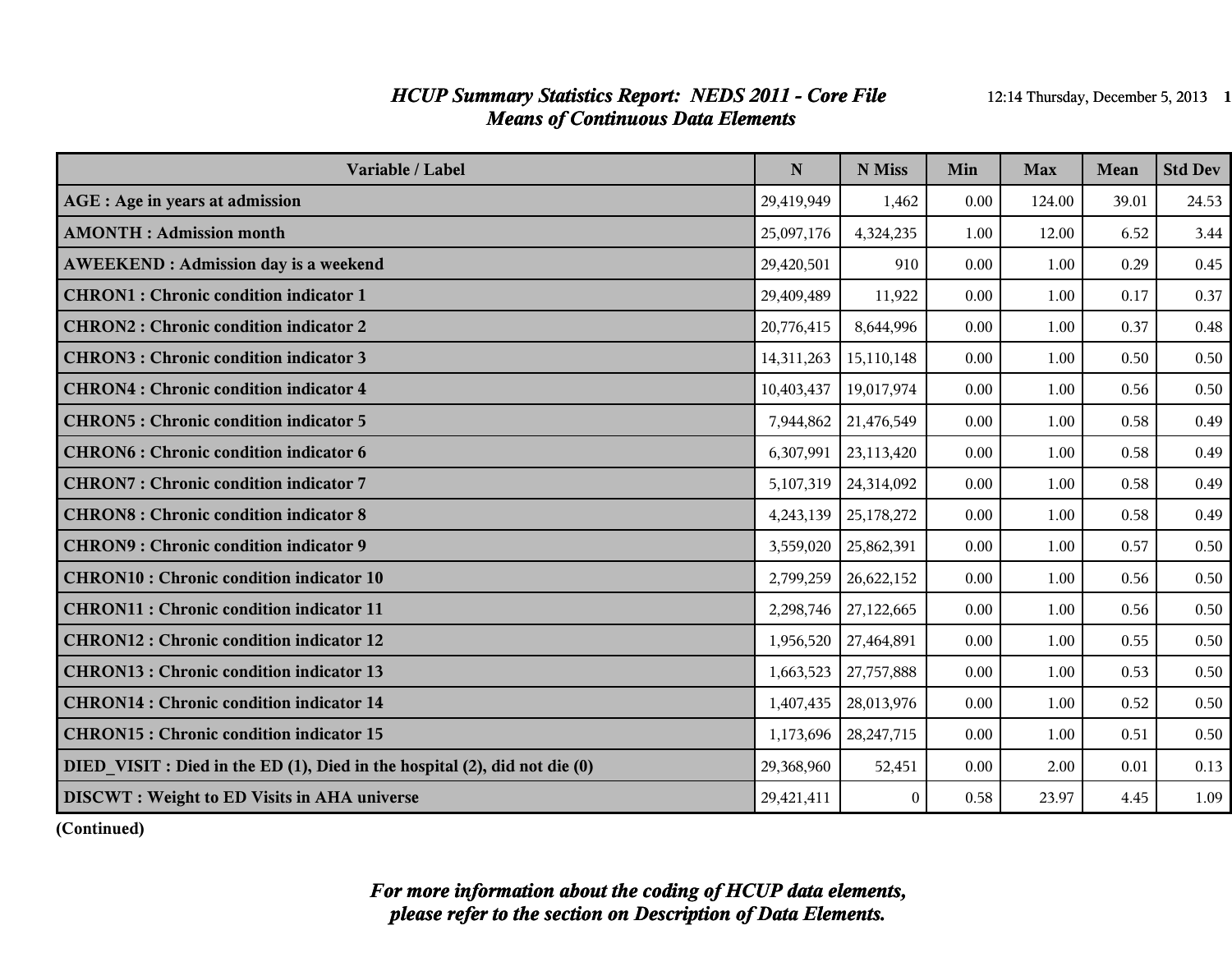#### *HCUP Summary Statistics Report: NEDS 2011 - Core File* 12:14 Thursday, December 5, 2013 2 *Means of Continuous Data Elements*

| Variable / Label                                          | ${\bf N}$  | N Miss           | Min    | <b>Max</b> | <b>Mean</b> | <b>Std Dev</b> |
|-----------------------------------------------------------|------------|------------------|--------|------------|-------------|----------------|
| <b>DISP_ED</b> : Disposition of patient (uniform) from ED | 29,421,411 | $\boldsymbol{0}$ | 1.00   | 99.00      | 2.53        | 4.92           |
| <b>DQTR</b> : Discharge quarter                           | 29,404,295 | 17,116           | 1.00   | 4.00       | 2.51        | 1.12           |
| DXCCS1 : CCS: diagnosis 1                                 | 29,409,489 | 11,922           | 1.00   | 670.00     | 189.54      | 116.52         |
| DXCCS2 : CCS: diagnosis 2                                 | 20,776,415 | 8,644,996        | 1.00   | 670.00     | 197.35      | 165.33         |
| DXCCS3 : CCS: diagnosis 3                                 | 14,311,263 | 15,110,148       | 1.00   | 670.00     | 198.55      | 180.61         |
| DXCCS4 : CCS: diagnosis 4                                 | 10,403,437 | 19,017,974       | 1.00   | 670.00     | 195.48      | 183.57         |
| DXCCS5 : CCS: diagnosis 5                                 | 7,944,862  | 21,476,549       | 1.00   | 670.00     | 192.01      | 181.74         |
| DXCCS6 : CCS: diagnosis 6                                 | 6,307,991  | 23,113,420       | 1.00   | 670.00     | 189.75      | 178.92         |
| DXCCS7: CCS: diagnosis 7                                  | 5,107,319  | 24,314,092       | 1.00   | 670.00     | 187.96      | 176.40         |
| DXCCS8 : CCS: diagnosis 8                                 | 4,243,139  | 25,178,272       | 1.00   | 670.00     | 187.04      | 174.19         |
| DXCCS9 : CCS: diagnosis 9                                 | 3,559,020  | 25,862,391       | 1.00   | 670.00     | 186.63      | 172.09         |
| DXCCS10 : CCS: diagnosis 10                               | 2,799,259  | 26,622,152       | 1.00   | 670.00     | 185.66      | 170.13         |
| DXCCS11 : CCS: diagnosis 11                               | 2,298,746  | 27,122,665       | 1.00   | 670.00     | 185.07      | 169.17         |
| DXCCS12 : CCS: diagnosis 12                               | 1,956,520  | 27,464,891       | 1.00   | 670.00     | 185.08      | 167.81         |
| DXCCS13 : CCS: diagnosis 13                               | 1,663,523  | 27,757,888       | 1.00   | 670.00     | 185.42      | 166.82         |
| DXCCS14 : CCS: diagnosis 14                               | 1,407,435  | 28,013,976       | 1.00   | 670.00     | 185.45      | 165.22         |
| DXCCS15 : CCS: diagnosis 15                               | 1,173,696  | 28, 247, 715     | 1.00   | 670.00     | 185.68      | 163.86         |
| <b>EDEVENT</b> : Type of ED Event                         | 29,421,411 | $\theta$         | 1.00   | 99.00      | 1.35        | 4.00           |
| E CCS1 : CCS: E Code 1                                    | 7,433,131  | 21,988,280       | 662.00 | 2621.00    | 2584.48     | 222.09         |
| E CCS2 : CCS: E Code 2                                    | 4,496,388  | 24,925,023       | 662.00 | 2621.00    | 2608.57     | 142.24         |

**(Continued)**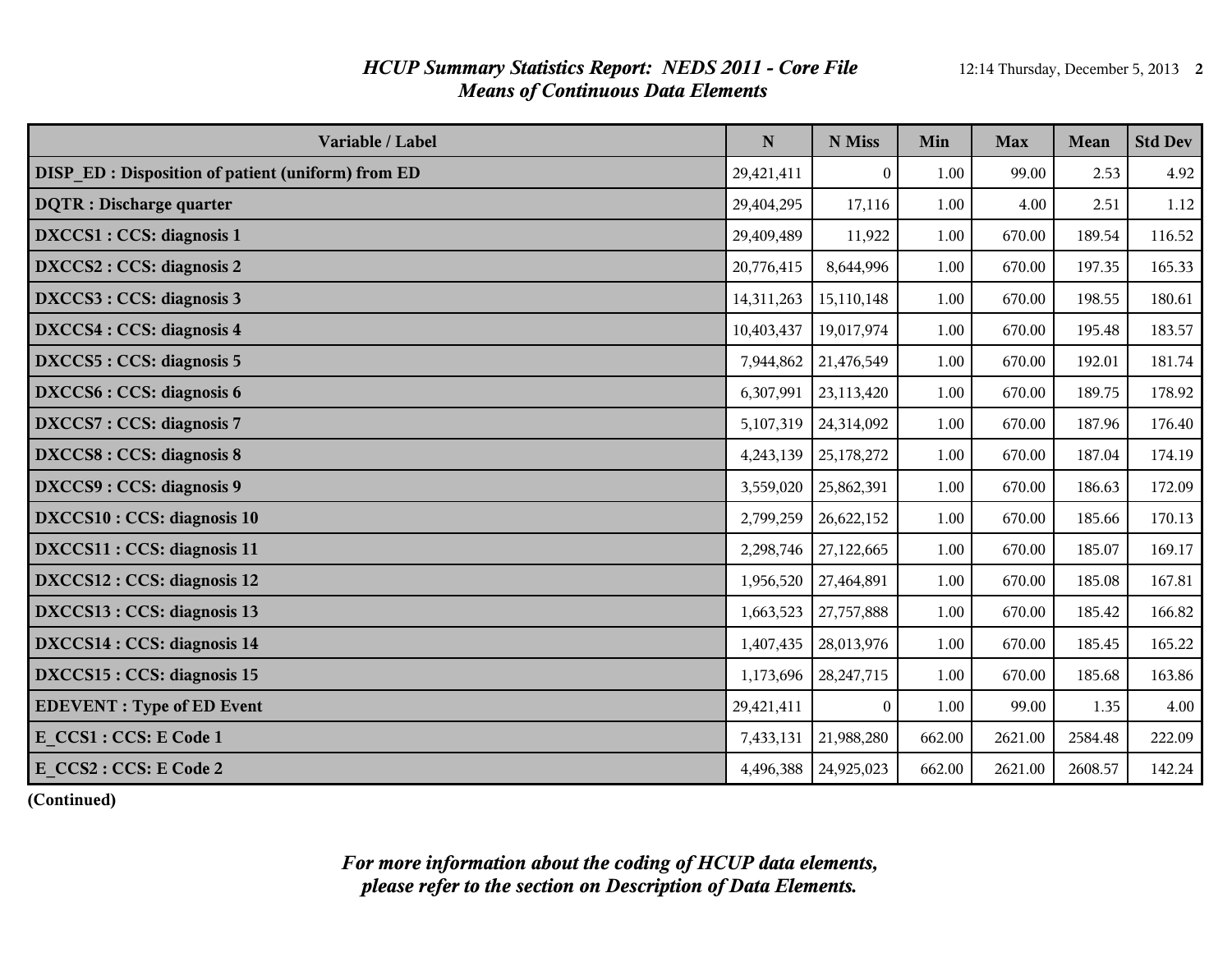#### *HCUP Summary Statistics Report: NEDS 2011 - Core File* 12:14 Thursday, December 5, 2013 3 *Means of Continuous Data Elements*

| Variable / Label                                                                                              | N          | N Miss       | Min      | <b>Max</b> | Mean     | <b>Std Dev</b> |
|---------------------------------------------------------------------------------------------------------------|------------|--------------|----------|------------|----------|----------------|
| E CCS3 : CCS: E Code 3                                                                                        | 1,608,474  | 27,812,937   | 662.00   | 2621.00    | 2608.90  | 135.24         |
| E CCS4 : CCS: E Code 4                                                                                        | 734,495    | 28,686,916   | 662.00   | 2621.00    | 2613.00  | 109.12         |
| <b>FEMALE</b> : Indicator of sex                                                                              | 29,417,157 | 4,254        | 0.00     | 1.00       | 0.55     | 0.50           |
| <b>HOSP ED: HCUP ED hospital identifier</b>                                                                   | 29,421,411 | $\theta$     | 10006.00 | 40491.00   | 26581.80 | 9789.38        |
| INJURY: Injury diagnosis reported on record (1:DX1 is an injury; 2:DX2+ is an injury;<br>$\vert$ 0:No injury) | 29,421,411 | $\mathbf{0}$ | 0.00     | 2.00       | 0.25     | 0.48           |
| <b>INJURY CUT</b> : Injury by cutting or piercing (by E codes)                                                | 29,421,411 | $\mathbf{0}$ | 0.00     | 1.00       | 0.02     | 0.13           |
| <b>INJURY DROWN: Injury by drowning or submersion (by E codes)</b>                                            | 29,421,411 | $\mathbf{0}$ | 0.00     | 1.00       | 0.00     | 0.01           |
| <b>INJURY FALL : Injury by falling (by E codes)</b>                                                           | 29,421,411 | $\theta$     | 0.00     | 1.00       | 0.07     | 0.26           |
| <b>INJURY FIRE:</b> Injury by fire, flame or hot object (by E codes)                                          | 29,421,411 | $\mathbf{0}$ | 0.00     | 1.00       | 0.00     | 0.06           |
| <b>INJURY FIREARM : Injury by firearm (by E codes)</b>                                                        | 29,421,411 | $\mathbf{0}$ | 0.00     | 1.00       | 0.00     | $0.02\,$       |
| <b>INJURY MACHINERY: Injury by machinery (by E codes)</b>                                                     | 29,421,411 | $\theta$     | 0.00     | 1.00       | 0.00     | 0.03           |
| <b>INJURY MVT: Injury involving motor vehicle traffic (by E codes)</b>                                        | 29,421,411 | $\mathbf{0}$ | 0.00     | 1.00       | 0.02     | 0.15           |
| INJURY NATURE : Injury involving nature or environmental factors (by E codes)                                 | 29,421,411 | $\mathbf{0}$ | 0.00     | 1.00       | 0.01     | $0.10\,$       |
| <b>INJURY POISON:</b> Injury by poison (by E codes)                                                           | 29,421,411 | $\theta$     | 0.00     | 1.00       | 0.01     | 0.09           |
| INJURY_SEVERITY: Injury severity score assigned by ICDPIC Stata program                                       | 29,421,411 | $\theta$     | 0.00     | 99.00      | 0.80     | 5.72           |
| <b>INJURY_STRUCK: Injury from being struck by or against (by E codes)</b>                                     | 29,421,411 | $\mathbf{0}$ | 0.00     | 1.00       | 0.03     | 0.18           |
| <b>INJURY SUFFOCATION : Injury by suffocation (by E codes)</b>                                                | 29,421,411 | $\theta$     | 0.00     | 1.00       | 0.00     | 0.02           |
| <b>INTENT ASSAULT: Injury by assault indicated on the record (by E codes)</b>                                 | 29,421,411 | $\mathbf{0}$ | 0.00     | 1.00       | 0.01     | 0.10           |
| INTENT SELF HARM : Intentional self harm indicated on the record (by diagnosis and/or<br>E codes)             | 29,421,411 | $\mathbf{0}$ | 0.00     | 1.00       | 0.01     | 0.10           |

**(Continued)**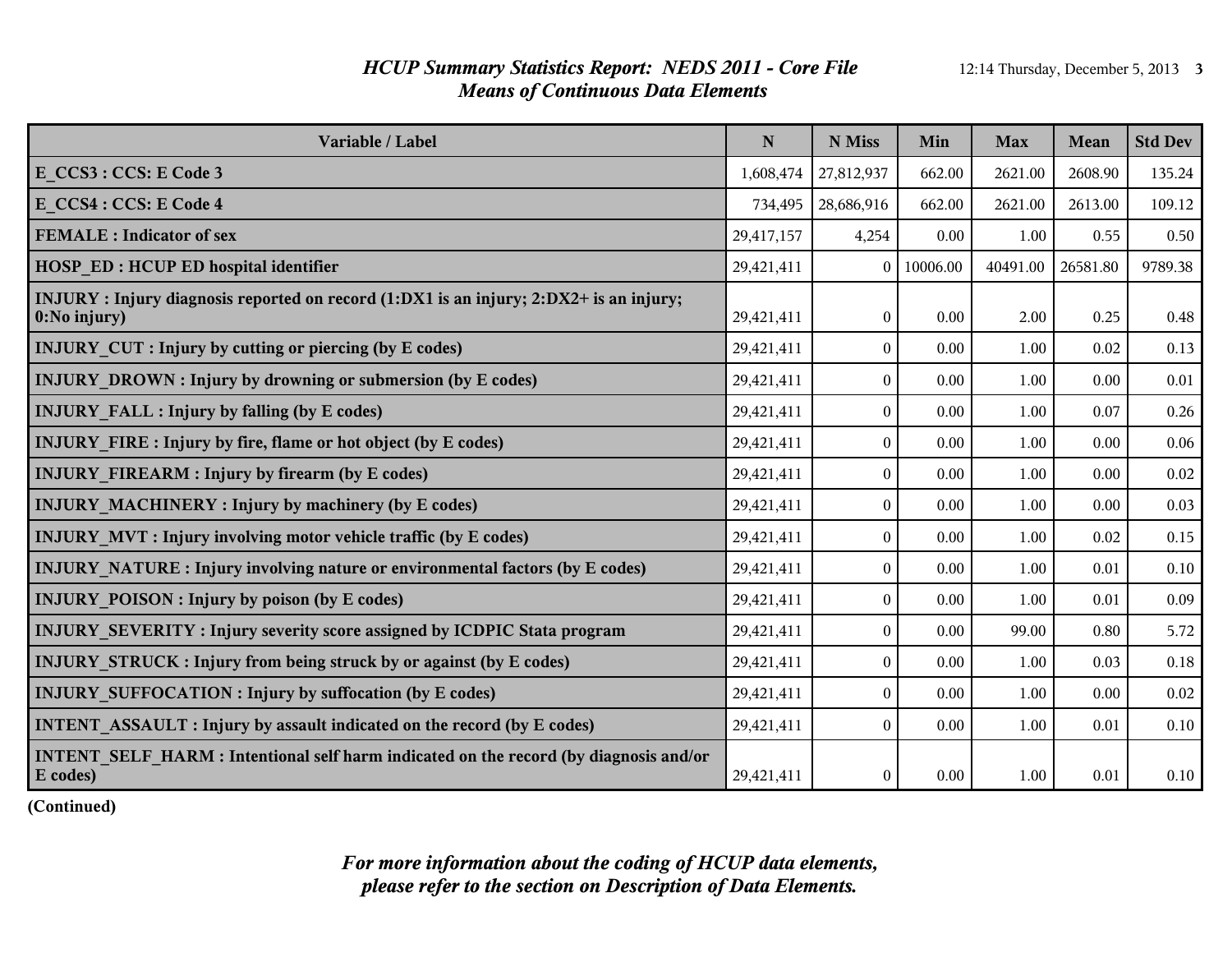#### *HCUP Summary Statistics Report: NEDS 2011 - Core File* 12:14 Thursday, December 5, 2013 4 *Means of Continuous Data Elements*

| Variable / Label                                                                        | N          | N Miss     | Min      | <b>Max</b> | <b>Mean</b> | <b>Std Dev</b> |
|-----------------------------------------------------------------------------------------|------------|------------|----------|------------|-------------|----------------|
| <b>INTENT UNINTENTIONAL : Unintentional injury indicated on the record (by E codes)</b> | 29,421,411 | 0          | 0.00     | 1.00       | 0.23        | 0.42           |
| MULTINJURY : More than one injury diagnosis reported on record                          | 29,421,411 | 0          | 0.00     | 1.00       | 0.06        | 0.23           |
| NDX : Number of diagnoses on this record                                                | 29,421,411 | $\Omega$   | 0.00     | 57.00      | 4.00        | 4.19           |
| NECODE: Number of E codes on this record                                                | 29,421,411 | $\Omega$   | 0.00     | 19.00      | 0.49        | 0.99           |
| NEDS STRATUM : Stratum used to sample hospital                                          | 29,421,411 | 0          | 10100.00 | 48102.00   | 28891.15    | 10207.53       |
| PAY1 : Primary expected payer (uniform)                                                 | 29,320,224 | 101,187    | 1.00     | 6.00       | 2.60        | 1.27           |
| PAY2 : Secondary expected payer (uniform)                                               | 8,384,896  | 21,036,515 | 1.00     | 6.00       | 3.02        | 1.20           |
| PL NCHS2006 : Patient Location: NCHS Urban-Rural Code (V2006)                           | 29,283,652 | 137,759    | 1.00     | 6.00       | 2.80        | 1.59           |
| <b>TOTCHG ED: Total charge for ED services</b>                                          | 24,909,625 | 4,511,786  | 100.00   | 948428.00  | 2469.58     | 5217.21        |
| <b>YEAR</b> : Calendar year                                                             | 29,421,411 | $\Omega$   | 2011.00  | 2011.00    | 2011.00     | $0.00\,$       |
| ZIPINC QRTL: Median household income national quartile for patient ZIP Code             | 28,796,500 | 624,911    | 1.00     | 4.00       | 2.26        | 1.09           |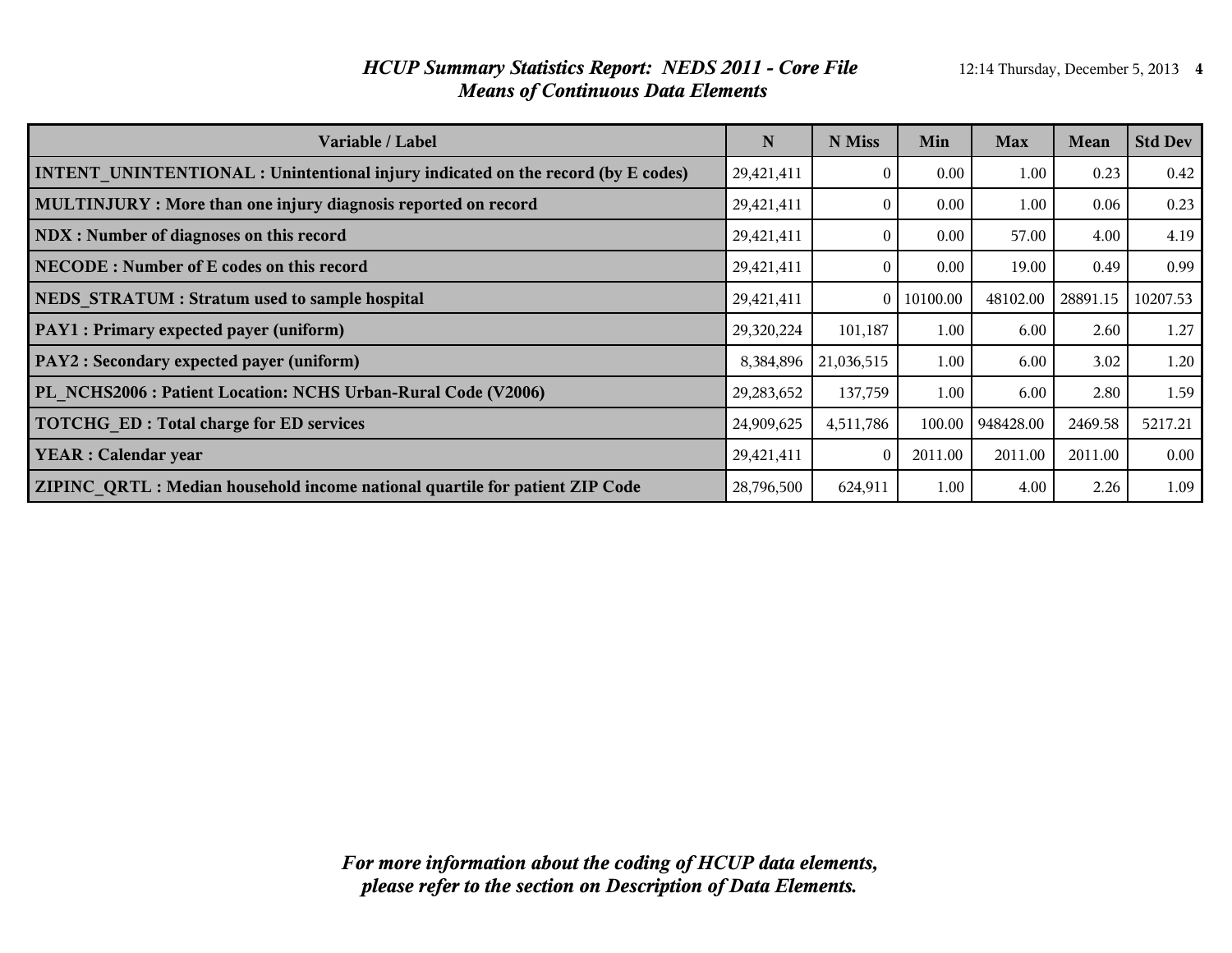| <b>AGE</b>           | Frequency | Percent |
|----------------------|-----------|---------|
| $\therefore$ Missing | 263       | 0.00    |
| .A: Invalid          | $\leq 10$ | $* * *$ |
| .C: Inconsistent     | 1,194     | 0.00    |
| $\boldsymbol{0}$     | 723,427   | 2.46    |
| $\mathbf{1}$         | 679,088   | 2.31    |
| $\overline{c}$       | 517,632   | 1.76    |
| 3                    | 418,955   | 1.42    |
| $\overline{4}$       | 355,741   | 1.21    |
| 5                    | 317,294   | 1.08    |
| 6                    | 271,085   | 0.92    |
| 7                    | 239,111   | 0.81    |
| 8                    | 221,220   | 0.75    |
| 9                    | 218,155   | 0.74    |
| 10                   | 218,790   | 0.74    |
| 11                   | 217,896   | 0.74    |
| 12                   | 217,980   | 0.74    |
| 13                   | 230,029   | 0.78    |
| 14                   | 247,914   | 0.84    |
| 15                   | 272,792   | 0.93    |
| 16                   | 303,661   | 1.03    |
| 17                   | 342,623   | 1.16    |
| 18                   | 430,908   | 1.46    |
| 19                   | 473,105   | 1.61    |
| 20                   | 508,901   | 1.73    |
| 21                   | 523,438   | 1.78    |
| 22                   | 519,767   | 1.77    |
| 23                   | 507,264   | 1.72    |
| 24                   | 497,438   | 1.69    |
| 25                   | 491,931   | 1.67    |
| 26                   | 481,970   | 1.64    |
| 27                   | 468,268   | 1.59    |
| 28                   | 466,401   | 1.59    |
| 29                   | 463,235   | 1.57    |

*please refer to the section on Description of Data Elements. For more information about the coding of HCUP data elements,*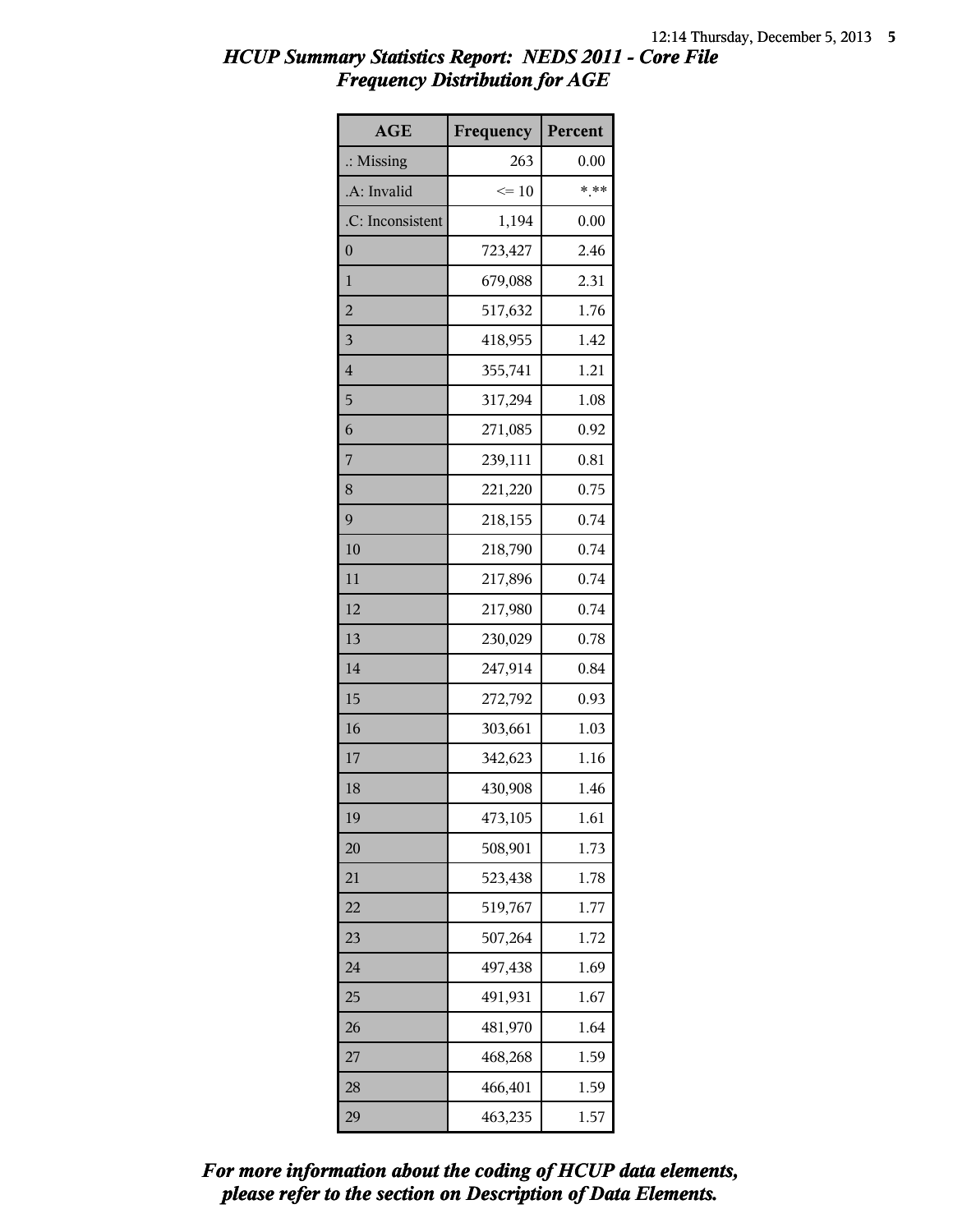| <b>AGE</b> | Frequency | Percent |
|------------|-----------|---------|
| 30         | 454,215   | 1.54    |
| 31         | 443,208   | 1.51    |
| 32         | 421,670   | 1.43    |
| 33         | 402,291   | 1.37    |
| 34         | 386,711   | 1.31    |
| 35         | 365,951   | 1.24    |
| 36         | 362,351   | 1.23    |
| 37         | 353,409   | 1.20    |
| 38         | 357,061   | 1.21    |
| 39         | 365,715   | 1.24    |
| 40         | 385,131   | 1.31    |
| 41         | 376,087   | 1.28    |
| 42         | 363,552   | 1.24    |
| 43         | 356,501   | 1.21    |
| 44         | 361,710   | 1.23    |
| 45         | 371,569   | 1.26    |
| 46         | 383,256   | 1.30    |
| 47         | 394,399   | 1.34    |
| 48         | 392,104   | 1.33    |
| 49         | 392,117   | 1.33    |
| 50         | 392,621   | 1.33    |
| 51         | 381,813   | 1.30    |
| 52         | 371,470   | 1.26    |
| 53         | 359,916   | 1.22    |
| 54         | 352,338   | 1.20    |
| 55         | 335,344   | 1.14    |
| 56         | 321,276   | 1.09    |
| 57         | 308,027   | 1.05    |
| 58         | 292,553   | 0.99    |
| 59         | 283,996   | 0.97    |
| 60         | 271,879   | 0.92    |
| 61         | 261,409   | 0.89    |
| 62         | 256,259   | 0.87    |

*please refer to the section on Description of Data Elements. For more information about the coding of HCUP data elements,*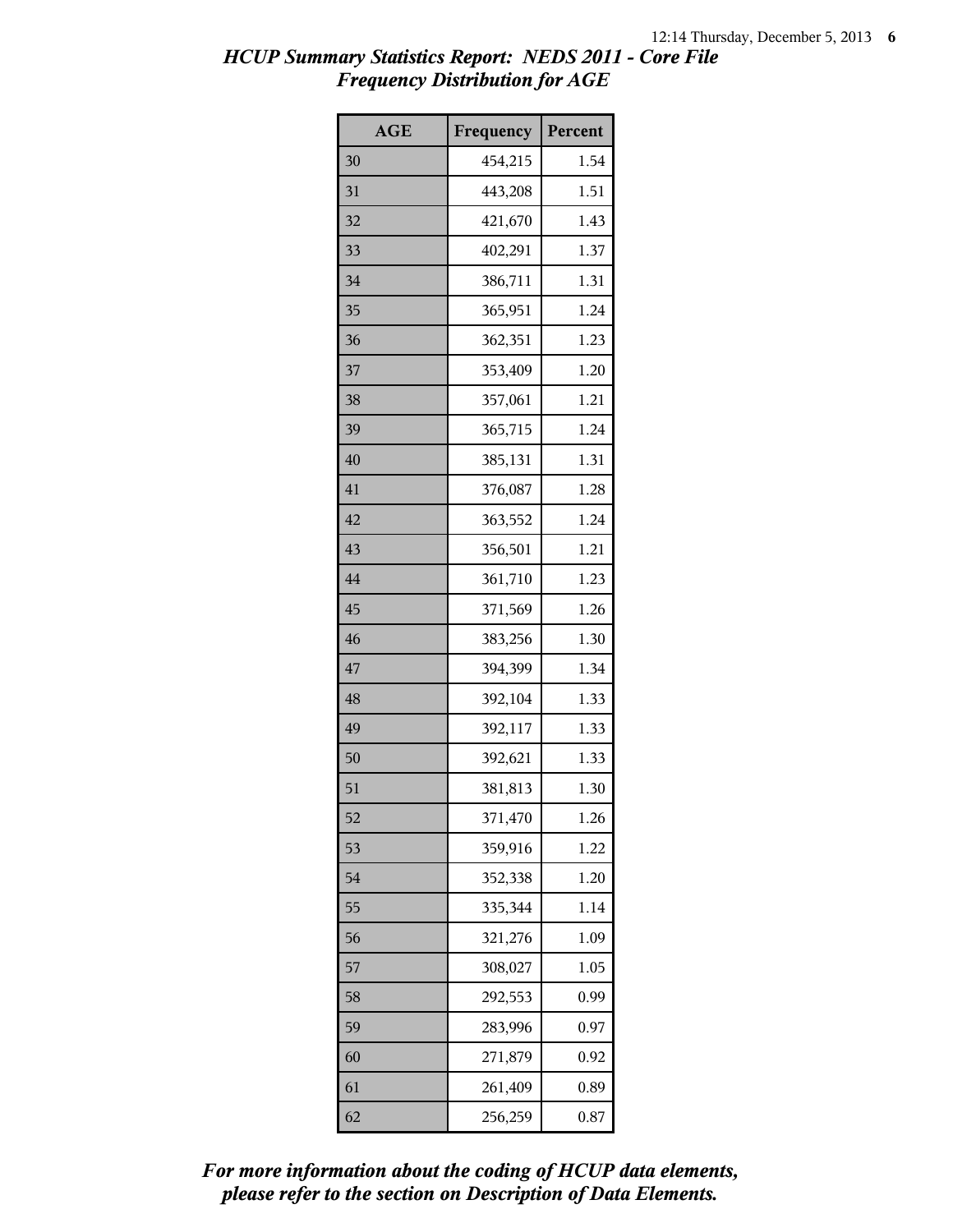| <b>AGE</b> | Frequency | Percent |
|------------|-----------|---------|
| 63         | 256,285   | 0.87    |
| 64         | 260,925   | 0.89    |
| 65         | 225,589   | 0.77    |
| 66         | 220,588   | 0.75    |
| 67         | 224,936   | 0.76    |
| 68         | 233,108   | 0.79    |
| 69         | 215,308   | 0.73    |
| 70         | 205,070   | 0.70    |
| 71         | 199,831   | 0.68    |
| 72         | 199,225   | 0.68    |
| 73         | 197,010   | 0.67    |
| 74         | 190,762   | 0.65    |
| 75         | 192,435   | 0.65    |
| 76         | 191,865   | 0.65    |
| 77         | 185,531   | 0.63    |
| 78         | 186,998   | 0.64    |
| 79         | 187,725   | 0.64    |
| 80         | 188,533   | 0.64    |
| 81         | 189,443   | 0.64    |
| 82         | 183,698   | 0.62    |
| 83         | 183,189   | 0.62    |
| 84         | 176,880   | 0.60    |
| 85         | 166,460   | 0.57    |
| 86         | 160,424   | 0.55    |
| 87         | 148,770   | 0.51    |
| 88         | 134,129   | 0.46    |
| 89         | 121,705   | 0.41    |
| 90         | 105,418   | 0.36    |
| 91         | 86,787    | 0.29    |
| 92         | 67,931    | 0.23    |
| 93         | 56,395    | 0.19    |
| 94         | 43,698    | 0.15    |
| 95         | 32,909    | 0.11    |

*please refer to the section on Description of Data Elements. For more information about the coding of HCUP data elements,*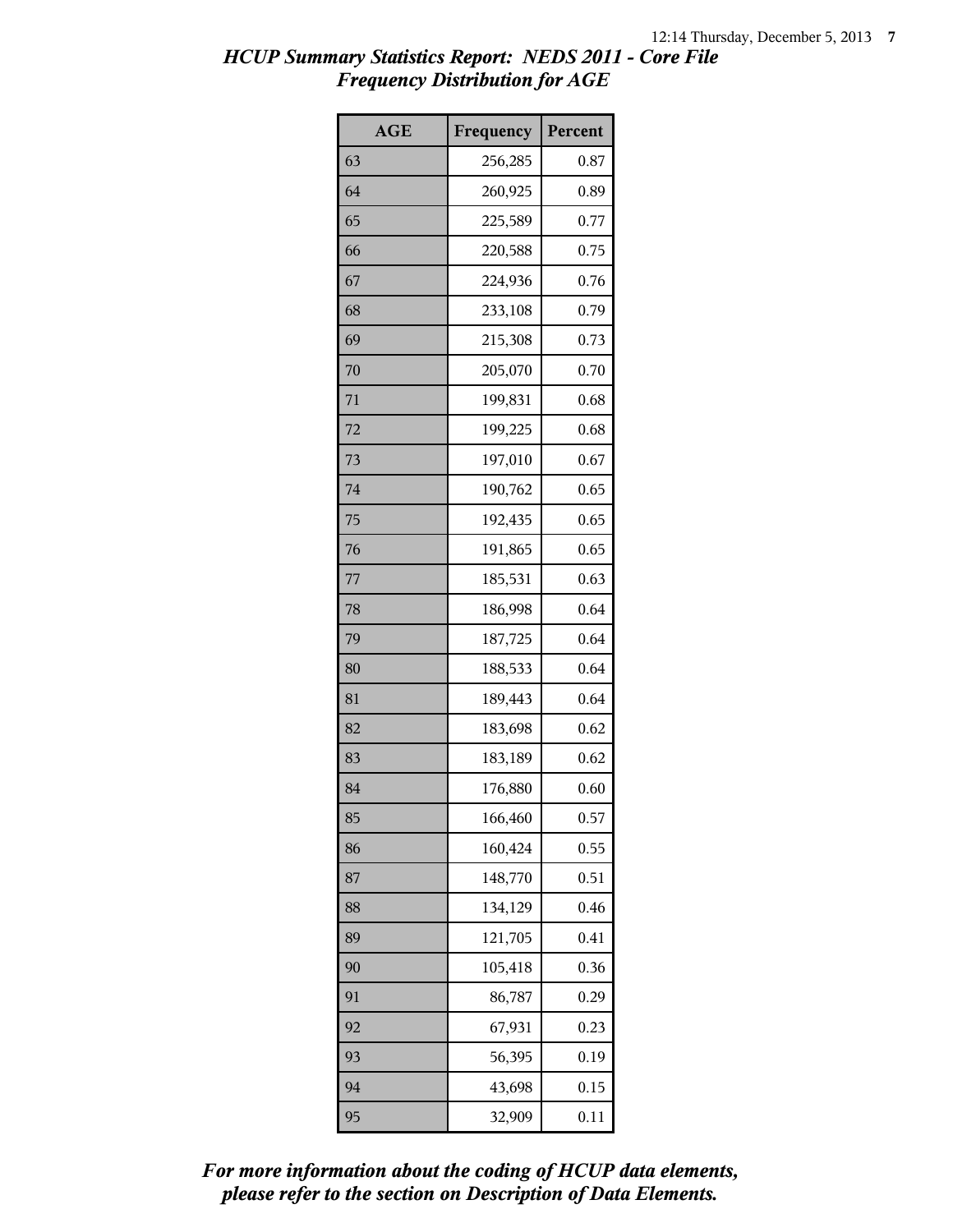| <b>AGE</b>   | Frequency | Percent |
|--------------|-----------|---------|
| 96           | 25,048    | 0.09    |
| 97           | 17,724    | 0.06    |
| 98           | 11,994    | 0.04    |
| 99           | 8,695     | 0.03    |
| 100          | 5,085     | 0.02    |
| 101          | 3,149     | 0.01    |
| 102          | 1,943     | 0.01    |
| 103          | 1,040     | 0.00    |
| 104          | 659       | 0.00    |
| 105          | 315       | 0.00    |
| 106          | 167       | 0.00    |
| 107          | 74        | 0.00    |
| 108          | 46        | 0.00    |
| 109          | 45        | 0.00    |
| 110 or older | 477       | 0.00    |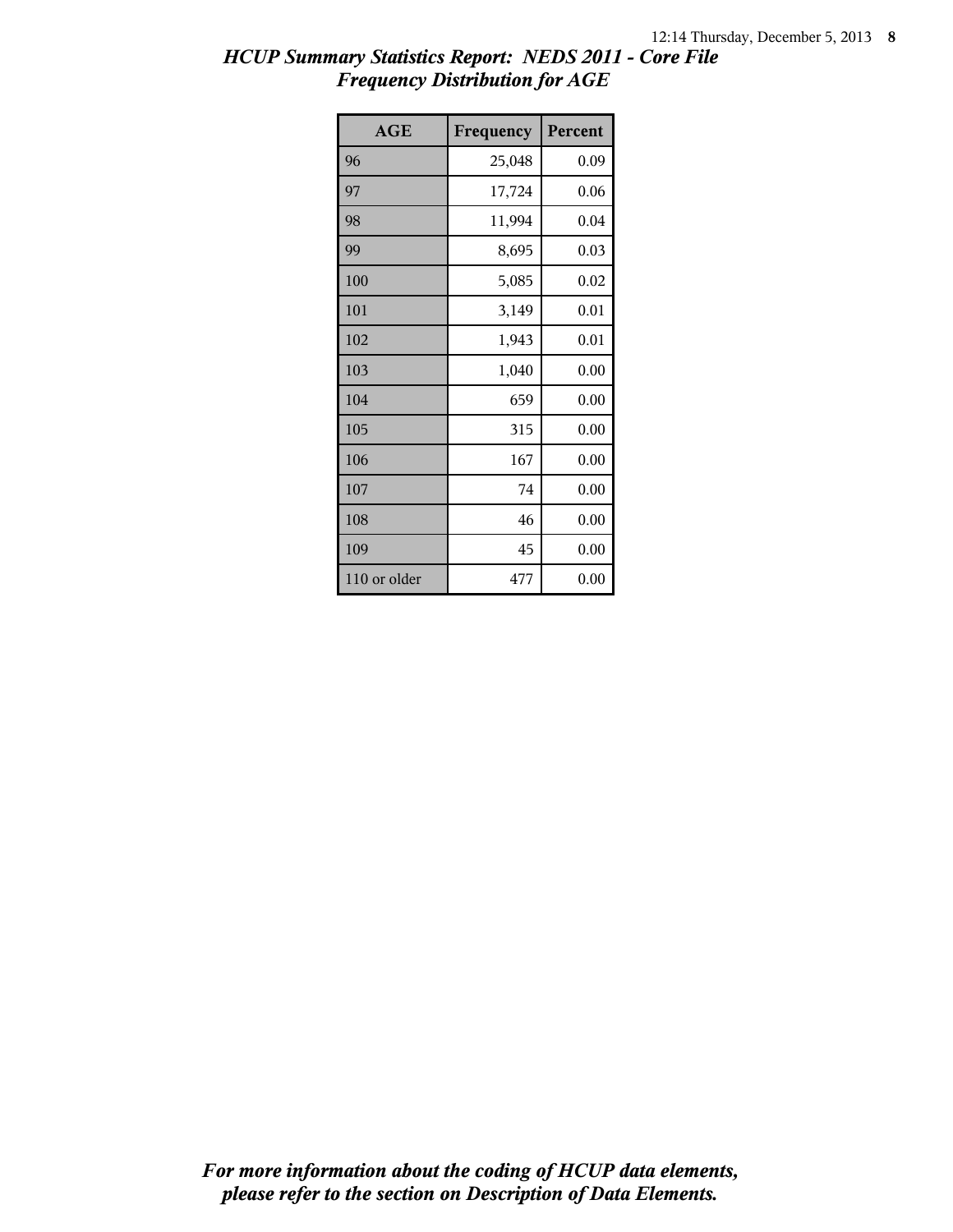| <b>AMONTH</b>        | Frequency | Percent |
|----------------------|-----------|---------|
| $\therefore$ Missing | 4,324,235 | 14.70   |
| 1: January           | 2,108,387 | 7.17    |
| 2: February          | 1,976,169 | 6.72    |
| 3: March             | 2,126,268 | 7.23    |
| 4: April             | 2,027,298 | 6.89    |
| 5: May               | 2,148,770 | 7.30    |
| 6: June              | 2,058,801 | 7.00    |
| 7: July              | 2,156,018 | 7.33    |
| 8: August            | 2,137,157 | 7.26    |
| 9: September         | 2,072,264 | 7.04    |
| 10: October          | 2,149,700 | 7.31    |
| 11: November         | 2,046,429 | 6.96    |
| 12: December         | 2,089,915 | 7.10    |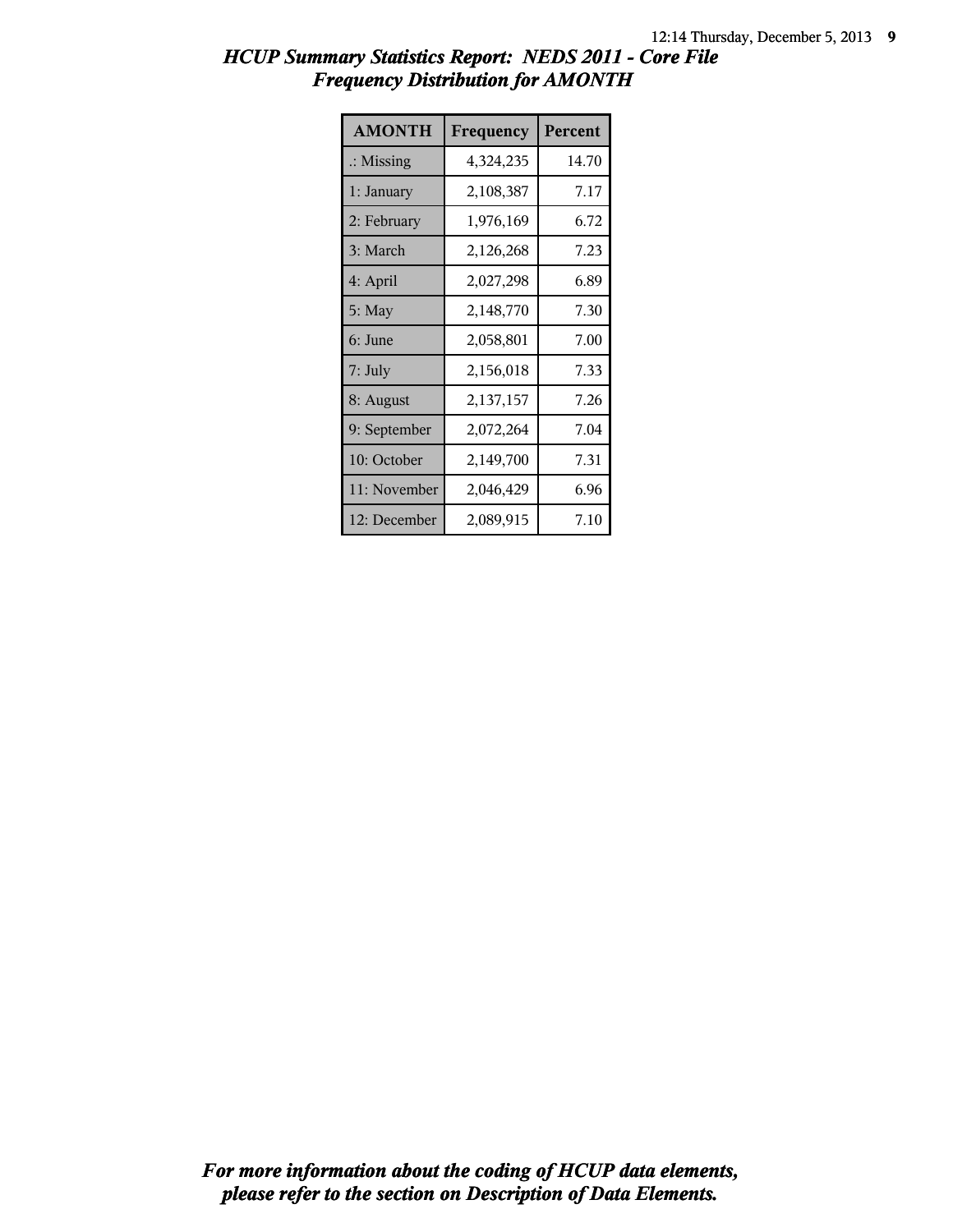| <b>AWEEKEND</b>      | Frequency  | Percent |
|----------------------|------------|---------|
| $\therefore$ Missing | 910        | 0.00    |
| 0: Monday-Friday     | 20,975,274 | 71.29   |
| 1: Saturday-Sunday   | 8,445,227  | 28.70   |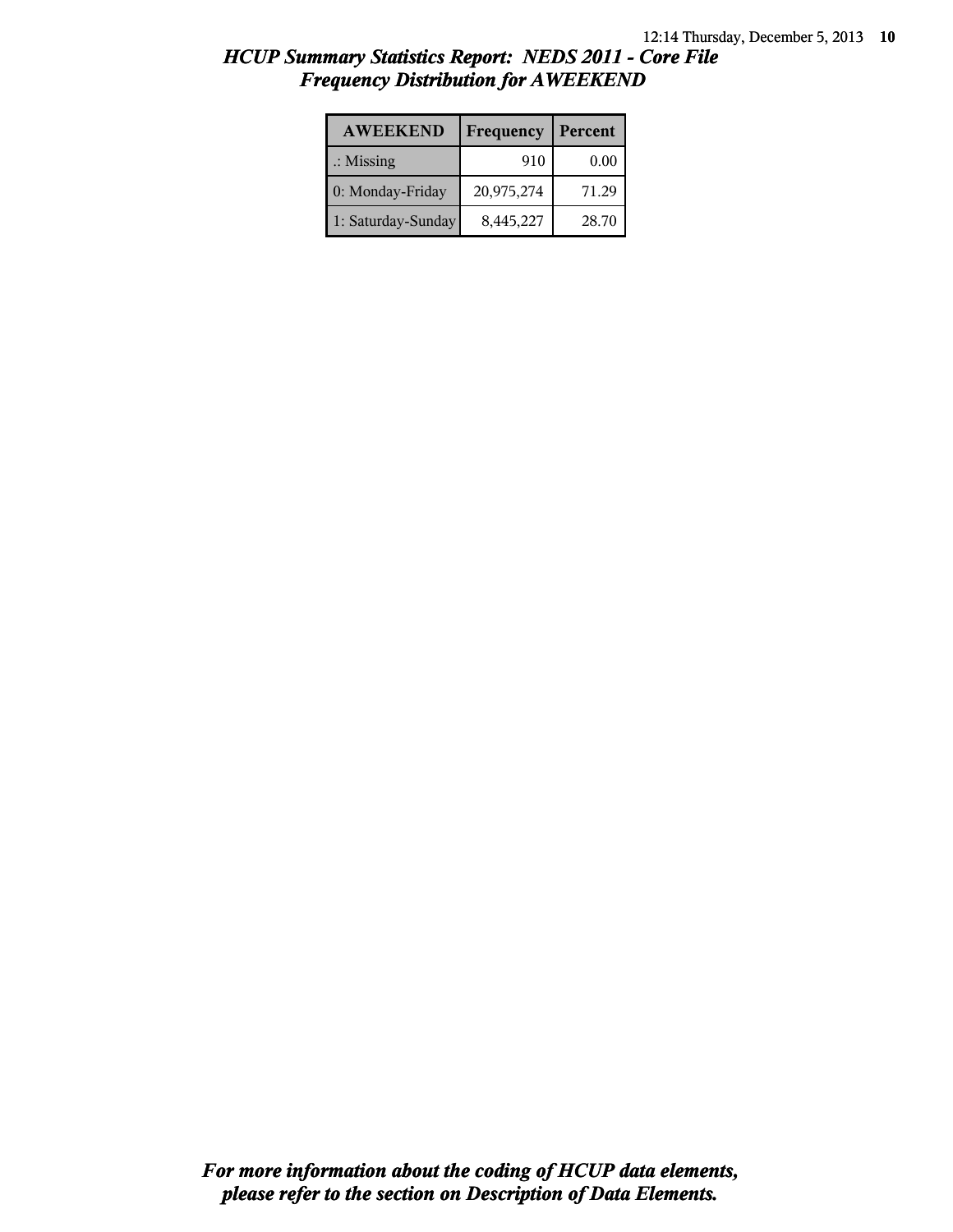| <b>CHRON1</b>            | Frequency  | Percent |
|--------------------------|------------|---------|
| $\therefore$ Missing     | 9,756      | 0.03    |
| .A: Invalid code         | 2,019      | 0.01    |
| .C: Inconsistent code    | 147        | 0.00    |
| 0: Non-chronic condition | 24,449,617 | 83.10   |
| 1: Chronic condition     | 4,959,872  | 16.86   |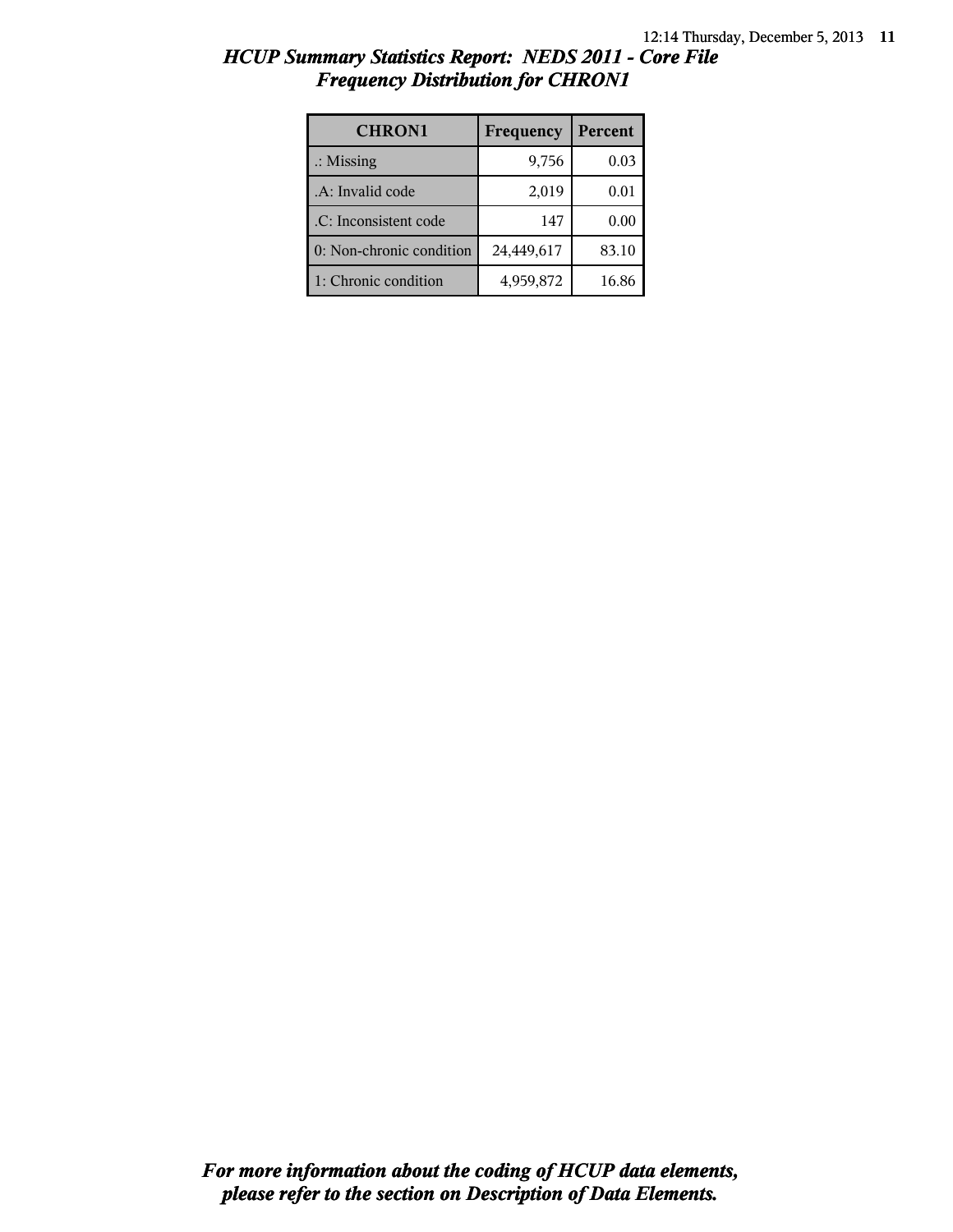| <b>DIED VISIT</b>       | Frequency  | Percent |
|-------------------------|------------|---------|
| $\therefore$ Missing    | 52,451     | 0.18    |
| 0: Did not die          | 29,207,881 | 99.27   |
| 1: Died in the ED       | 50,846     | 0.17    |
| 2: Died in the hospital | 110,233    | 0.37    |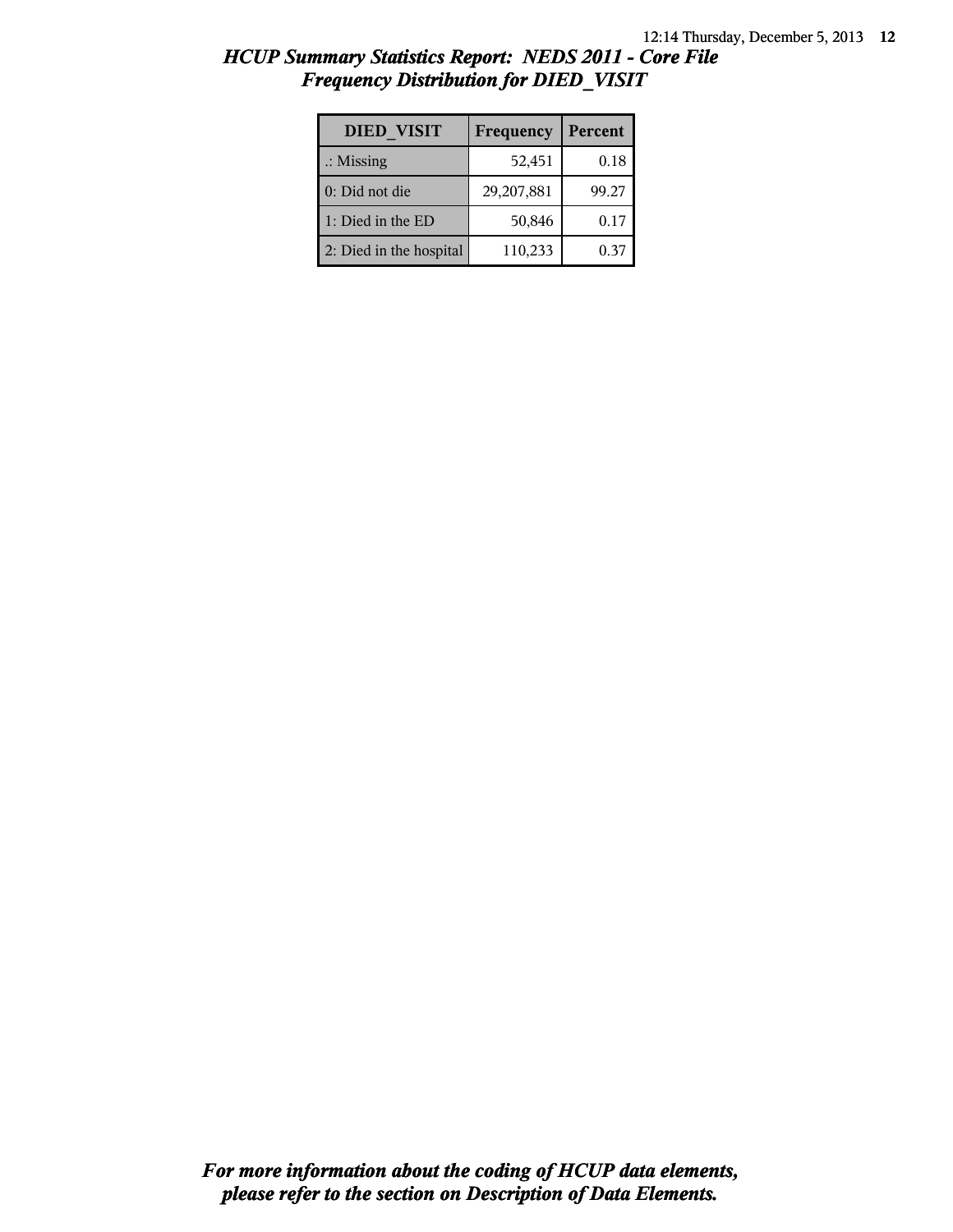|           | <b>DISCWT</b> Frequency | Percent |
|-----------|-------------------------|---------|
| Non-blank | 29,421,411              | 100.00  |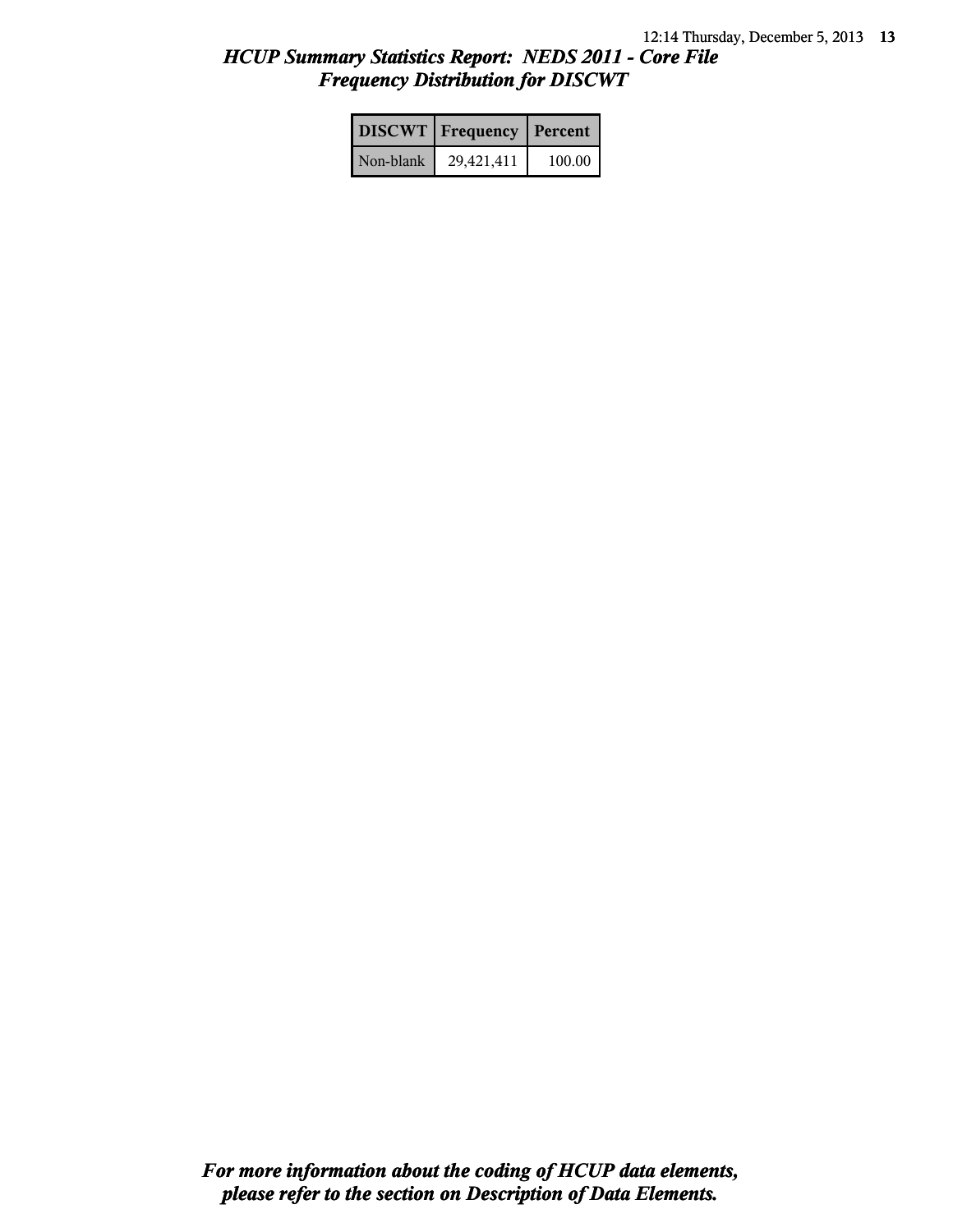| DISP ED                                                | Frequency  | Percent |
|--------------------------------------------------------|------------|---------|
| 1: Routine                                             | 23,683,645 | 80.50   |
| 2: Transfer: short-term hospital                       | 453,834    | 1.54    |
| 5: Transfer: other type of facility                    | 350,964    | 1.19    |
| 6: Home health care                                    | 107,370    | 0.36    |
| 7: Against medical advice                              | 418,001    | 1.42    |
| 9: Admitted as an inpatient to this hospital           | 4,307,389  | 14.64   |
| 20: Died in ED                                         | 50,846     | 0.17    |
| 98: Not admitted to this hospital, destination unknown | 49,187     | 0.17    |
| 99: Discharged alive, destination unknown              | 175        | 0.00    |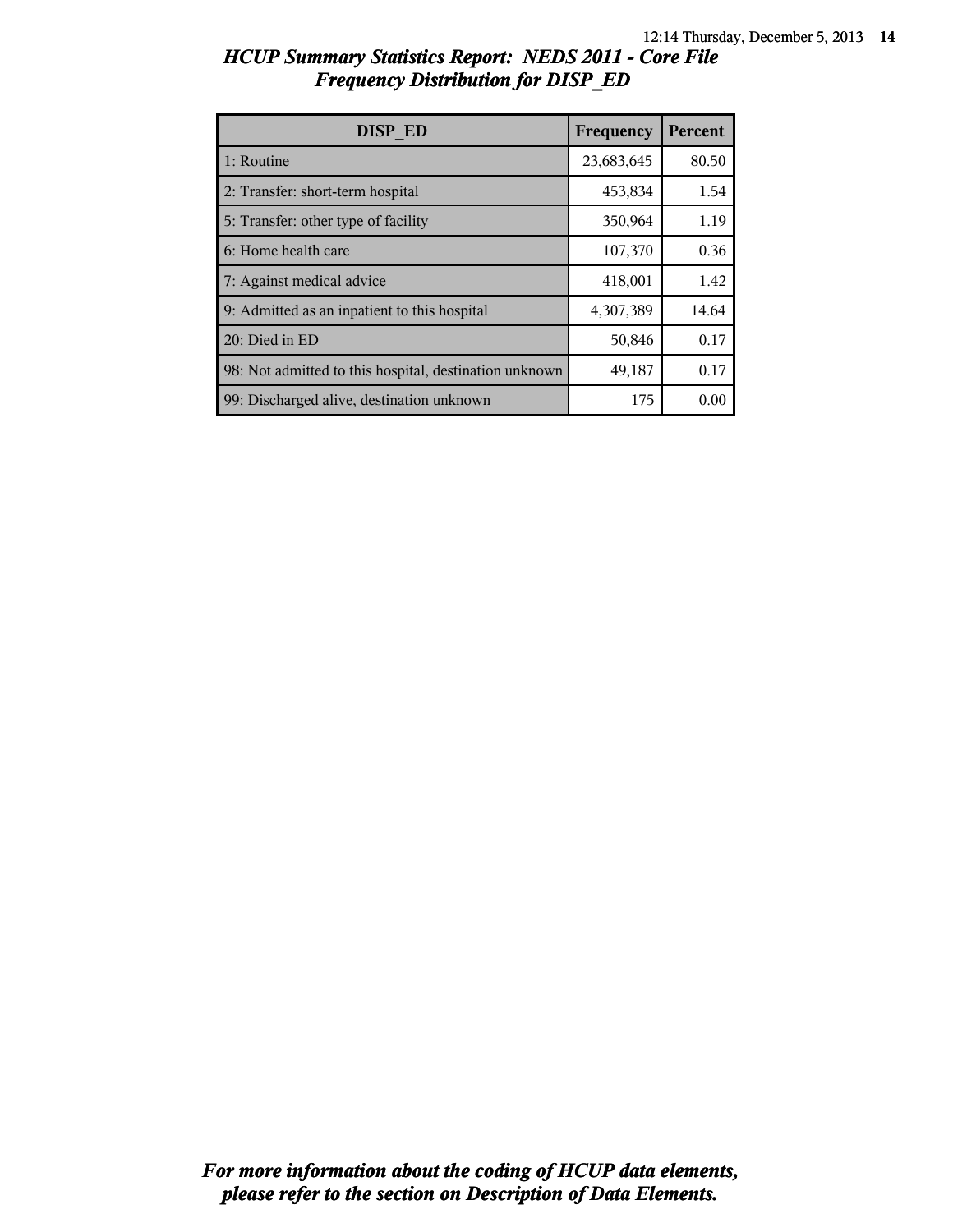| <b>DQTR</b>       | Frequency | Percent |
|-------------------|-----------|---------|
|                   | 17,116    | 0.06    |
| 1: First quarter  | 7,311,418 | 24.85   |
| 2: Second quarter | 7,298,038 | 24.81   |
| 3: Third quarter  | 7,423,349 | 25.23   |
| 4: Fourth quarter | 7,371,490 | 25.05   |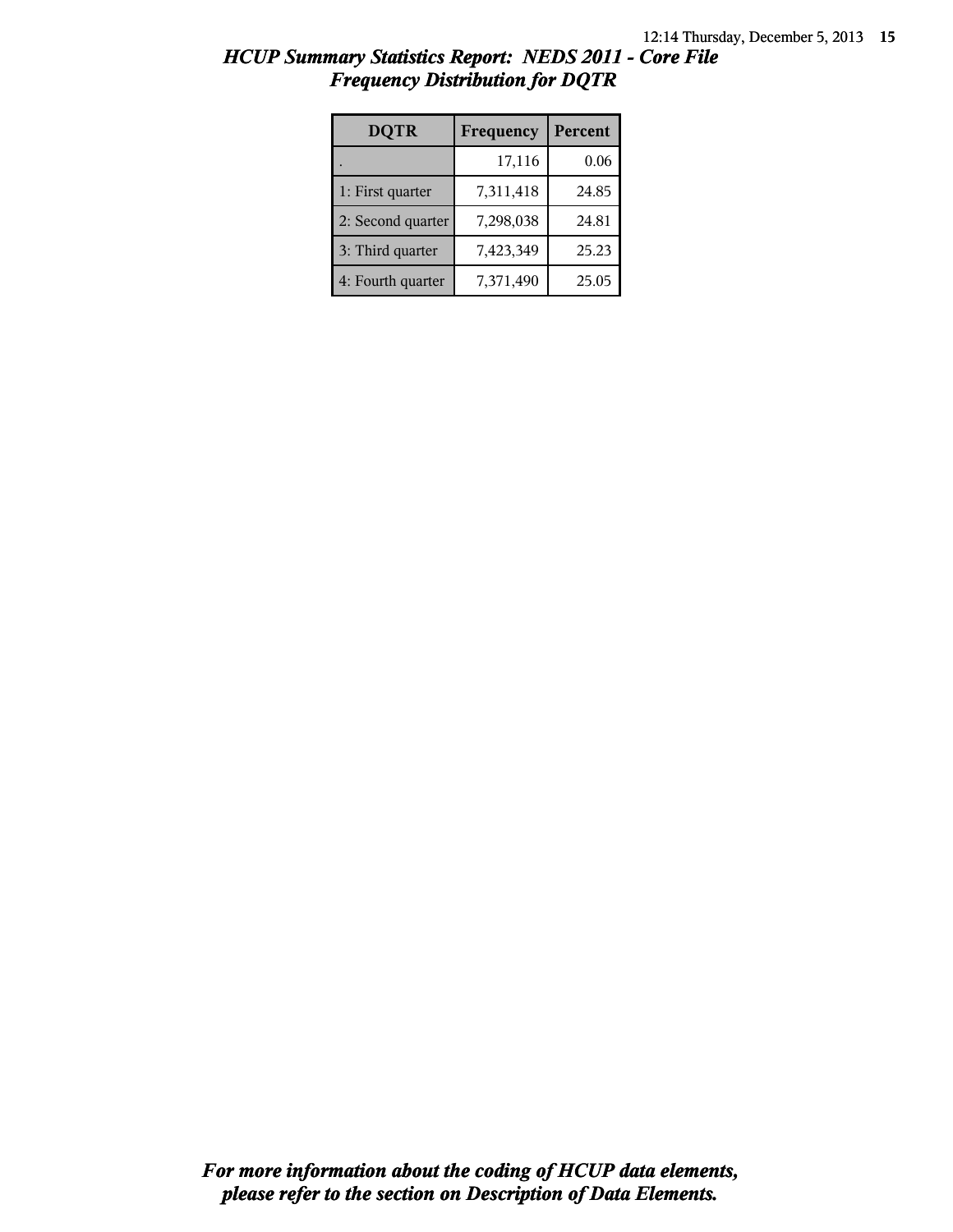| HCUP Summary Statistics Report: NEDS 2011 - Core File |  |
|-------------------------------------------------------|--|
| <b>Frequency Distribution for DX1</b>                 |  |

| DX1                    | Frequency  | Percent |
|------------------------|------------|---------|
| Blank                  | 9,756      | 0.03    |
| Valid DX               | 29,409,489 | 99.96   |
| Inconsistent DX (incn) | 147        | 0.00    |
| Invalid DX (invl)      | 2,019      | 0.01    |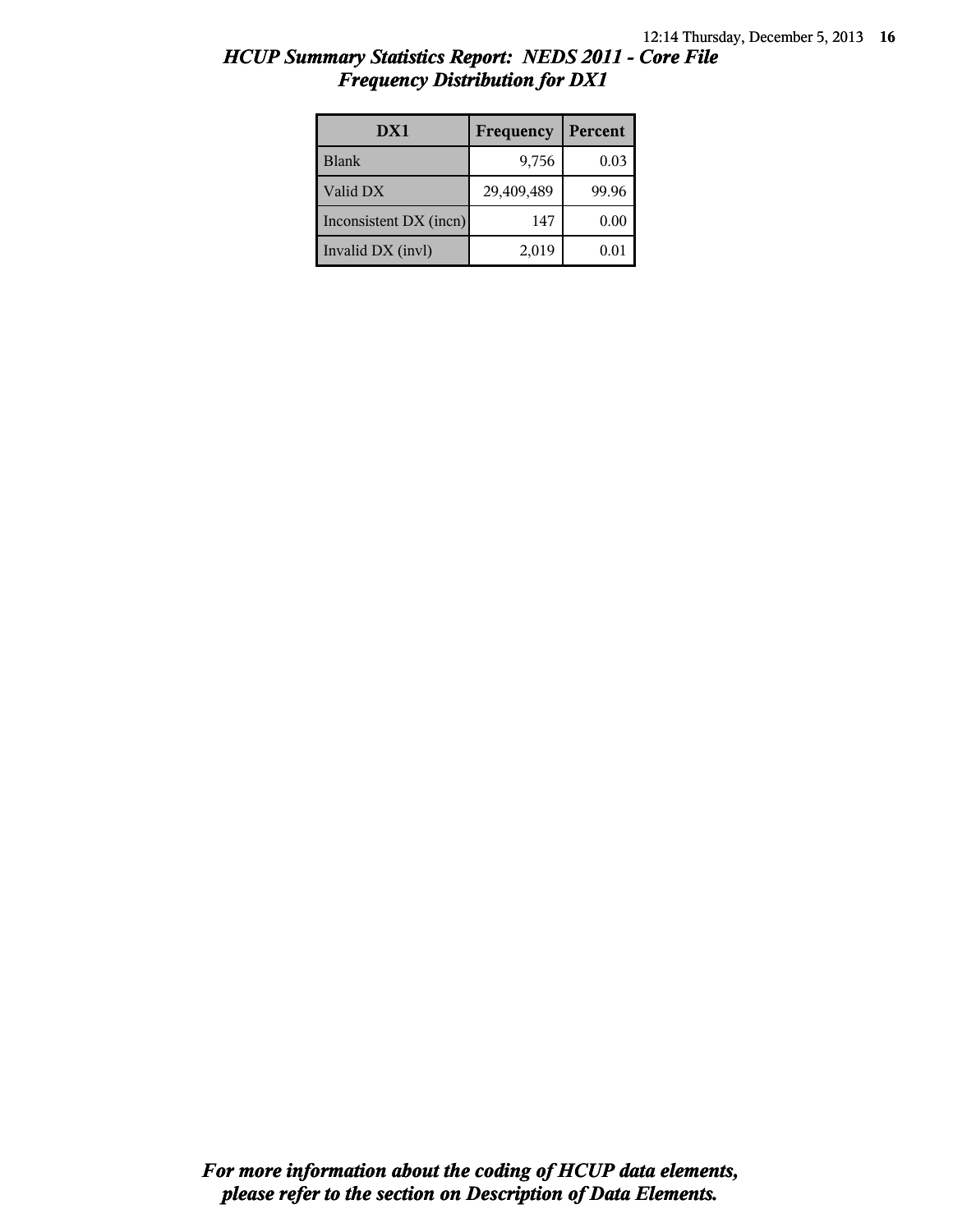| DXCCS1                                                    | Frequency | Percent |
|-----------------------------------------------------------|-----------|---------|
| $\therefore$ Missing                                      | 9,756     | 0.03    |
| A: Invalid diagnosis                                      | 2,019     | 0.01    |
| C: Inconsistent                                           | 147       | 0.00    |
| 1: Tuberculosis                                           | 1,173     | 0.00    |
| 2: Septicemia (except in labor)                           | 222,427   | 0.76    |
| 3: Bacterial infection; unspecified site                  | 10,375    | 0.04    |
| 4: Mycoses                                                | 76,478    | 0.26    |
| 5: HIV infection                                          | 10,908    | 0.04    |
| 6: Hepatitis                                              | 11,617    | 0.04    |
| 7: Viral infection                                        | 308,045   | 1.05    |
| 8: Other infections; including parasitic                  | 49,393    | 0.17    |
| 9: Sexually transmitted infections (not HIV or hepatitis) | 9,849     | 0.03    |
| 10: Immunizations and screening for infectious disease    | 34,809    | 0.12    |
| 11: Cancer of head and neck                               | 2,302     | 0.01    |
| 12: Cancer of esophagus                                   | 1,532     | 0.01    |
| 13: Cancer of stomach                                     | 2,397     | 0.01    |
| 14: Cancer of colon                                       | 8,130     | 0.03    |
| 15: Cancer of rectum and anus                             | 2,504     | 0.01    |
| 16: Cancer of liver and intrahepatic bile duct            | 2,799     | 0.01    |
| 17: Cancer of pancreas                                    | 4,541     | 0.02    |
| 18: Cancer of other GI organs; peritoneum                 | 1,843     | 0.01    |
| 19: Cancer of bronchus; lung                              | 17,801    | 0.06    |
| 20: Cancer; other respiratory and intrathoracic           | 172       | 0.00    |
| 21: Cancer of bone and connective tissue                  | 908       | 0.00    |
| 22: Melanomas of skin                                     | 251       | 0.00    |
| 23: Other non-epithelial cancer of skin                   | 547       | 0.00    |
| 24: Cancer of breast                                      | 2,517     | 0.01    |
| 25: Cancer of uterus                                      | 989       | 0.00    |
| 26: Cancer of cervix                                      | 748       | 0.00    |
| 27: Cancer of ovary                                       | 1,858     | 0.01    |
| 28: Cancer of other female genital organs                 | 235       | 0.00    |
| 29: Cancer of prostate                                    | 1,788     | 0.01    |
| 30: Cancer of testis                                      | 188       | 0.00    |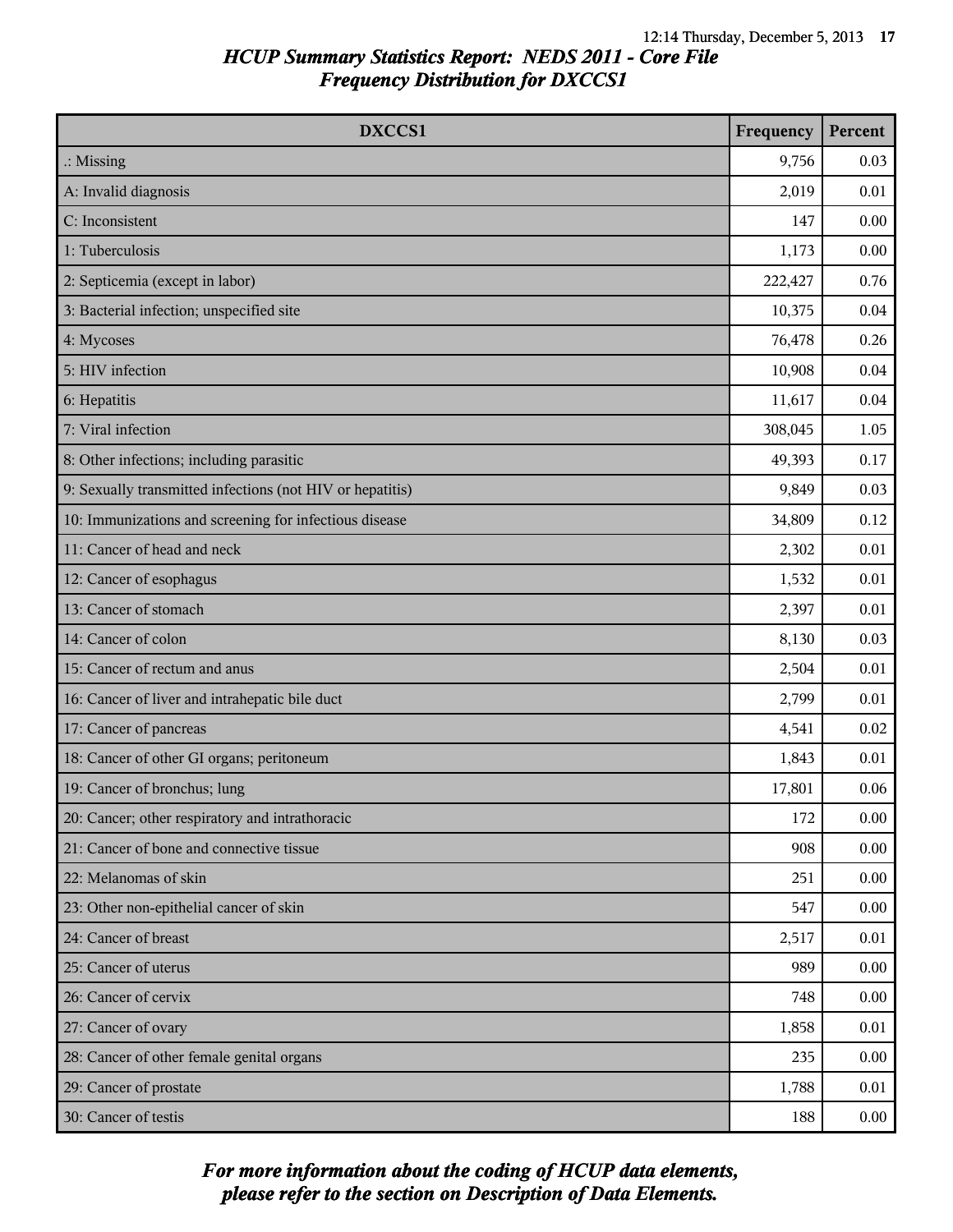| DXCCS1                                                    | Frequency | Percent |
|-----------------------------------------------------------|-----------|---------|
| 31: Cancer of other male genital organs                   | 53        | 0.00    |
| 32: Cancer of bladder                                     | 2,571     | 0.01    |
| 33: Cancer of kidney and renal pelvis                     | 1,510     | 0.01    |
| 34: Cancer of other urinary organs                        | 111       | 0.00    |
| 35: Cancer of brain and nervous system                    | 3,980     | 0.01    |
| 36: Cancer of thyroid                                     | 211       | 0.00    |
| 37: Hodgkin's disease                                     | 554       | 0.00    |
| 38: Non-Hodgkin's lymphoma                                | 4,895     | 0.02    |
| 39: Leukemias                                             | 5,499     | 0.02    |
| 40: Multiple myeloma                                      | 2,114     | 0.01    |
| 41: Cancer; other and unspecified primary                 | 841       | 0.00    |
| 42: Secondary malignancies                                | 27,423    | 0.09    |
| 43: Malignant neoplasm without specification of site      | 1,529     | 0.01    |
| 44: Neoplasms of unspecified nature or uncertain behavior | 7,468     | 0.03    |
| 45: Maintenance chemotherapy; radiotherapy                | 704       | 0.00    |
| 46: Benign neoplasm of uterus                             | 10,434    | 0.04    |
| 47: Other and unspecified benign neoplasm                 | 12,237    | 0.04    |
| 48: Thyroid disorders                                     | 10,272    | 0.03    |
| 49: Diabetes mellitus without complication                | 71,076    | 0.24    |
| 50: Diabetes mellitus with complications                  | 180,910   | 0.61    |
| 51: Other endocrine disorders                             | 21,729    | 0.07    |
| 52: Nutritional deficiencies                              | 1,899     | 0.01    |
| 53: Disorders of lipid metabolism                         | 1,353     | 0.00    |
| 54: Gout and other crystal arthropathies                  | 47,664    | 0.16    |
| 55: Fluid and electrolyte disorders                       | 206,765   | 0.70    |
| 56: Cystic fibrosis                                       | 821       | 0.00    |
| 57: Immunity disorders                                    | 394       | 0.00    |
| 58: Other nutritional; endocrine; and metabolic disorders | 19,447    | 0.07    |
| 59: Deficiency and other anemia                           | 67,981    | 0.23    |
| 60: Acute posthemorrhagic anemia                          | 7,615     | 0.03    |
| 61: Sickle cell anemia                                    | 50,306    | 0.17    |
| 62: Coagulation and hemorrhagic disorders                 | 14,466    | 0.05    |
| 63: Diseases of white blood cells                         | 14,512    | 0.05    |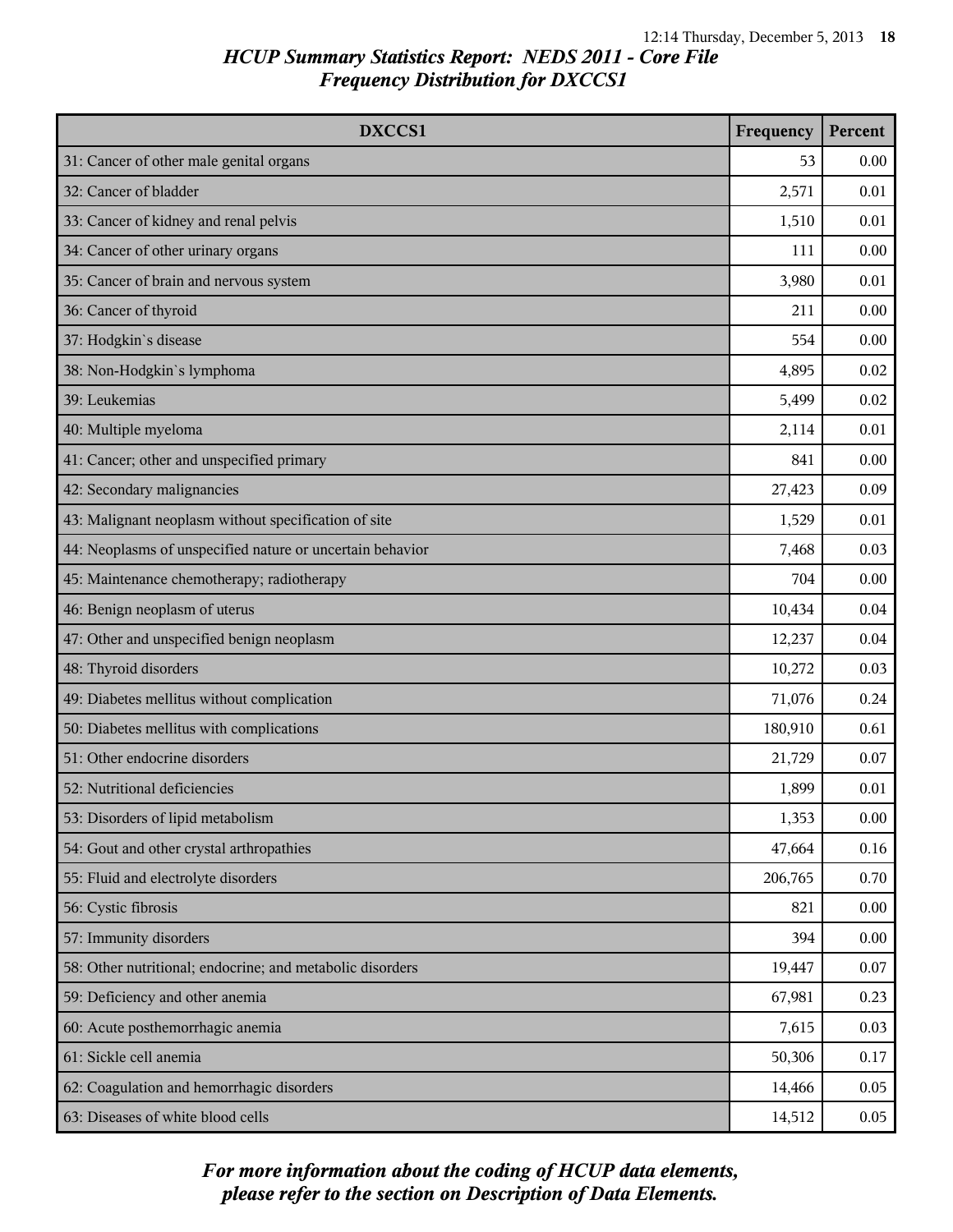| DXCCS1                                                                                                                    | Frequency | Percent |
|---------------------------------------------------------------------------------------------------------------------------|-----------|---------|
| 64: Other hematologic conditions                                                                                          | 1,216     | 0.00    |
| 76: Meningitis (except that caused by tuberculosis or sexually transmitted disease)                                       | 9,265     | 0.03    |
| 77: Encephalitis (except that caused by tuberculosis or sexually transmitted disease)                                     | 1,756     | 0.01    |
| 78: Other CNS infection and poliomyelitis                                                                                 | 1,460     | 0.00    |
| 79: Parkinson's disease                                                                                                   | 3,189     | 0.01    |
| 80: Multiple sclerosis                                                                                                    | 7,180     | 0.02    |
| 81: Other hereditary and degenerative nervous system conditions                                                           | 16,152    | 0.05    |
| 82: Paralysis                                                                                                             | 2,673     | 0.01    |
| 83: Epilepsy; convulsions                                                                                                 | 241,675   | 0.82    |
| 84: Headache; including migraine                                                                                          | 683,652   | 2.32    |
| 85: Coma; stupor; and brain damage                                                                                        | 20,026    | 0.07    |
| 86: Cataract                                                                                                              | 863       | 0.00    |
| 87: Retinal detachments; defects; vascular occlusion; and retinopathy                                                     | 3,938     | 0.01    |
| 88: Glaucoma                                                                                                              | 2,495     | 0.01    |
| 89: Blindness and vision defects                                                                                          | 23,040    | 0.08    |
| 90: Inflammation; infection of eye (except that caused by tuberculosis or sexually transmitted disease)                   | 195,260   | 0.66    |
| 91: Other eye disorders                                                                                                   | 70,310    | 0.24    |
| 92: Otitis media and related conditions                                                                                   | 437,022   | 1.49    |
| 93: Conditions associated with dizziness or vertigo                                                                       | 253,566   | 0.86    |
| 94: Other ear and sense organ disorders                                                                                   | 161,556   | 0.55    |
| 95: Other nervous system disorders                                                                                        | 362,612   | 1.23    |
| 96: Heart valve disorders                                                                                                 | 6,541     | 0.02    |
| 97: Peri-; endo-; and myocarditis; cardiomyopathy (except that caused by tuberculosis or sexually<br>transmitted disease) | 14,675    | 0.05    |
| 98: Essential hypertension                                                                                                | 168,811   | 0.57    |
| 99: Hypertension with complications and secondary hypertension                                                            | 60,519    | 0.21    |
| 100: Acute myocardial infarction                                                                                          | 121,631   | 0.41    |
| 101: Coronary atherosclerosis and other heart disease                                                                     | 107,637   | 0.37    |
| 102: Nonspecific chest pain                                                                                               | 991,450   | 3.37    |
| 103: Pulmonary heart disease                                                                                              | 41,082    | 0.14    |
| 104: Other and ill-defined heart disease                                                                                  | 2,239     | 0.01    |
| 105: Conduction disorders                                                                                                 | 11,778    | 0.04    |
| 106: Cardiac dysrhythmias                                                                                                 | 332,006   | 1.13    |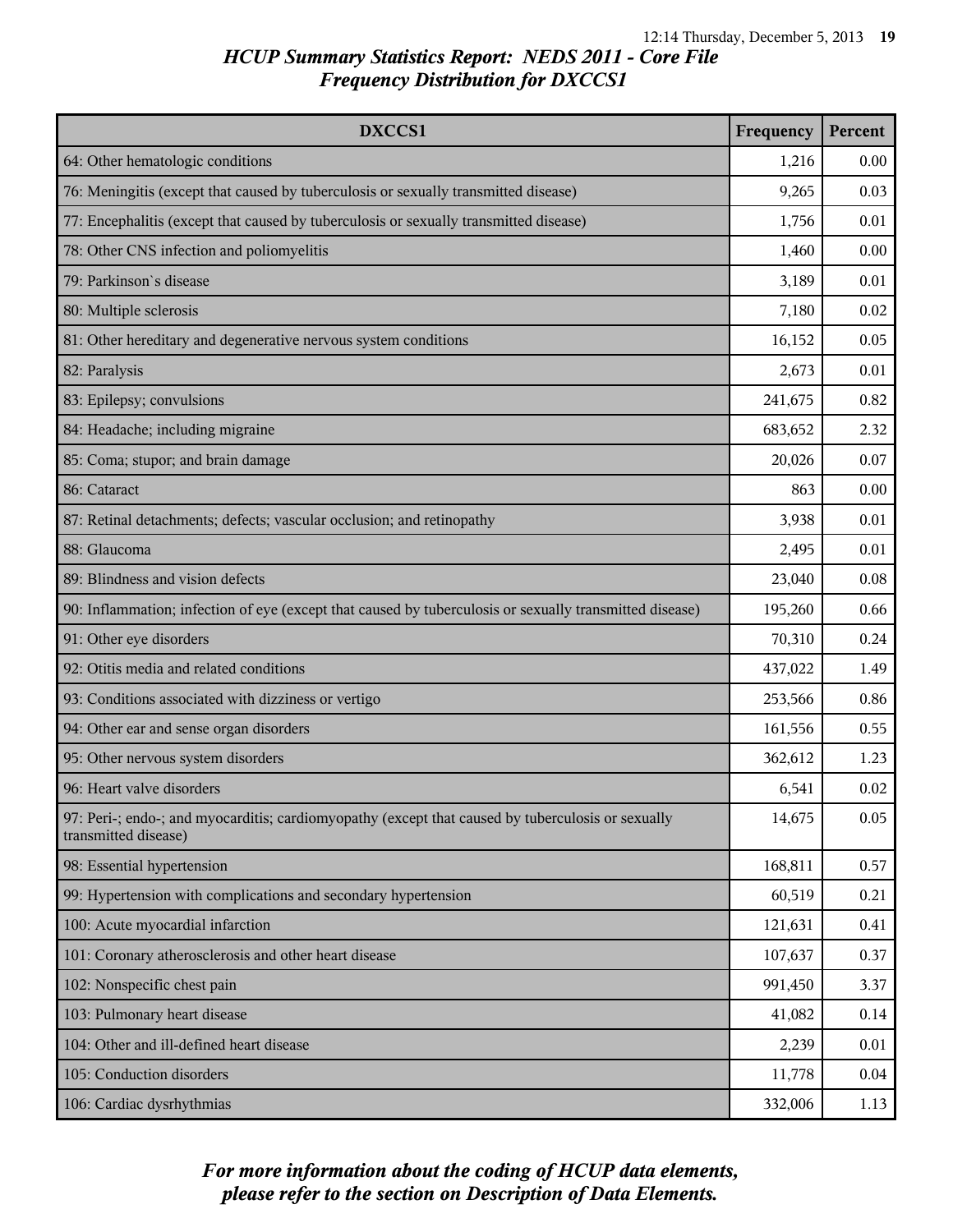| DXCCS1                                                                              | Frequency | Percent |
|-------------------------------------------------------------------------------------|-----------|---------|
| 107: Cardiac arrest and ventricular fibrillation                                    | 37,469    | 0.13    |
| 108: Congestive heart failure; nonhypertensive                                      | 214,340   | 0.73    |
| 109: Acute cerebrovascular disease                                                  | 138,134   | 0.47    |
| 110: Occlusion or stenosis of precerebral arteries                                  | 5,071     | 0.02    |
| 111: Other and ill-defined cerebrovascular disease                                  | 4,718     | 0.02    |
| 112: Transient cerebral ischemia                                                    | 65,667    | 0.22    |
| 113: Late effects of cerebrovascular disease                                        | 4,834     | 0.02    |
| 114: Peripheral and visceral atherosclerosis                                        | 22,892    | 0.08    |
| 115: Aortic; peripheral; and visceral artery aneurysms                              | 8,799     | 0.03    |
| 116: Aortic and peripheral arterial embolism or thrombosis                          | 5,188     | 0.02    |
| 117: Other circulatory disease                                                      | 63,429    | 0.22    |
| 118: Phlebitis; thrombophlebitis and thromboembolism                                | 62,536    | 0.21    |
| 119: Varicose veins of lower extremity                                              | 7,320     | 0.02    |
| 120: Hemorrhoids                                                                    | 45,587    | 0.15    |
| 121: Other diseases of veins and lymphatics                                         | 13,358    | 0.05    |
| 122: Pneumonia (except that caused by tuberculosis or sexually transmitted disease) | 396,373   | 1.35    |
| 123: Influenza                                                                      | 78,518    | 0.27    |
| 124: Acute and chronic tonsillitis                                                  | 75,620    | 0.26    |
| 125: Acute bronchitis                                                               | 346,802   | 1.18    |
| 126: Other upper respiratory infections                                             | 1,288,687 | 4.38    |
| 127: Chronic obstructive pulmonary disease and bronchiectasis                       | 451,757   | 1.54    |
| 128: Asthma                                                                         | 429,028   | 1.46    |
| 129: Aspiration pneumonitis; food/vomitus                                           | 37,397    | 0.13    |
| 130: Pleurisy; pneumothorax; pulmonary collapse                                     | 49,192    | 0.17    |
| 131: Respiratory failure; insufficiency; arrest (adult)                             | 77,202    | 0.26    |
| 132: Lung disease due to external agents                                            | 3,283     | 0.01    |
| 133: Other lower respiratory disease                                                | 457,841   | 1.56    |
| 134: Other upper respiratory disease                                                | 189,813   | 0.65    |
| 135: Intestinal infection                                                           | 101,331   | 0.34    |
| 136: Disorders of teeth and jaw                                                     | 437,408   | 1.49    |
| 137: Diseases of mouth; excluding dental                                            | 49,466    | 0.17    |
| 138: Esophageal disorders                                                           | 93,282    | 0.32    |
| 139: Gastroduodenal ulcer (except hemorrhage)                                       | 16,187    | 0.06    |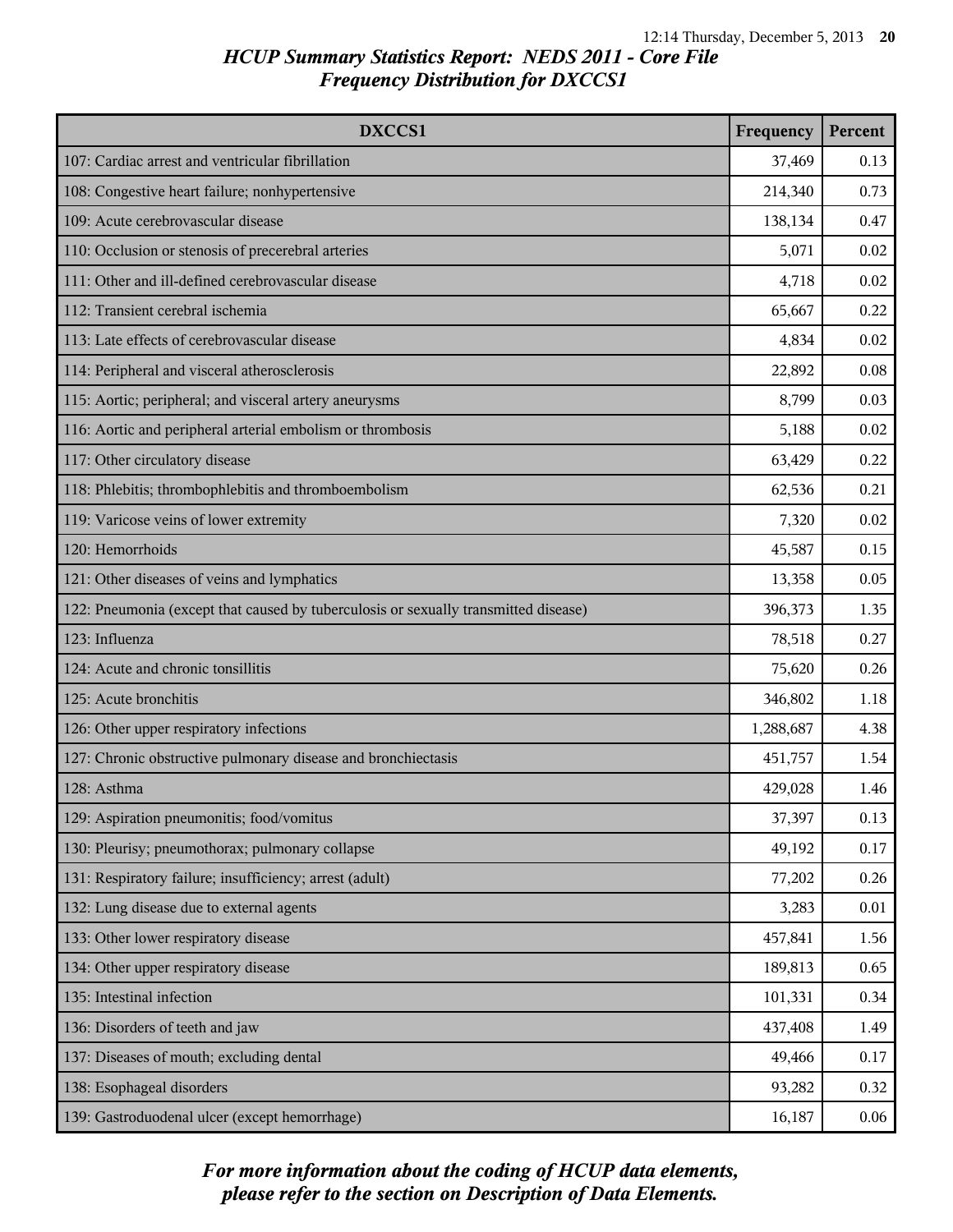| DXCCS1                                                 | Frequency | Percent |
|--------------------------------------------------------|-----------|---------|
| 140: Gastritis and duodenitis                          | 133,271   | 0.45    |
| 141: Other disorders of stomach and duodenum           | 35,145    | 0.12    |
| 142: Appendicitis and other appendiceal conditions     | 84,569    | 0.29    |
| 143: Abdominal hernia                                  | 60,984    | 0.21    |
| 144: Regional enteritis and ulcerative colitis         | 27,351    | 0.09    |
| 145: Intestinal obstruction without hernia             | 85,422    | 0.29    |
| 146: Diverticulosis and diverticulitis                 | 97,719    | 0.33    |
| 147: Anal and rectal conditions                        | 37,357    | 0.13    |
| 148: Peritonitis and intestinal abscess                | 5,707     | 0.02    |
| 149: Biliary tract disease                             | 155,292   | 0.53    |
| 151: Other liver diseases                              | 38,282    | 0.13    |
| 152: Pancreatic disorders (not diabetes)               | 86,153    | 0.29    |
| 153: Gastrointestinal hemorrhage                       | 147,081   | 0.50    |
| 154: Noninfectious gastroenteritis                     | 260,937   | 0.89    |
| 155: Other gastrointestinal disorders                  | 334,092   | 1.14    |
| 156: Nephritis; nephrosis; renal sclerosis             | 1,956     | 0.01    |
| 157: Acute and unspecified renal failure               | 103,264   | 0.35    |
| 158: Chronic renal failure                             | 8,772     | 0.03    |
| 159: Urinary tract infections                          | 723,089   | 2.46    |
| 160: Calculus of urinary tract                         | 280,037   | 0.95    |
| 161: Other diseases of kidney and ureters              | 13,616    | 0.05    |
| 162: Other diseases of bladder and urethra             | 6,083     | 0.02    |
| 163: Genitourinary symptoms and ill-defined conditions | 170,916   | 0.58    |
| 164: Hyperplasia of prostate                           | 8,552     | 0.03    |
| 165: Inflammatory conditions of male genital organs    | 47,926    | 0.16    |
| 166: Other male genital disorders                      | 41,947    | 0.14    |
| 167: Nonmalignant breast conditions                    | 33,922    | 0.12    |
| 168: Inflammatory diseases of female pelvic organs     | 106,619   | 0.36    |
| 169: Endometriosis                                     | 3,471     | 0.01    |
| 170: Prolapse of female genital organs                 | 2,478     | 0.01    |
| 171: Menstrual disorders                               | 81,721    | 0.28    |
| 172: Ovarian cyst                                      | 64,496    | 0.22    |
| 173: Menopausal disorders                              | 2,936     | 0.01    |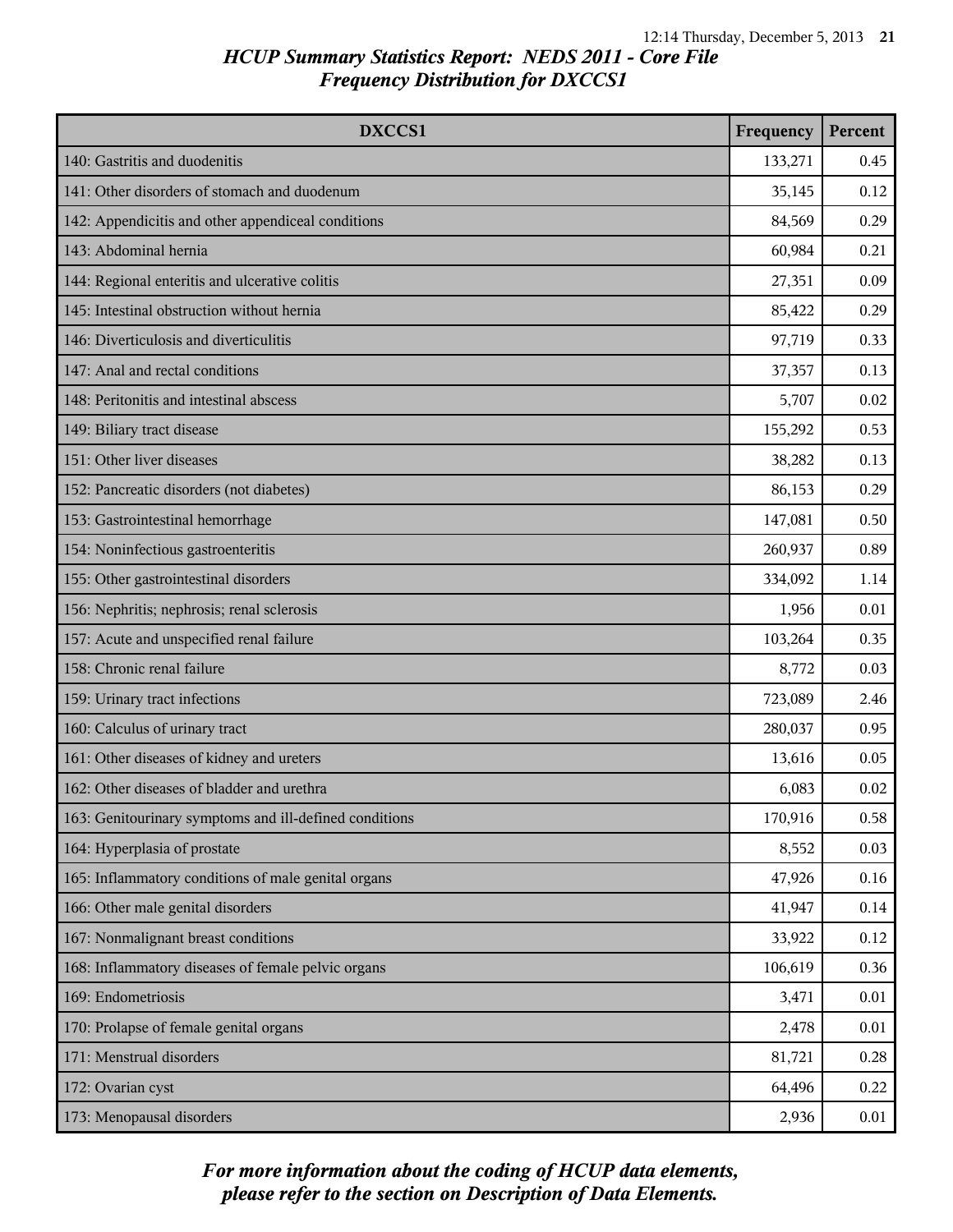| DXCCS1                                                                                                             | Frequency | Percent |
|--------------------------------------------------------------------------------------------------------------------|-----------|---------|
| 174: Female infertility                                                                                            | 96        | 0.00    |
| 175: Other female genital disorders                                                                                | 139,222   | 0.47    |
| 176: Contraceptive and procreative management                                                                      | 921       | 0.00    |
| 177: Spontaneous abortion                                                                                          | 37,084    | 0.13    |
| 178: Induced abortion                                                                                              | 8,764     | 0.03    |
| 179: Postabortion complications                                                                                    | 1,758     | 0.01    |
| 180: Ectopic pregnancy                                                                                             | 10,633    | 0.04    |
| 181: Other complications of pregnancy                                                                              | 385,109   | 1.31    |
| 182: Hemorrhage during pregnancy; abruptio placenta; placenta previa                                               | 131,081   | 0.45    |
| 183: Hypertension complicating pregnancy; childbirth and the puerperium                                            | 9,816     | 0.03    |
| 184: Early or threatened labor                                                                                     | 29,334    | 0.10    |
| 185: Prolonged pregnancy                                                                                           | 4,715     | 0.02    |
| 186: Diabetes or abnormal glucose tolerance complicating pregnancy; childbirth; or the puerperium                  | 3,358     | 0.01    |
| 187: Malposition; malpresentation                                                                                  | 1,708     | 0.01    |
| 188: Fetopelvic disproportion; obstruction                                                                         | 763       | 0.00    |
| 189: Previous C-section                                                                                            | 4,124     | 0.01    |
| 190: Fetal distress and abnormal forces of labor                                                                   | 6,735     | 0.02    |
| 191: Polyhydramnios and other problems of amniotic cavity                                                          | 5,940     | 0.02    |
| 192: Umbilical cord complication                                                                                   | 2,581     | 0.01    |
| 193: OB-related trauma to perineum and vulva                                                                       | 10,558    | 0.04    |
| 194: Forceps delivery                                                                                              | 142       | 0.00    |
| 195: Other complications of birth; puerperium affecting management of mother                                       | 46,303    | 0.16    |
| 196: Normal pregnancy and/or delivery                                                                              | 18,651    | 0.06    |
| 197: Skin and subcutaneous tissue infections                                                                       | 778,448   | 2.65    |
| 198: Other inflammatory condition of skin                                                                          | 34,869    | 0.12    |
| 199: Chronic ulcer of skin                                                                                         | 18,830    | 0.06    |
| 200: Other skin disorders                                                                                          | 203,493   | 0.69    |
| 201: Infective arthritis and osteomyelitis (except that caused by tuberculosis or sexually transmitted<br>disease) | 12,576    | 0.04    |
| 202: Rheumatoid arthritis and related disease                                                                      | 8,151     | 0.03    |
| 203: Osteoarthritis                                                                                                | 29,955    | 0.10    |
| 204: Other non-traumatic joint disorders                                                                           | 385,256   | 1.31    |
| 205: Spondylosis; intervertebral disc disorders; other back problems                                               | 838,923   | 2.85    |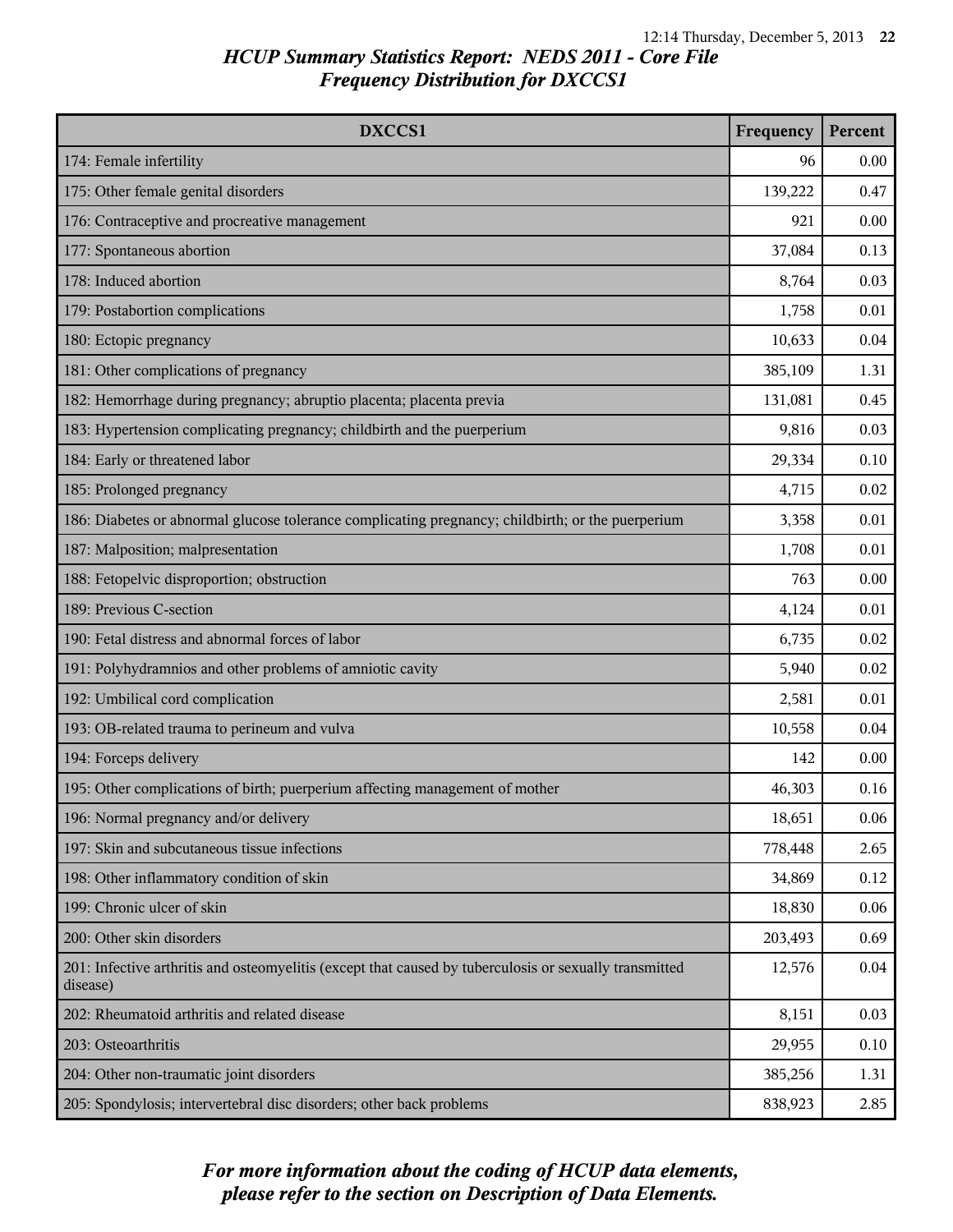| <b>DXCCS1</b>                                                        | Frequency | Percent |
|----------------------------------------------------------------------|-----------|---------|
| 206: Osteoporosis                                                    | 405       | 0.00    |
| 207: Pathological fracture                                           | 12,345    | 0.04    |
| 208: Acquired foot deformities                                       | 1,443     | 0.00    |
| 209: Other acquired deformities                                      | 3,192     | 0.01    |
| 210: Systemic lupus erythematosus and connective tissue disorders    | 6,311     | 0.02    |
| 211: Other connective tissue disease                                 | 480,416   | 1.63    |
| 212: Other bone disease and musculoskeletal deformities              | 45,717    | 0.16    |
| 213: Cardiac and circulatory congenital anomalies                    | 1,588     | 0.01    |
| 214: Digestive congenital anomalies                                  | 2,844     | 0.01    |
| 215: Genitourinary congenital anomalies                              | 2,062     | 0.01    |
| 216: Nervous system congenital anomalies                             | 478       | 0.00    |
| 217: Other congenital anomalies                                      | 3,482     | 0.01    |
| 218: Liveborn                                                        | 990       | 0.00    |
| 219: Short gestation; low birth weight; and fetal growth retardation | 127       | 0.00    |
| 220: Intrauterine hypoxia and birth asphyxia                         | 58        | 0.00    |
| 221: Respiratory distress syndrome                                   | 106       | 0.00    |
| 222: Hemolytic jaundice and perinatal jaundice                       | 6,148     | 0.02    |
| 223: Birth trauma                                                    | 168       | 0.00    |
| 224: Other perinatal conditions                                      | 41,270    | 0.14    |
| 225: Joint disorders and dislocations; trauma-related                | 119,338   | 0.41    |
| 226: Fracture of neck of femur (hip)                                 | 69,892    | 0.24    |
| 227: Spinal cord injury                                              | 3,191     | 0.01    |
| 228: Skull and face fractures                                        | 65,430    | 0.22    |
| 229: Fracture of upper limb                                          | 412,588   | 1.40    |
| 230: Fracture of lower limb                                          | 236,727   | 0.80    |
| 231: Other fractures                                                 | 122,494   | 0.42    |
| 232: Sprains and strains                                             | 1,366,251 | 4.64    |
| 233: Intracranial injury                                             | 155,824   | 0.53    |
| 234: Crushing injury or internal injury                              | 47,319    | 0.16    |
| 235: Open wounds of head; neck; and trunk                            | 550,088   | 1.87    |
| 236: Open wounds of extremities                                      | 704,248   | 2.39    |
| 237: Complication of device; implant or graft                        | 118,712   | 0.40    |
| 238: Complications of surgical procedures or medical care            | 152,697   | 0.52    |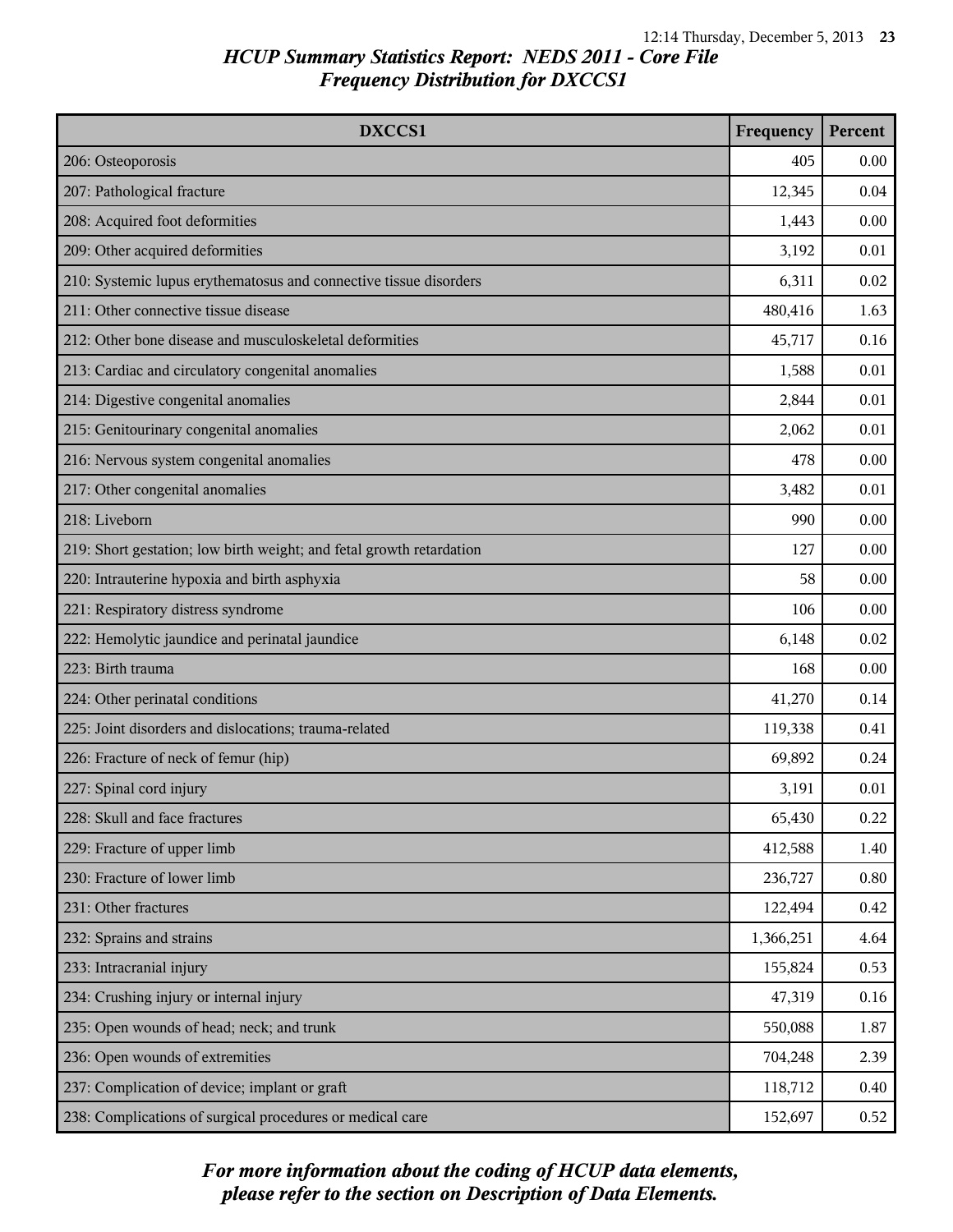| DXCCS1                                                                                     | Frequency | Percent |
|--------------------------------------------------------------------------------------------|-----------|---------|
| 239: Superficial injury; contusion                                                         | 1,282,404 | 4.36    |
| 240: Burns                                                                                 | 87,707    | 0.30    |
| 241: Poisoning by psychotropic agents                                                      | 42,221    | 0.14    |
| 242: Poisoning by other medications and drugs                                              | 97,587    | 0.33    |
| 243: Poisoning by nonmedicinal substances                                                  | 70,755    | 0.24    |
| 244: Other injuries and conditions due to external causes                                  | 725,502   | 2.47    |
| 245: Syncope                                                                               | 263,754   | 0.90    |
| 246: Fever of unknown origin                                                               | 326,992   | 1.11    |
| 247: Lymphadenitis                                                                         | 38,014    | 0.13    |
| 248: Gangrene                                                                              | 3,401     | 0.01    |
| 249: Shock                                                                                 | 773       | 0.00    |
| 250: Nausea and vomiting                                                                   | 402,674   | 1.37    |
| 251: Abdominal pain                                                                        | 1,251,459 | 4.25    |
| 252: Malaise and fatigue                                                                   | 111,266   | 0.38    |
| 253: Allergic reactions                                                                    | 380,631   | 1.29    |
| 254: Rehabilitation care; fitting of prostheses; and adjustment of devices                 | 1,674     | 0.01    |
| 255: Administrative/social admission                                                       | 108,550   | 0.37    |
| 256: Medical examination/evaluation                                                        | 53,580    | 0.18    |
| 257: Other aftercare                                                                       | 235,944   | 0.80    |
| 258: Other screening for suspected conditions (not mental disorders or infectious disease) | 49,770    | 0.17    |
| 259: Residual codes; unclassified                                                          | 245,626   | 0.83    |
| 650: Adjustment disorders                                                                  | 28,904    | 0.10    |
| 651: Anxiety disorders                                                                     | 194,976   | 0.66    |
| 652: Attention-deficit, conduct, and disruptive behavior disorders                         | 21,268    | 0.07    |
| 653: Delirium, dementia, and amnestic and other cognitive disorders                        | 47,022    | 0.16    |
| 654: Developmental disorders                                                               | 7,862     | 0.03    |
| 655: Disorders usually diagnosed in infancy, childhood, or adolescence                     | 3,102     | 0.01    |
| 656: Impulse control disorders, NEC                                                        | 3,455     | 0.01    |
| 657: Mood disorders                                                                        | 277,416   | 0.94    |
| 658: Personality disorders                                                                 | 4,186     | 0.01    |
| 659: Schizophrenia and other psychotic disorders                                           | 130,783   | 0.44    |
| 660: Alcohol-related disorders                                                             | 251,990   | 0.86    |
| 661: Substance-related disorders                                                           | 139,112   | 0.47    |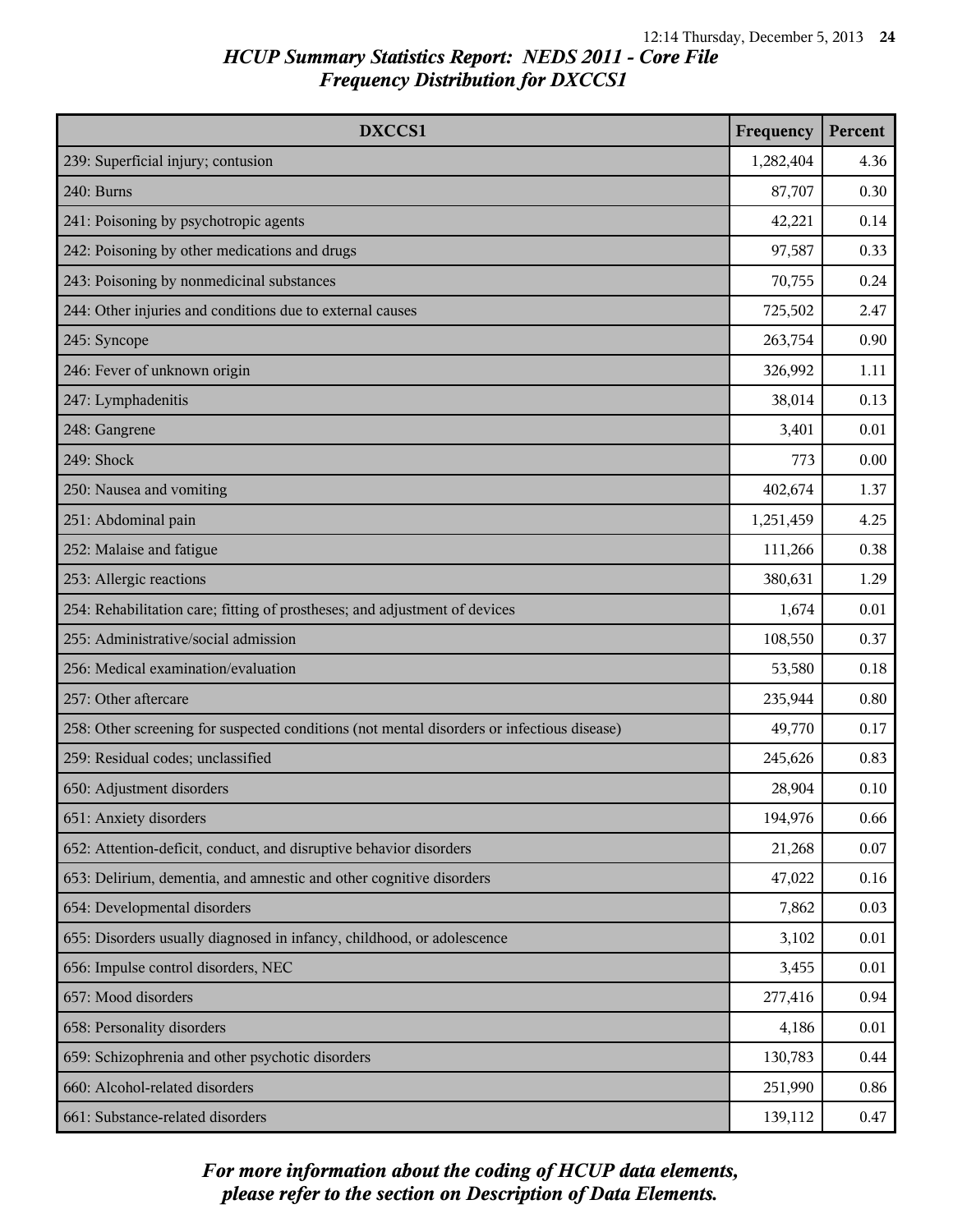| DXCCS1                                                                | Frequency | Percent |
|-----------------------------------------------------------------------|-----------|---------|
| 662: Suicide and intentional self-inflicted injury                    | 32,033    | 0.11    |
| 663: Screening and history of mental health and substance abuse codes | 34.676    | 0.12    |
| 1 670: Miscellaneous disorders                                        | 33.139    | 0.11    |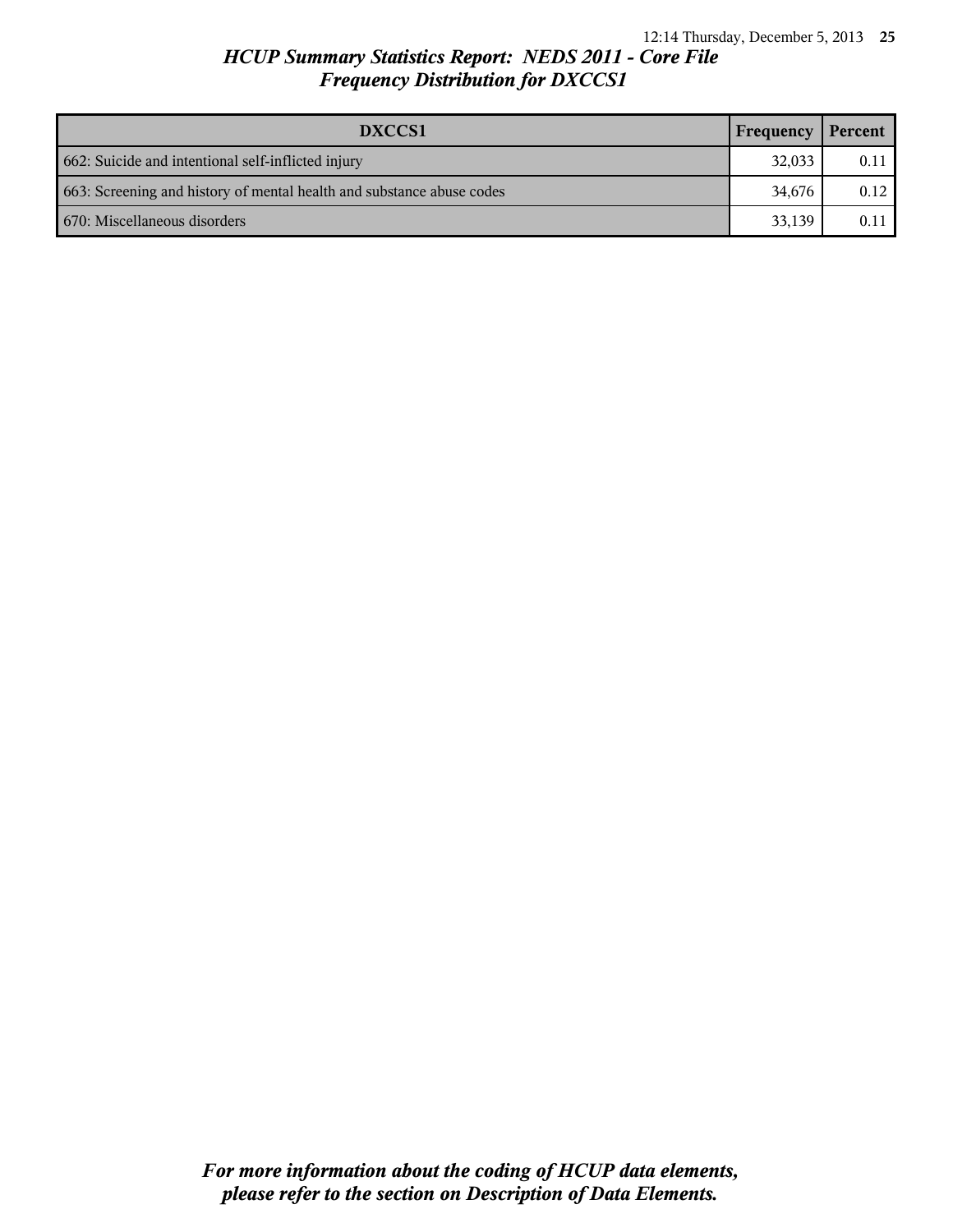| <b>ECODE1</b>     | Frequency  | Percent |
|-------------------|------------|---------|
| <b>Blank</b>      | 21,988,029 | 74.73   |
| Valid DX          | 7,433,131  | 25.26   |
| Invalid DX (invl) | 251        | 0.00    |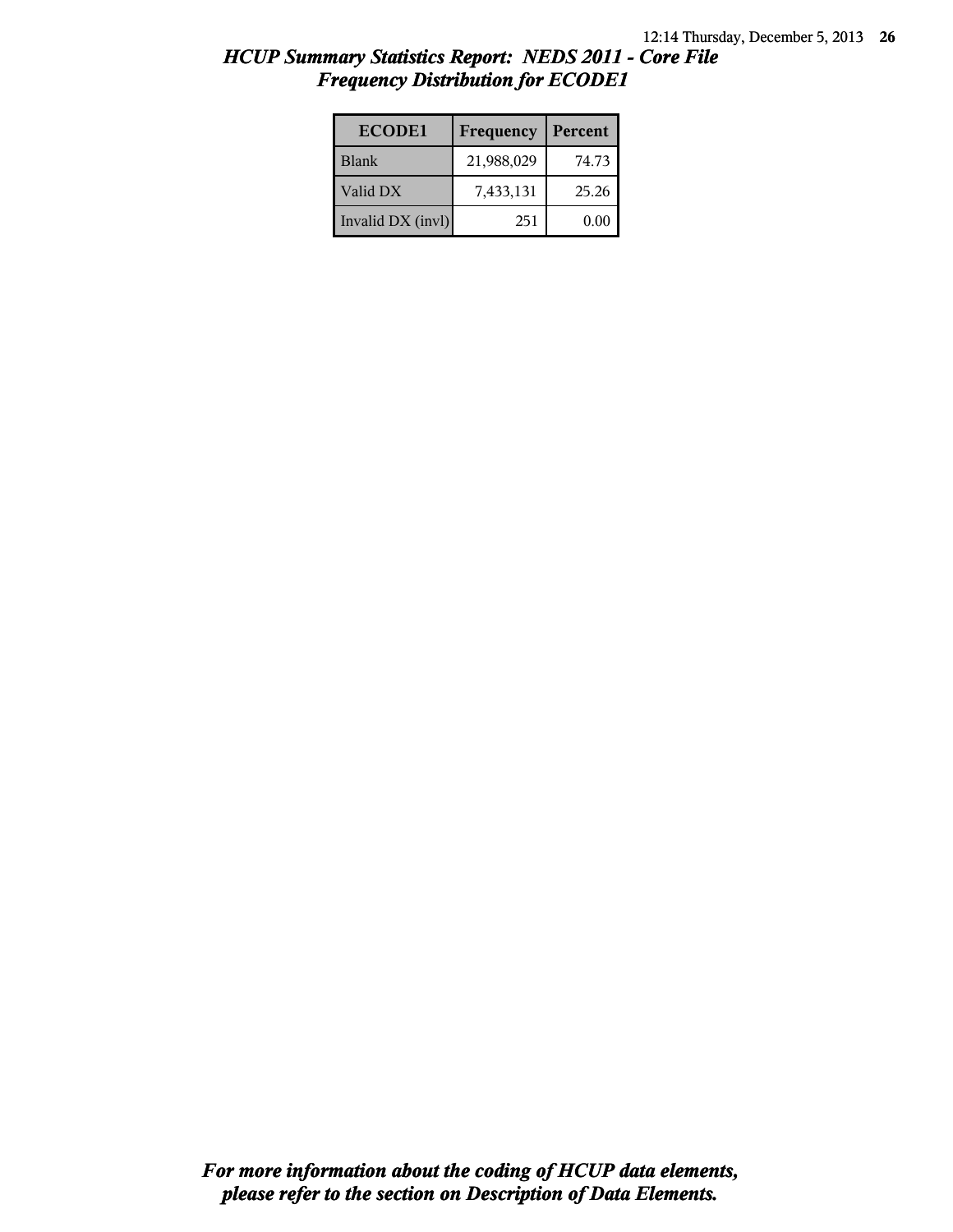| <b>EDEVENT</b>                                                                           | Frequency  | Percent |
|------------------------------------------------------------------------------------------|------------|---------|
| 1: ED visit in which the patient is treated and released                                 | 24,559,980 | 83.48   |
| 2: ED visit in which the patient is admitted to this same hospital                       | 4,307,389  | 14.64   |
| 3: ED visit in which the patient is transferred to another short-term hospital           | 453,834    | 1.54    |
| 9: ED visit in which the patient died in the ED                                          | 50,846     | 0.17    |
| 98: ED visit in which patient is not admitted to this same hospital, destination unknown | 49,187     | 0.17    |
| 99: ED visit in which the patient is discharged alive, destination unknown               | 175        | 0.00    |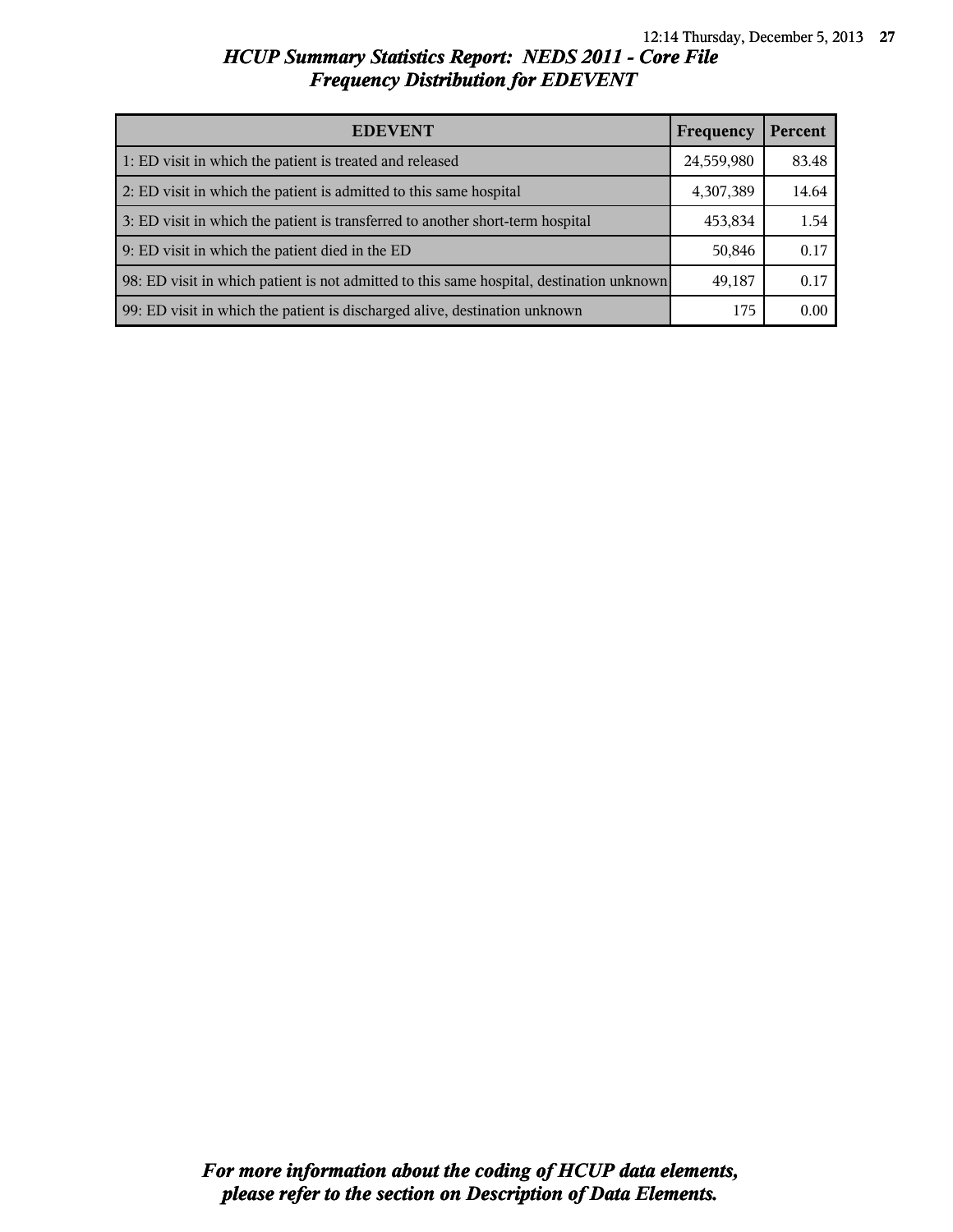| E CCS1                                             | Frequency  | Percent |
|----------------------------------------------------|------------|---------|
| $\therefore$ Missing                               | 21,988,029 | 74.73   |
| A: Invalid diagnosis                               | 251        | 0.00    |
| 662: Suicide and intentional self-inflicted injury | 97,813     | 0.33    |
| 2601: E Codes: Cut/pierceb                         | 465,721    | 1.58    |
| 2602: E Codes: Drowning/submersion                 | 2,800      | 0.01    |
| 2603: E Codes: Fall                                | 2,012,320  | 6.84    |
| 2604: E Codes: Fire/burn                           | 87,366     | 0.30    |
| 2605: E Codes: Firearm                             | 14,287     | 0.05    |
| 2606: E Codes: Machinery                           | 26,303     | 0.09    |
| 2607: E Codes: Motor vehicle traffic (MVT)         | 701,239    | 2.38    |
| 2608: E Codes: Pedal cyclist; not MVT              | 77,425     | 0.26    |
| 2609: E Codes: Pedestrian; not MVT                 | 4,655      | 0.02    |
| 2610: E Codes: Transport; not MVT                  | 71,117     | 0.24    |
| 2611: E Codes: Natural/environment                 | 305,056    | 1.04    |
| 2612: E Codes: Overexertion                        | 542,607    | 1.84    |
| 2613: E Codes: Poisoning                           | 145,760    | 0.50    |
| 2614: E Codes: Struck by; against                  | 912,582    | 3.10    |
| 2615: E Codes: Suffocation                         | 11,598     | 0.04    |
| 2616: E Codes: Adverse effects of medical care     | 260,832    | 0.89    |
| 2617: E Codes: Adverse effects of medical drugs    | 427,286    | 1.45    |
| 2618: E Codes: Other specified and classifiable    | 308,272    | 1.05    |
| 2619: E Codes: Other specified; NEC                | 204,911    | 0.70    |
| 2620: E Codes: Unspecified                         | 597,517    | 2.03    |
| 2621: E Codes: Place of occurrence                 | 155,664    | 0.53    |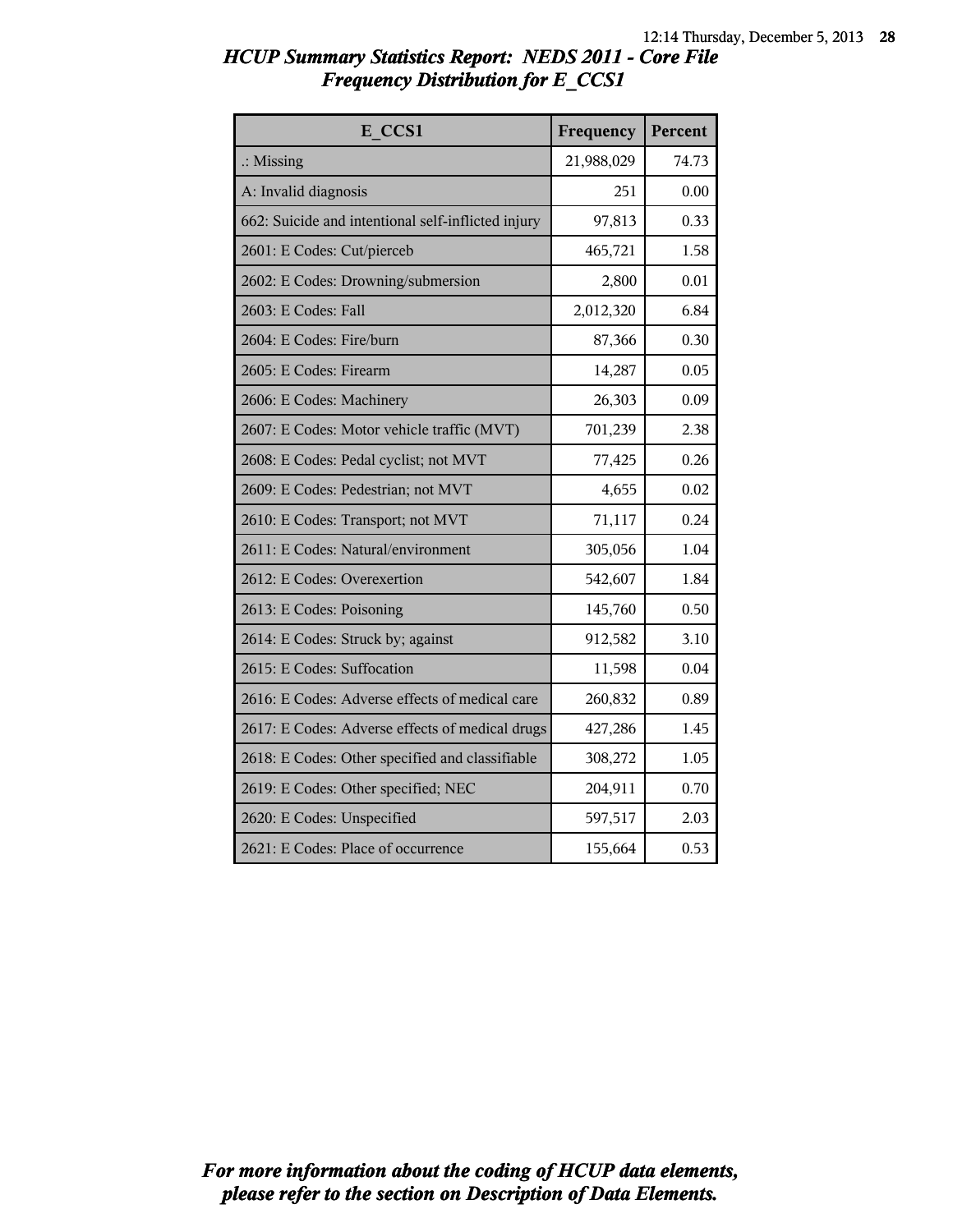| <b>FEMALE</b>        | Frequency  | Percent |
|----------------------|------------|---------|
| $\therefore$ Missing | 672        | 0.00    |
| .A: Invalid          | 26         | 0.00    |
| .C: Inconsistent     | 3,556      | 0.01    |
| $0:$ Male            | 13,105,907 | 44.55   |
| 1: Female            | 16,311,250 | 55.44   |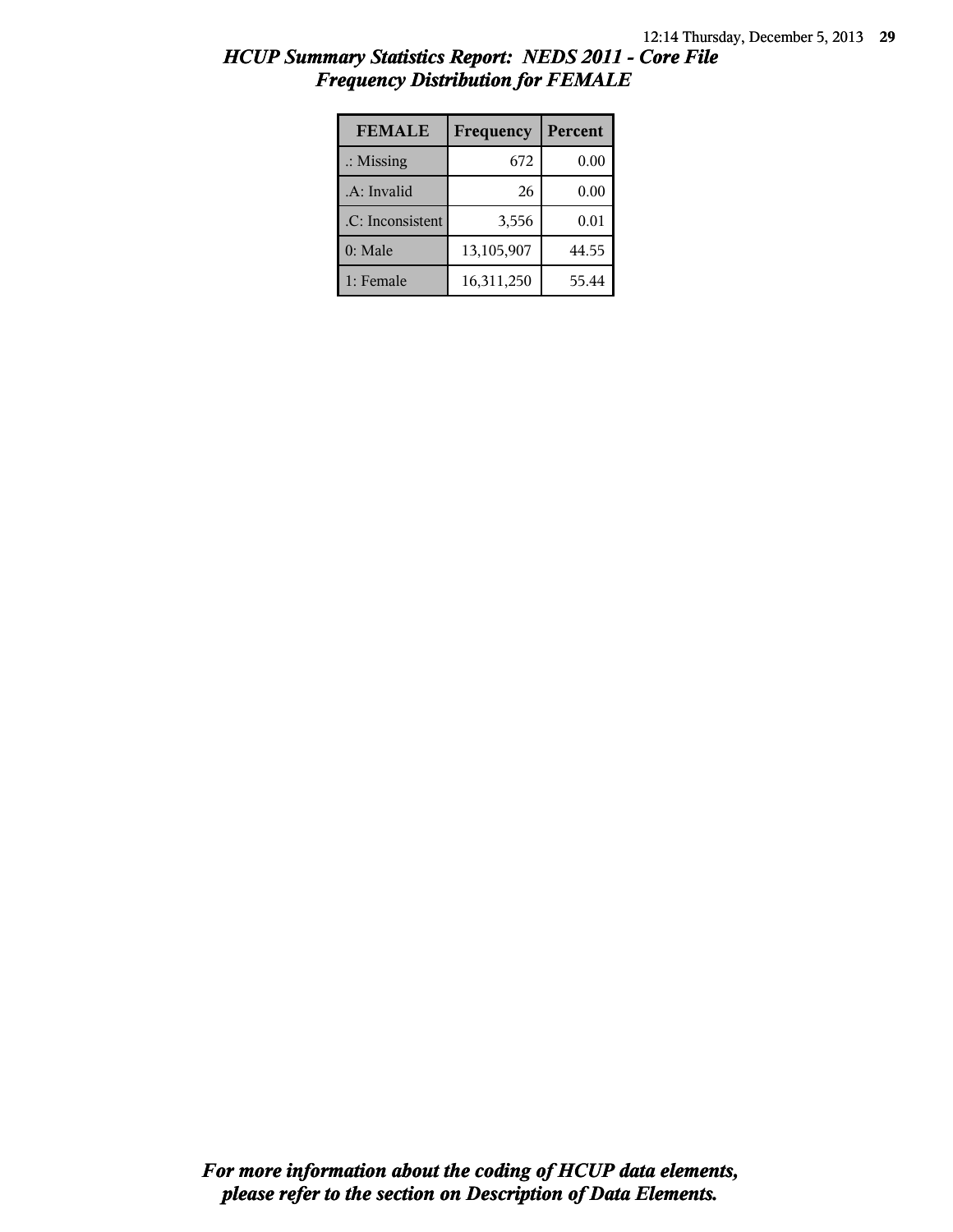| <b>HCUPFILE</b> | Frequency  | Percent |
|-----------------|------------|---------|
| <b>SEDD</b>     | 25,114,022 | 85.36   |
| <b>SID</b>      | 4,307,389  | 14.64   |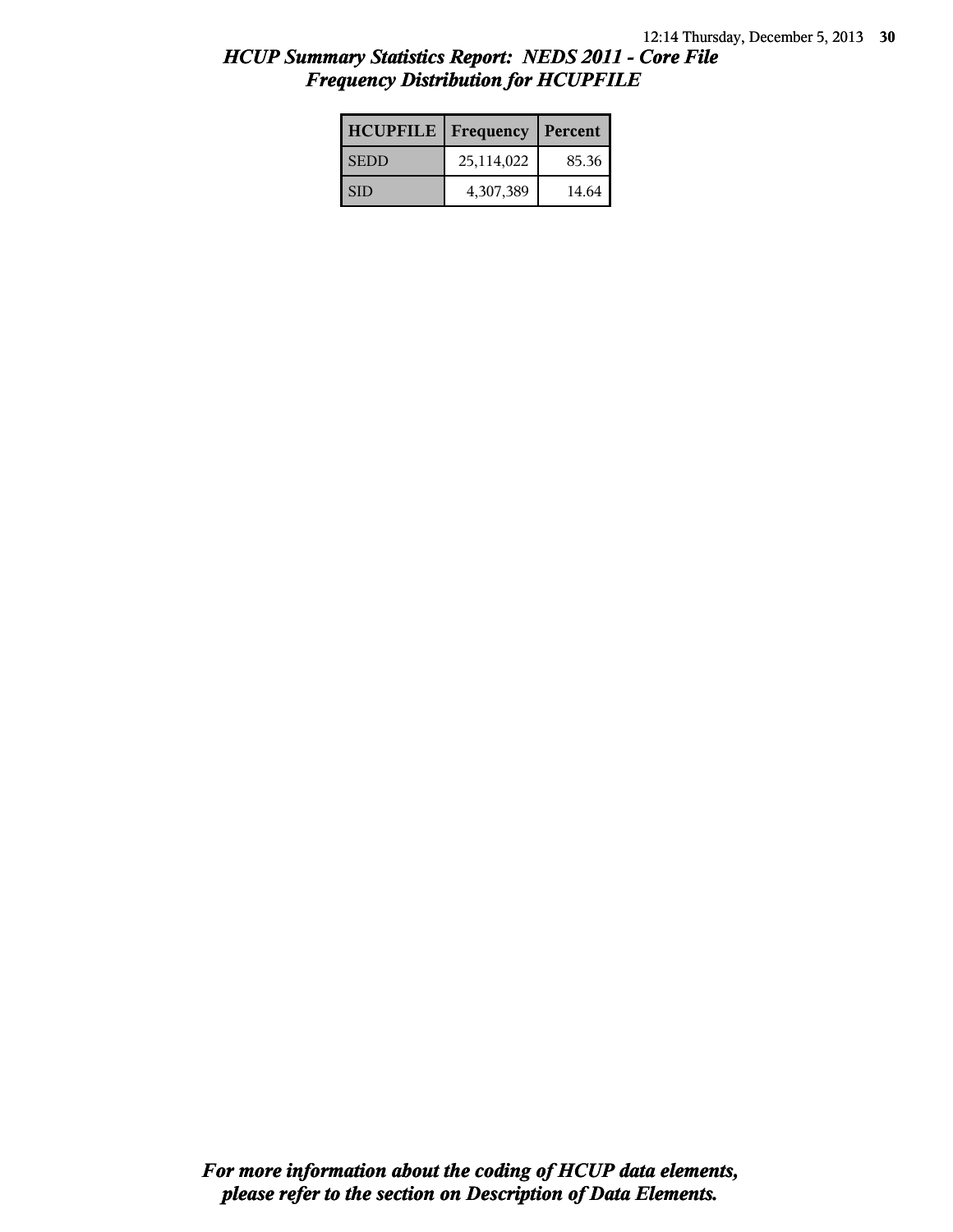| <b>INJURY</b>                                                              | Frequency  | Percent |
|----------------------------------------------------------------------------|------------|---------|
| 0: No injury diagnoses reported                                            | 22,702,963 | 77.16   |
| 1: Injury is reported in first-listed diagnosis                            | 6,051,649  | 20.57   |
| 2: Injury is reported in a diagnosis other than the first-listed diagnosis | 666,799    | 2.27    |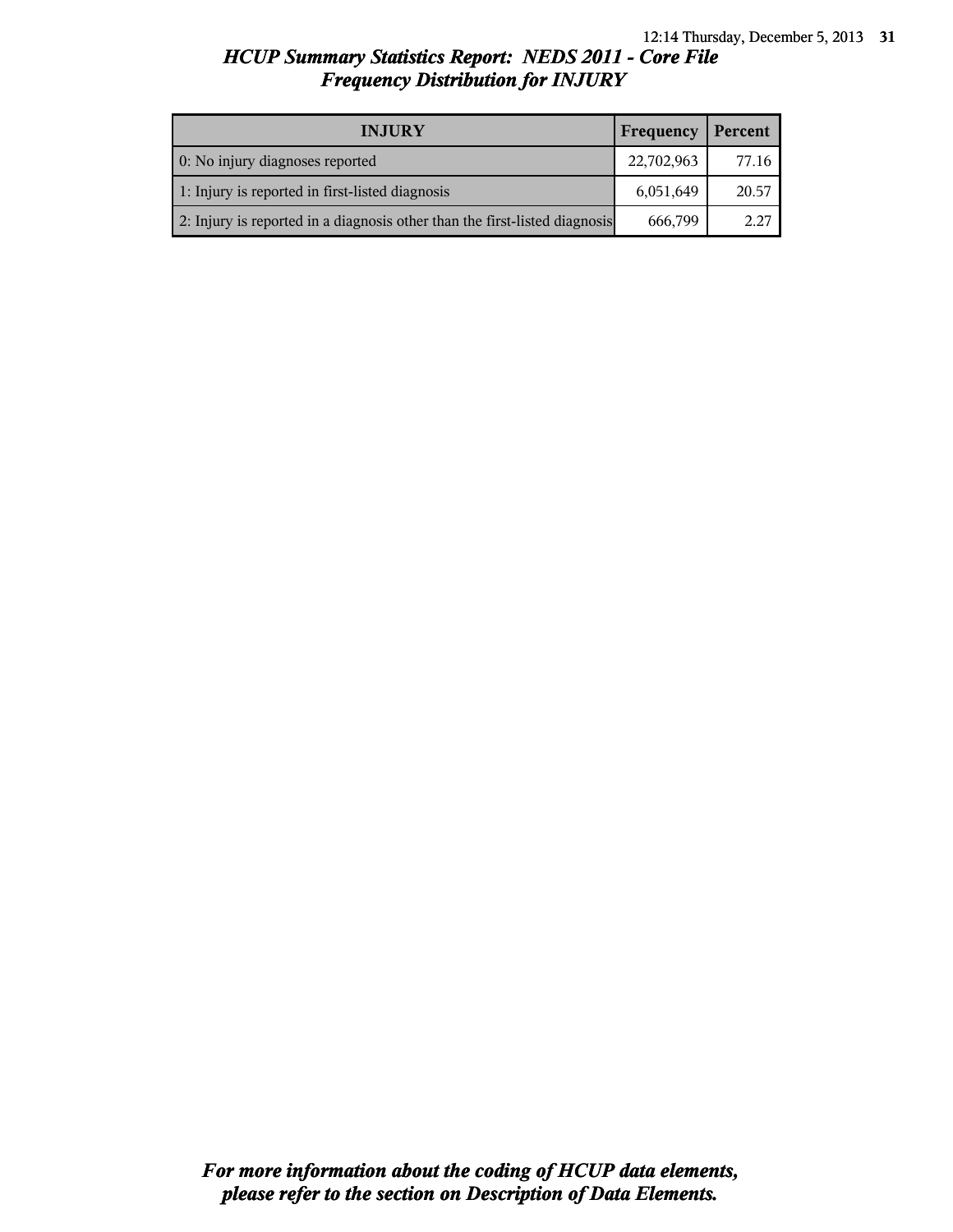| <b>INJURY CUT   Frequency</b> |            | Percent |
|-------------------------------|------------|---------|
|                               | 28,904,355 | 98.24   |
|                               | 517,056    | 1.76    |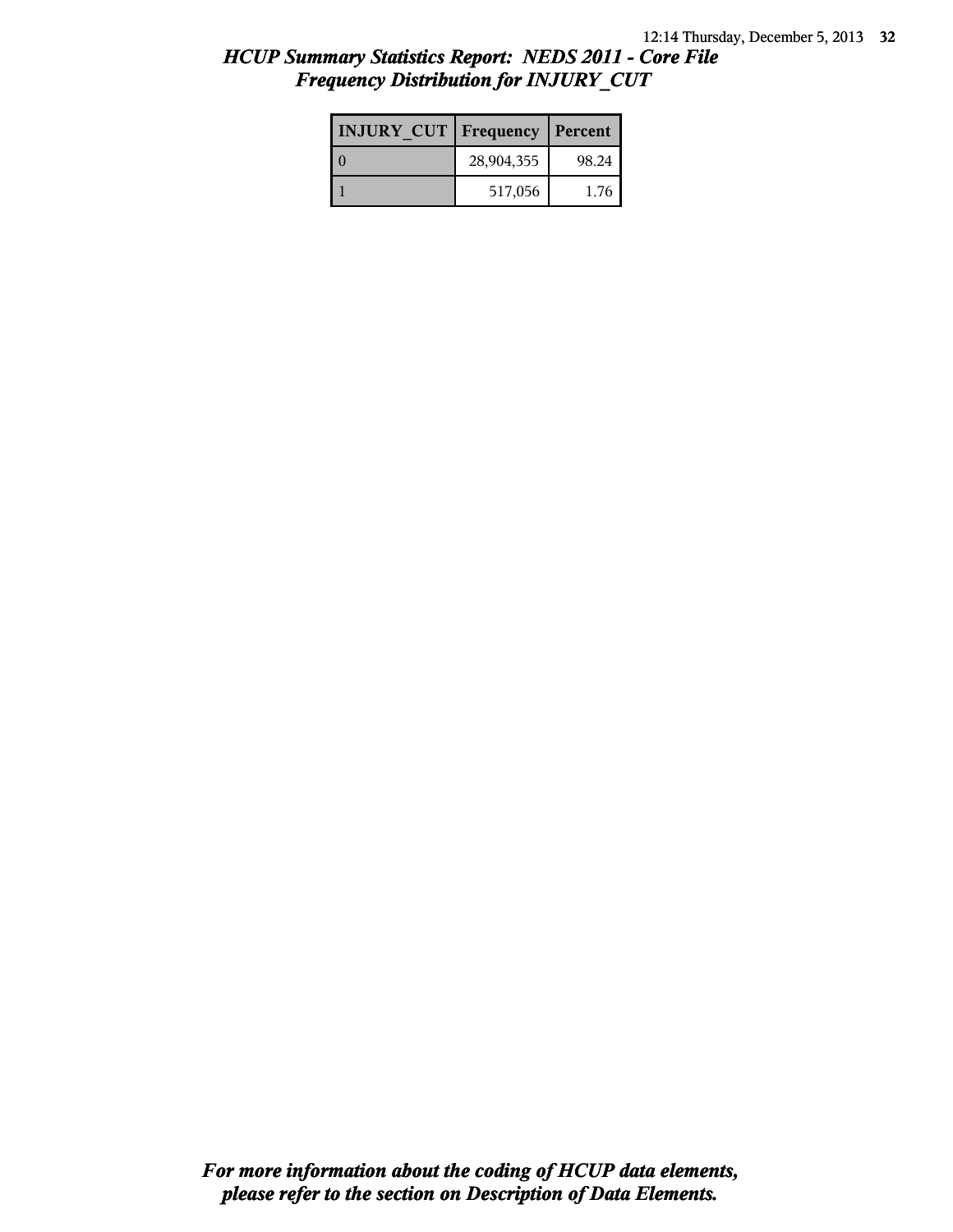| <b>INJURY DROWN</b> | <b>Frequency</b> | Percent |
|---------------------|------------------|---------|
|                     | 29,418,362       | 99.99   |
|                     | 3,049            | 0.01    |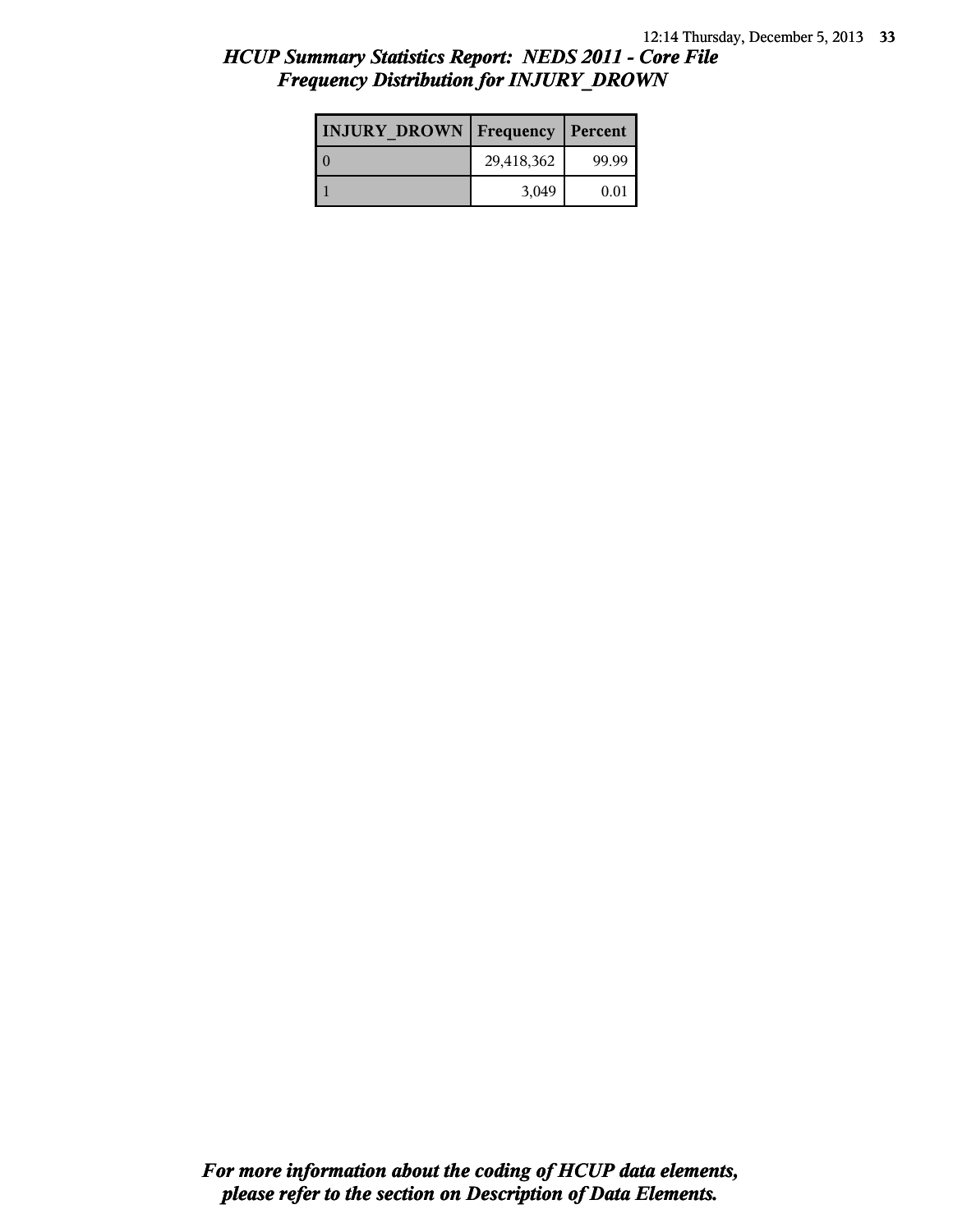| <b>INJURY FALL   Frequency   Percent</b> |            |       |
|------------------------------------------|------------|-------|
|                                          | 27,340,234 | 92.93 |
|                                          | 2,081,177  | 7 07  |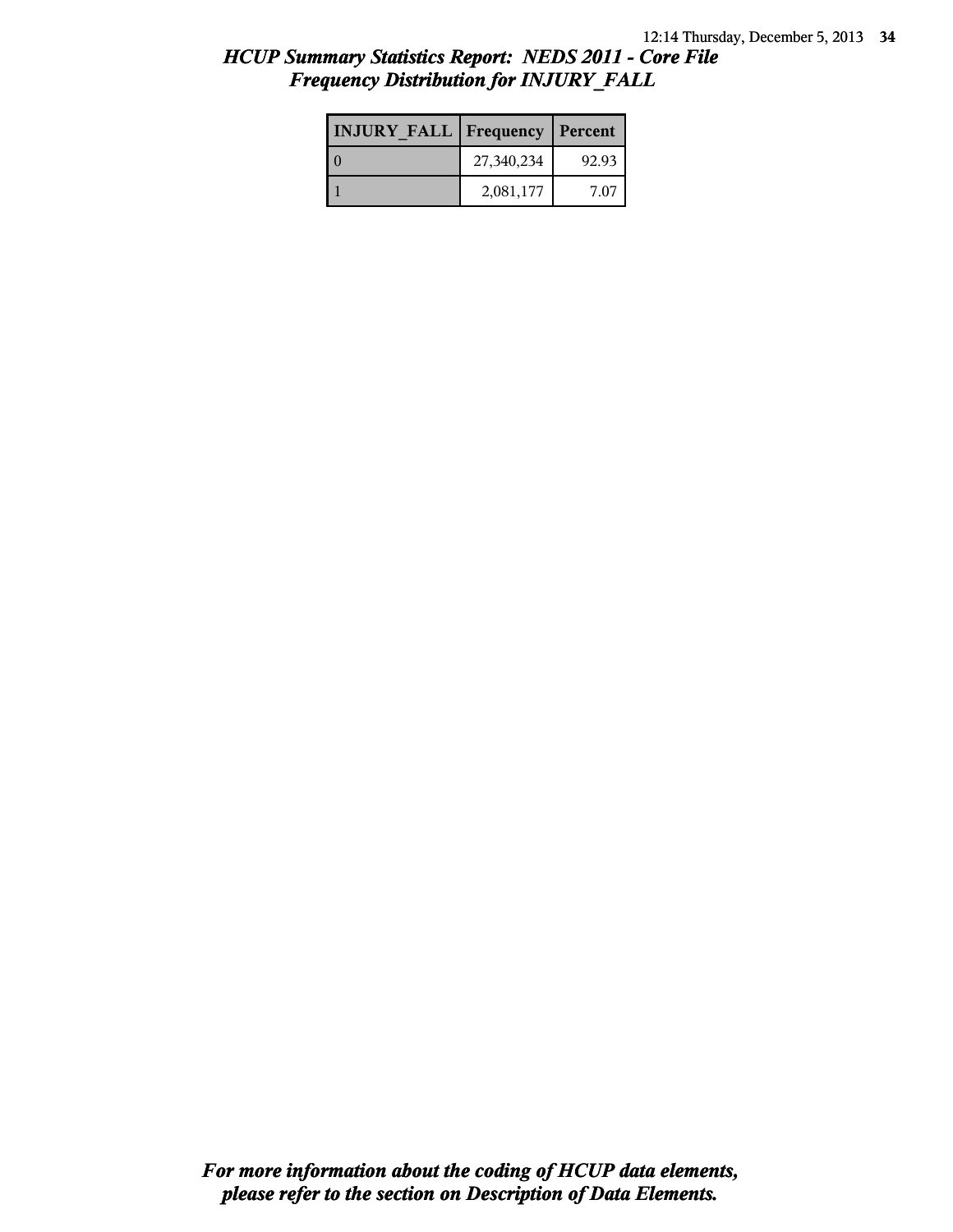| <b>INJURY FIRE Frequency</b> |            | Percent |
|------------------------------|------------|---------|
|                              | 29,330,124 | 99.69   |
|                              | 91,287     | 0.31    |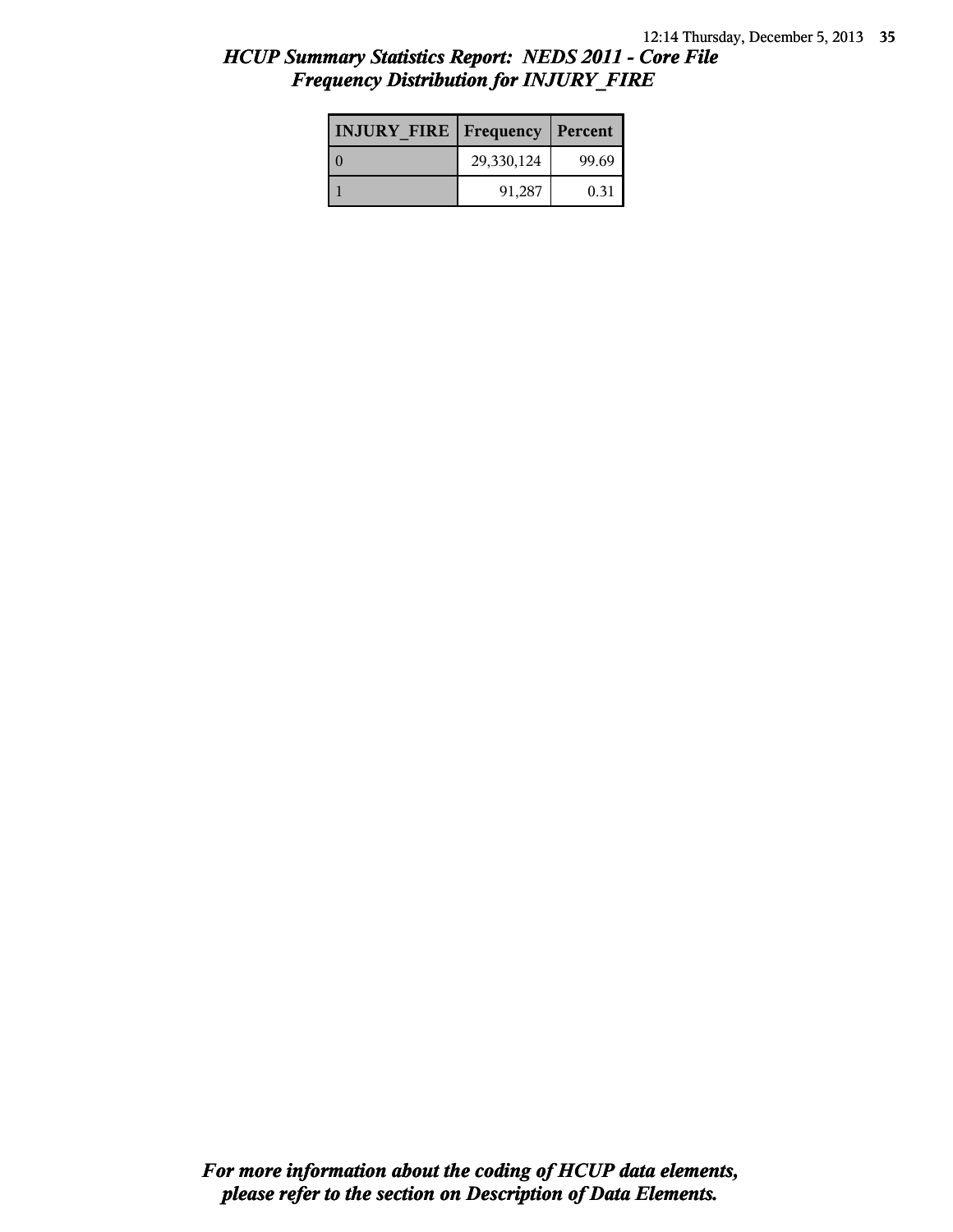| <b>INJURY FIREARM Frequency</b> |            | Percent |
|---------------------------------|------------|---------|
|                                 | 29,406,422 | 99.95   |
|                                 | 14,989     | 0.05    |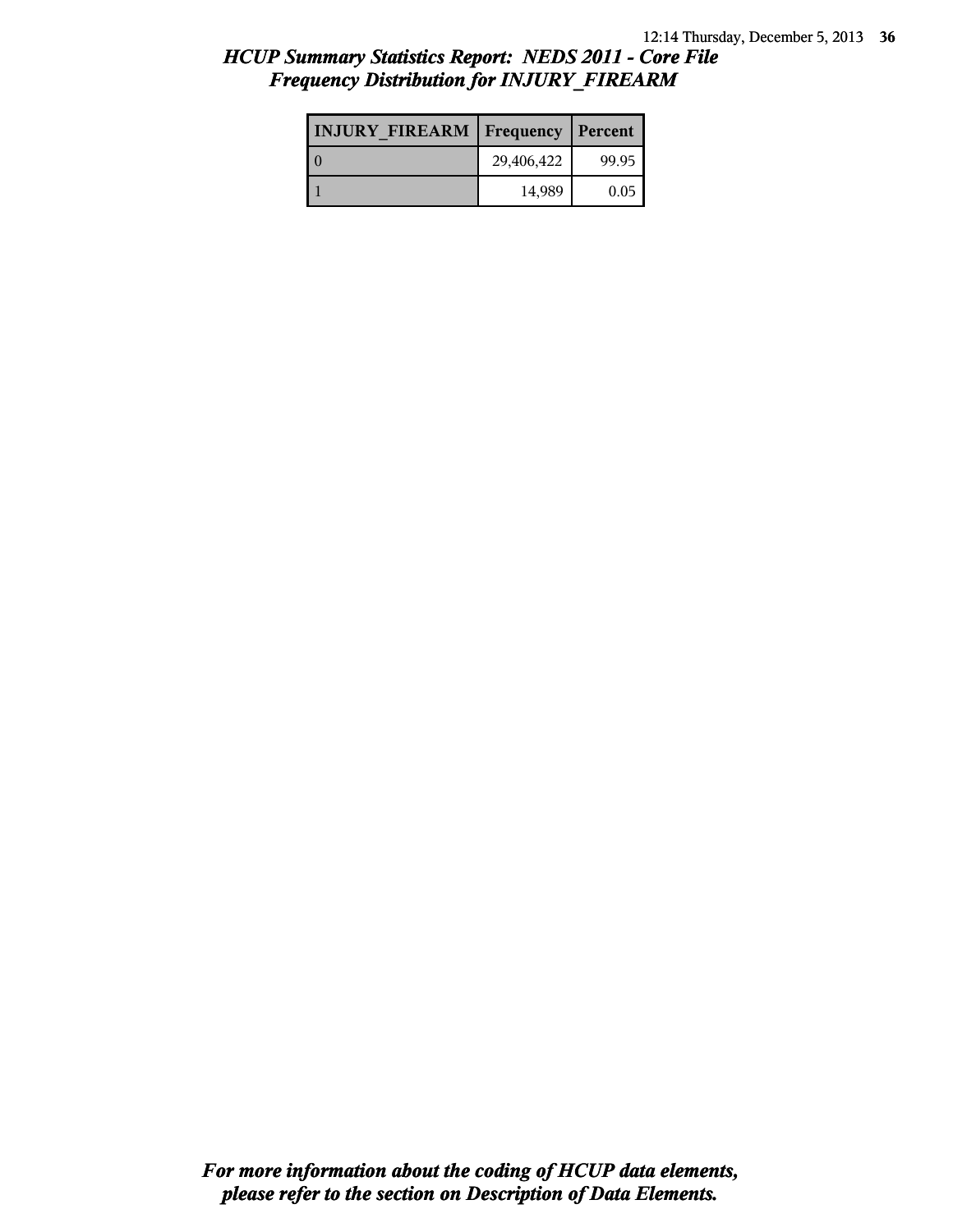| <b>INJURY MACHINERY   Frequency   Percent</b> |            |       |
|-----------------------------------------------|------------|-------|
| LΩ                                            | 29,393,794 | 99.91 |
|                                               | 27,617     | 0.09  |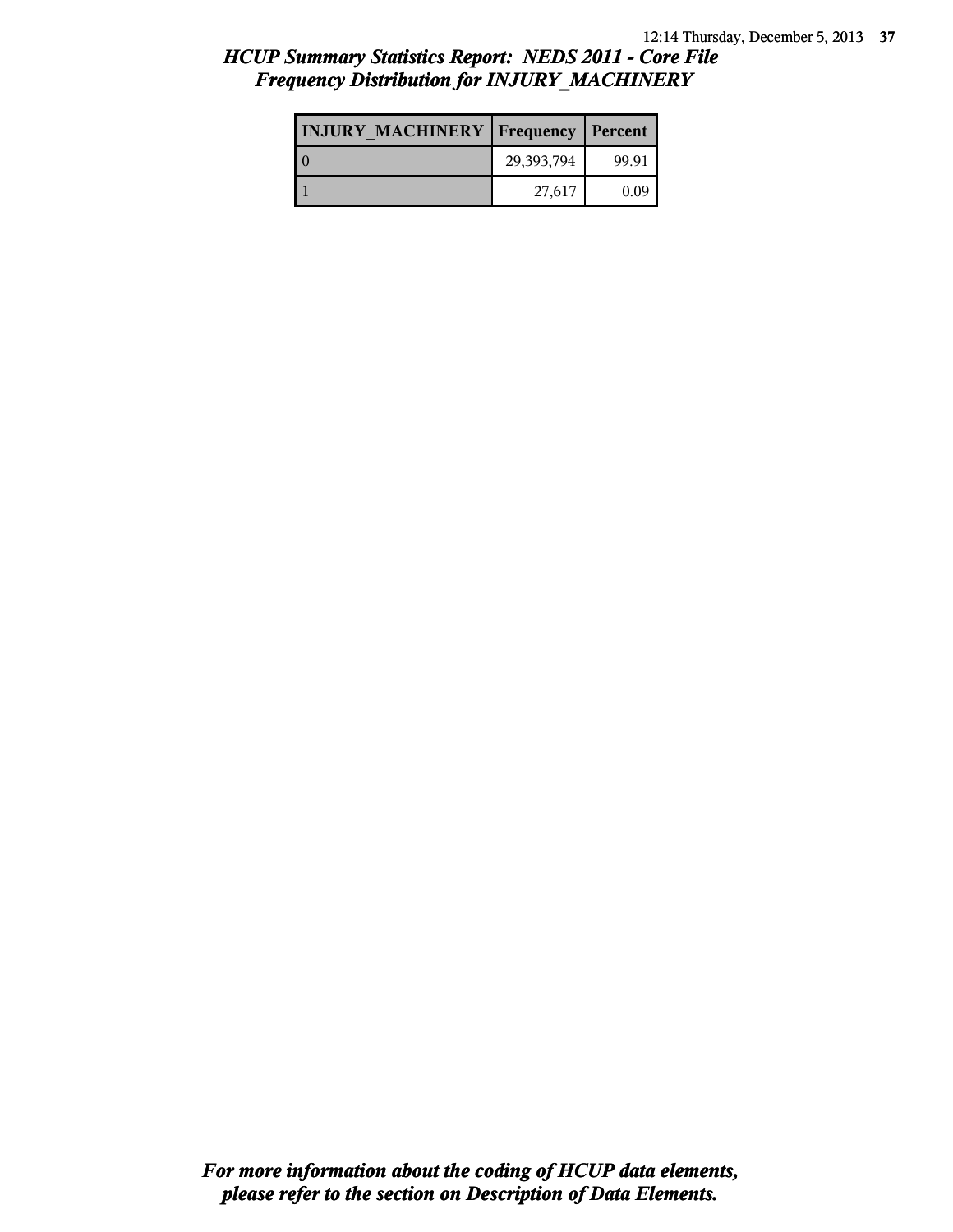| <b>INJURY MVT   Frequency   Percent</b> |            |       |
|-----------------------------------------|------------|-------|
|                                         | 28,703,971 | 97.56 |
|                                         | 717,440    | 2.44  |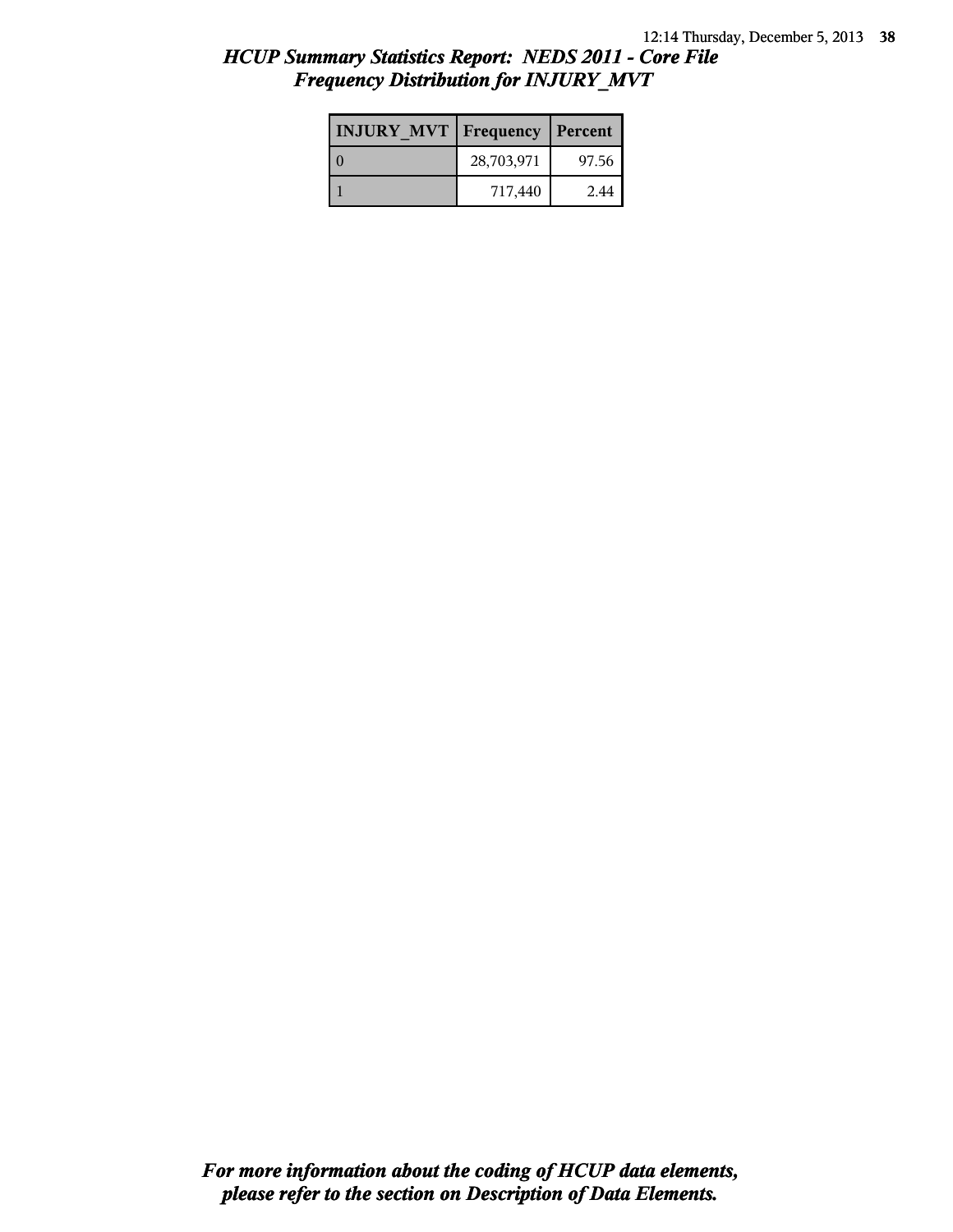| <b>INJURY NATURE Frequency</b> |            | Percent |
|--------------------------------|------------|---------|
|                                | 29,107,798 | 98.93   |
|                                | 313,613    | 1.07    |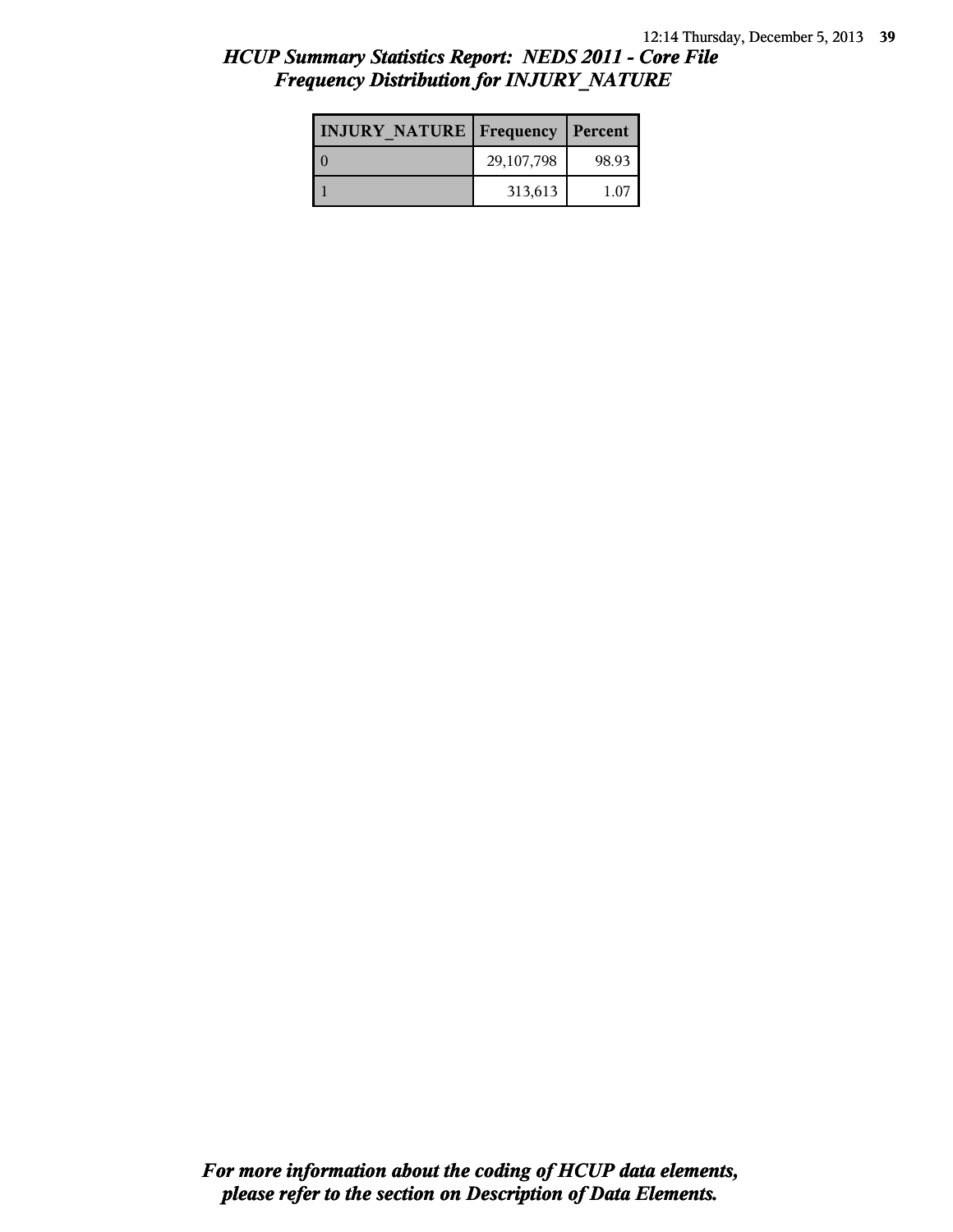| <b>INJURY POISON</b> | <b>Frequency</b>   Percent |       |
|----------------------|----------------------------|-------|
|                      | 29,203,270                 | 99.26 |
|                      | 218,141                    | 0.74  |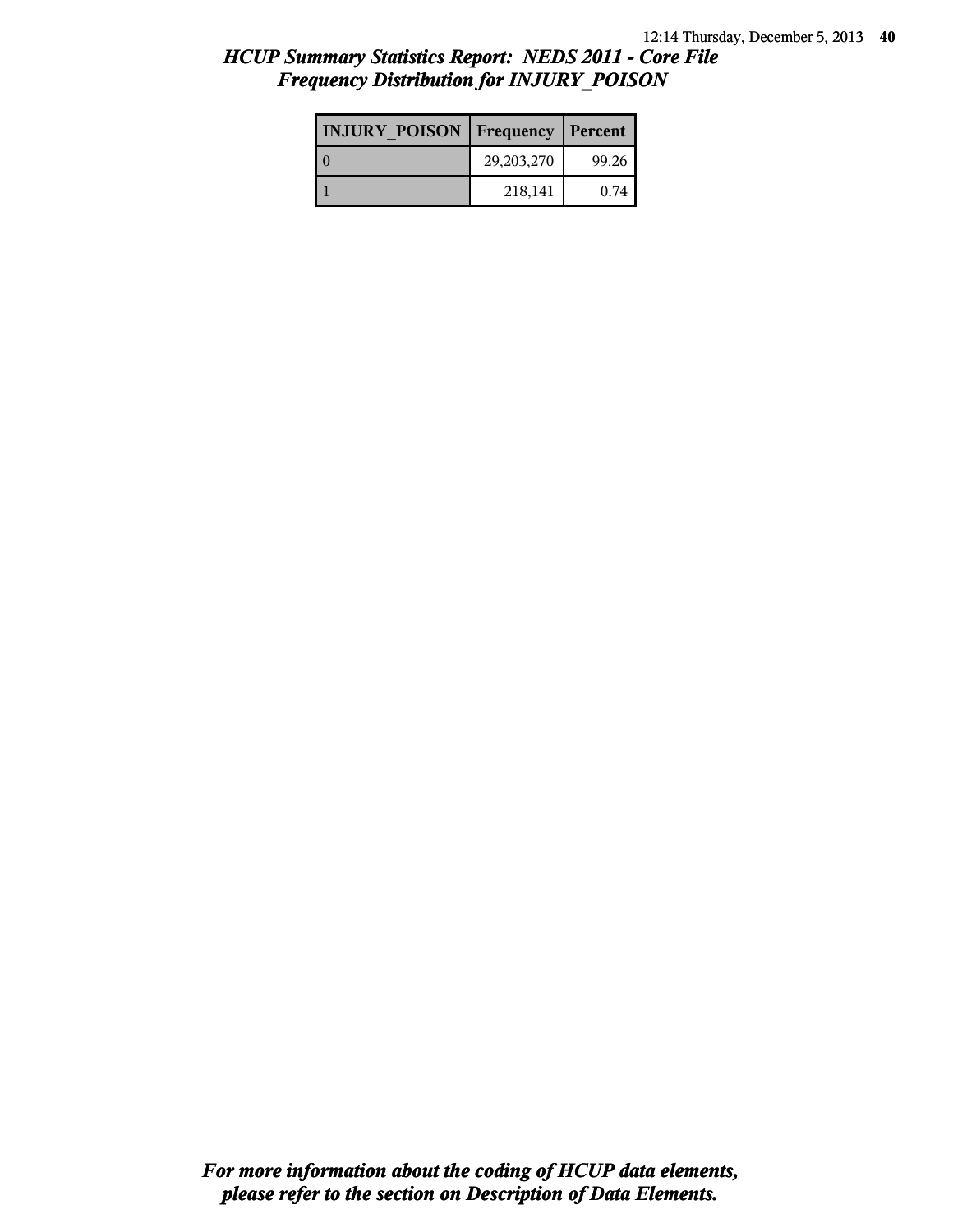| <b>INJURY SEVERITY</b> | Frequency  | Percent |
|------------------------|------------|---------|
| $\boldsymbol{0}$       | 23,202,866 | 78.86   |
| $\mathbf{1}$           | 3,855,961  | 13.11   |
| $\overline{c}$         | 457,980    | 1.56    |
| 3                      | 56,623     | 0.19    |
| $\overline{4}$         | 1,096,178  | 3.73    |
| 5                      | 354,906    | 1.21    |
| 6                      | 51,073     | 0.17    |
| 8                      | 21,184     | 0.07    |
| 9                      | 134,909    | 0.46    |
| 10                     | 22,752     | 0.08    |
| 11                     | 3,374      | 0.01    |
| 12                     | 2,636      | 0.01    |
| 13                     | 10,538     | 0.04    |
| 14                     | 8,851      | 0.03    |
| 16                     | 16,661     | 0.06    |
| 17                     | 11,678     | 0.04    |
| 18                     | 2,503      | 0.01    |
| 19                     | 1,297      | 0.00    |
| 20                     | 2,540      | 0.01    |
| 21                     | 2,002      | 0.01    |
| 22                     | 2,987      | 0.01    |
| 24                     | 1,140      | 0.00    |
| 25                     | 2,242      | 0.01    |
| 26                     | 972        | 0.00    |
| 27                     | 775        | 0.00    |
| 29                     | 1,724      | 0.01    |
| 30                     | 130        | 0.00    |
| 32                     | 69         | 0.00    |
| 33                     | 107        | 0.00    |
| 34                     | 683        | 0.00    |
| 35                     | 117        | 0.00    |
| 36                     | 179        | 0.00    |
| 38                     | 235        | 0.00    |

*please refer to the section on Description of Data Elements. For more information about the coding of HCUP data elements,*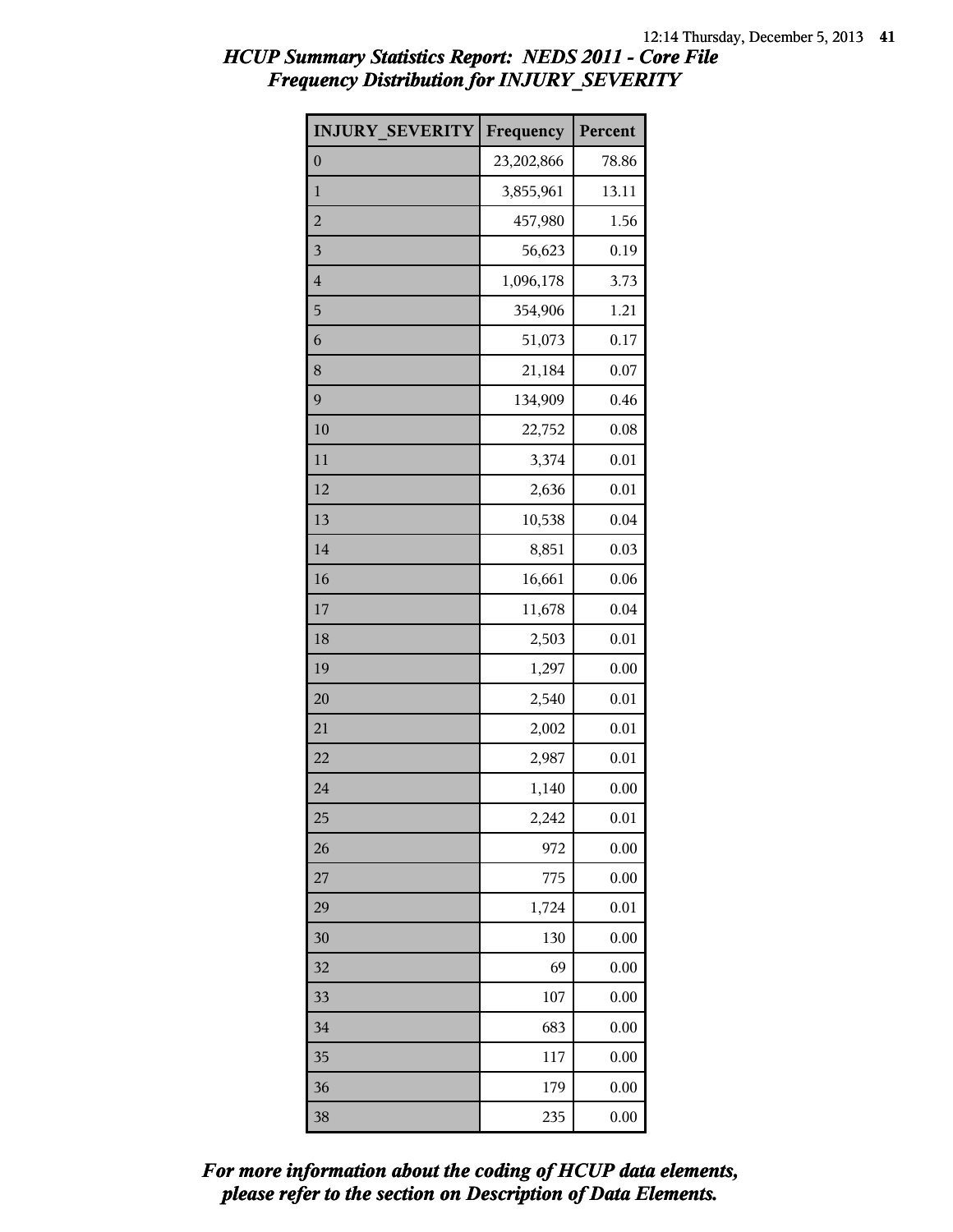| <b>INJURY_SEVERITY   Frequency</b> |           | Percent |
|------------------------------------|-----------|---------|
| 41                                 | 174       | 0.00    |
| 42                                 | 14        | 0.00    |
| 43                                 | 120       | 0.00    |
| 45                                 | 56        | 0.00    |
| 48                                 | 15        | 0.00    |
| 50                                 | 71        | 0.00    |
| 51                                 | $\leq 10$ | * **    |
| 54                                 | $\leq 10$ | * **    |
| 57                                 | 14        | 0.00    |
| 59                                 | 13        | 0.00    |
| 66                                 | $\leq 10$ | * **    |
| 75                                 | 528       | 0.00    |
| 99                                 | 92,519    | 0.31    |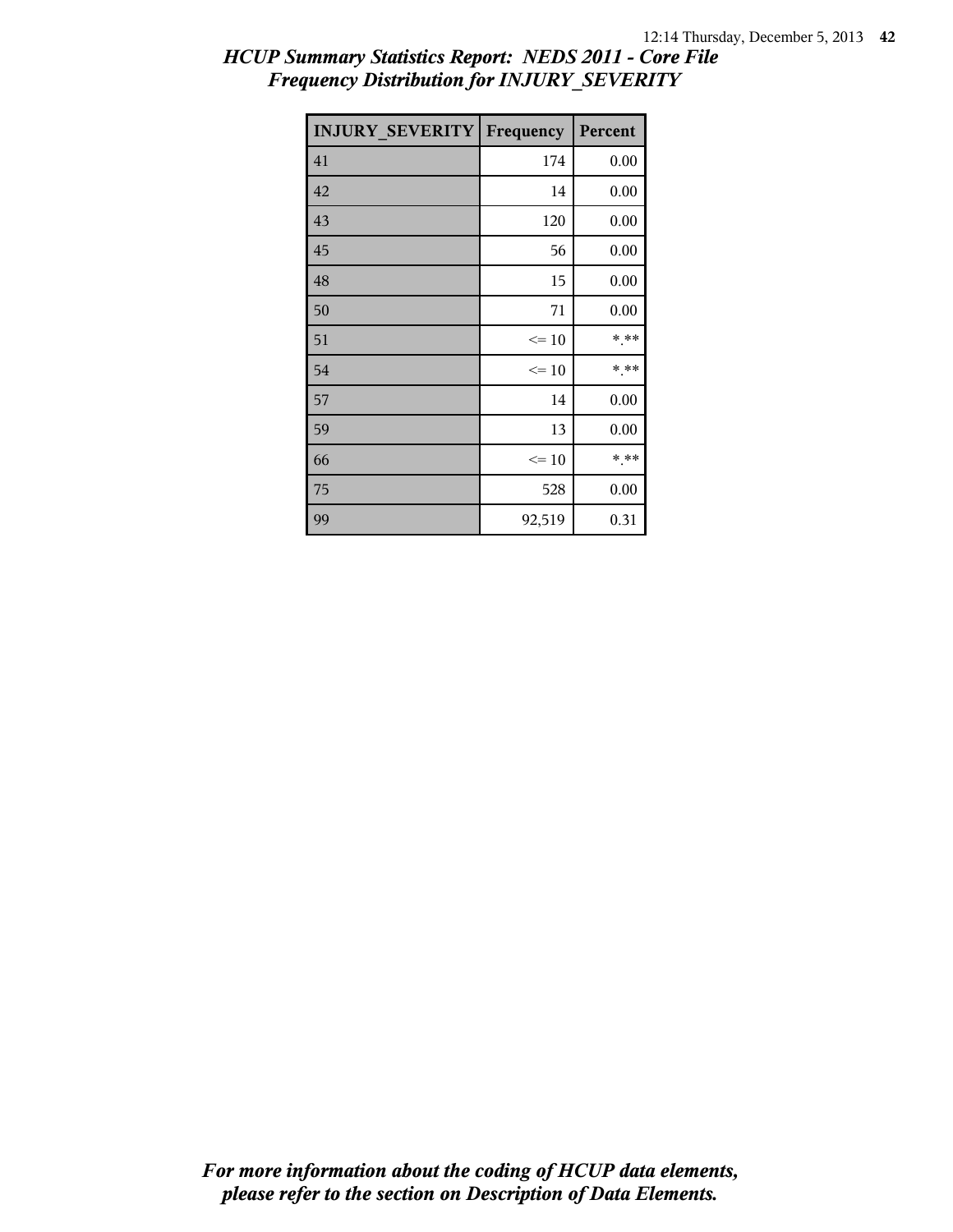| <b>INJURY STRUCK   Frequency</b> |            | Percent |
|----------------------------------|------------|---------|
|                                  | 28,473,343 | 96.78   |
|                                  | 948,068    | 3.22    |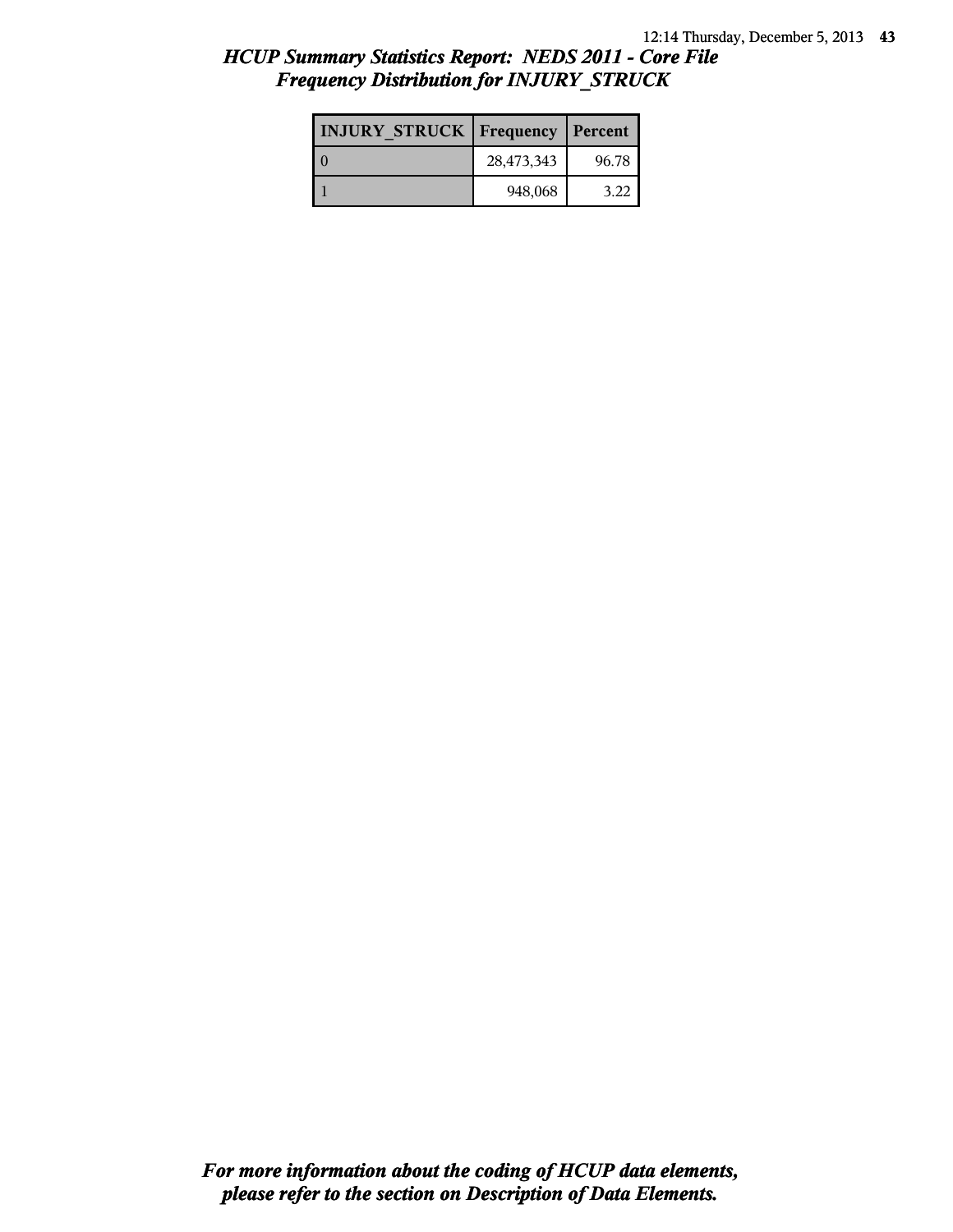# *HCUP Summary Statistics Report: NEDS 2011 - Core File Frequency Distribution for INJURY\_SUFFOCATION*

| <b>INJURY SUFFOCATION   Frequency   Percent</b> |            |       |
|-------------------------------------------------|------------|-------|
|                                                 | 29,409,065 | 99.96 |
|                                                 | 12,346     | 0.04  |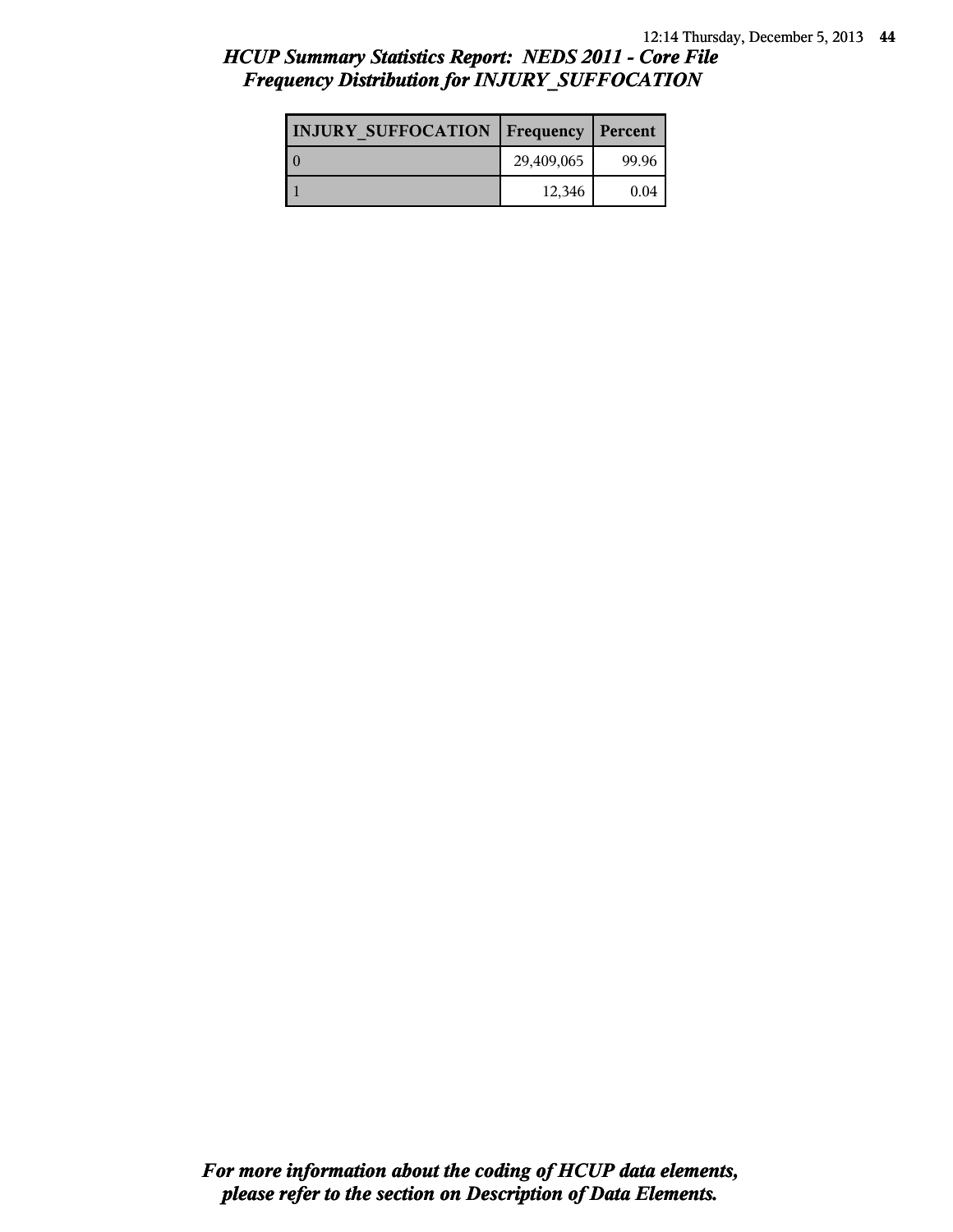| <b>INTENT ASSAULT Frequency</b> |            | Percent |
|---------------------------------|------------|---------|
|                                 | 29,146,195 | 99.06   |
|                                 | 275,216    | 0.94    |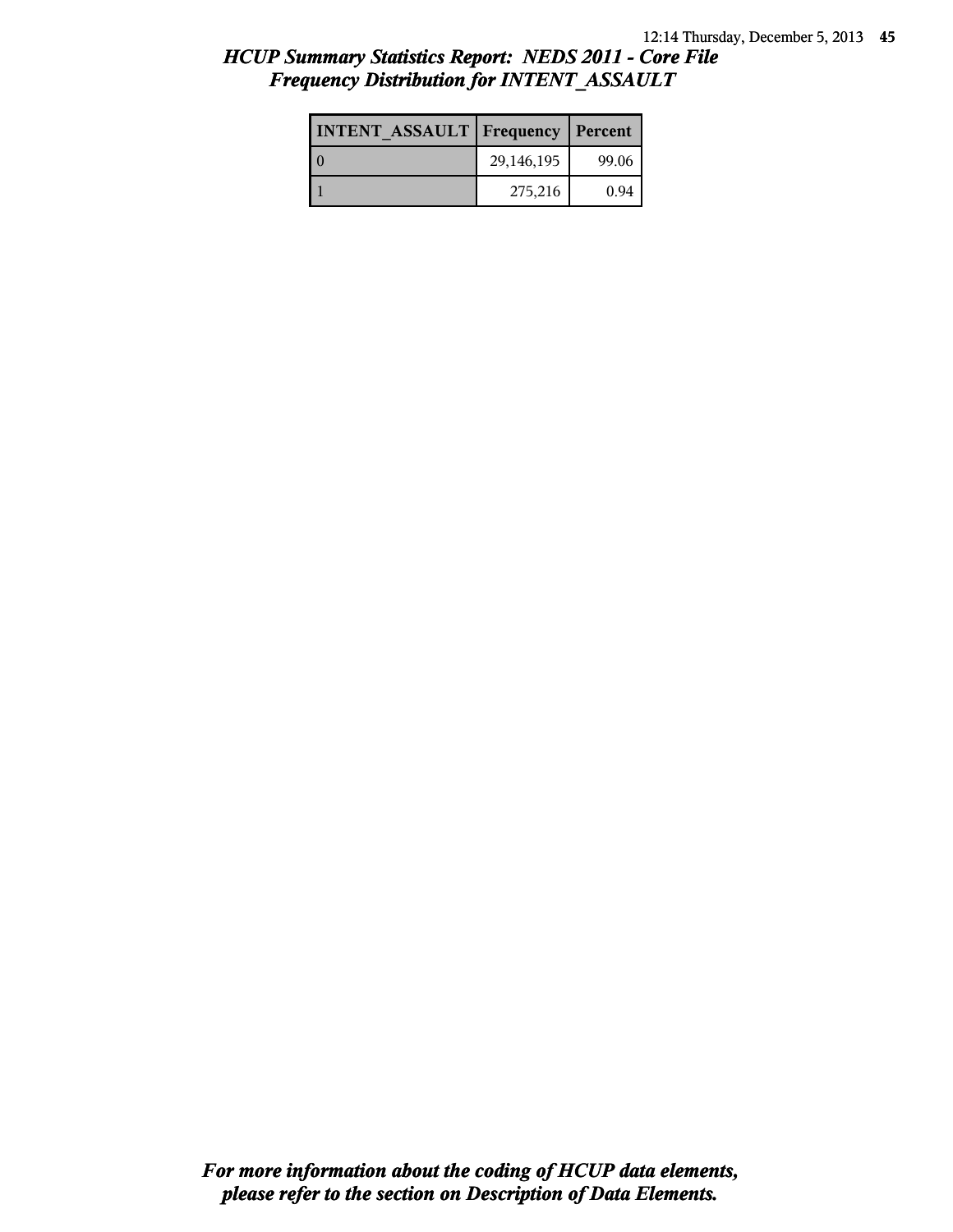| <b>INTENT SELF HARM   Frequency   Percent</b> |            |       |
|-----------------------------------------------|------------|-------|
| l 0                                           | 29,148,231 | 99.07 |
|                                               | 273,180    | 0.93  |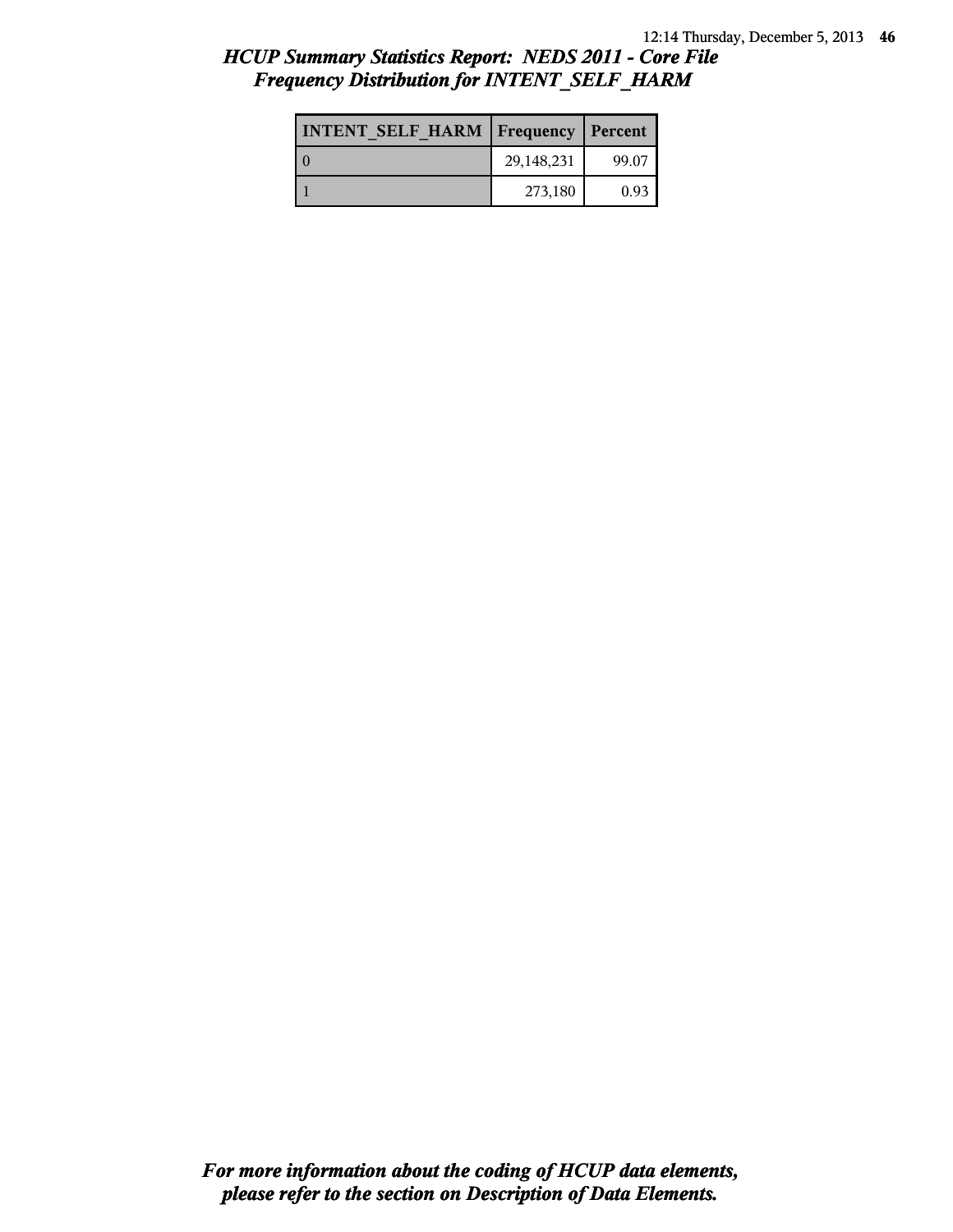# *HCUP Summary Statistics Report: NEDS 2011 - Core File Frequency Distribution for INTENT\_UNINTENTIONAL*

| <b>INTENT UNINTENTIONAL   Frequency   Percent</b> |            |       |
|---------------------------------------------------|------------|-------|
|                                                   | 22,721,088 | 77.23 |
|                                                   | 6,700,323  | 22.77 |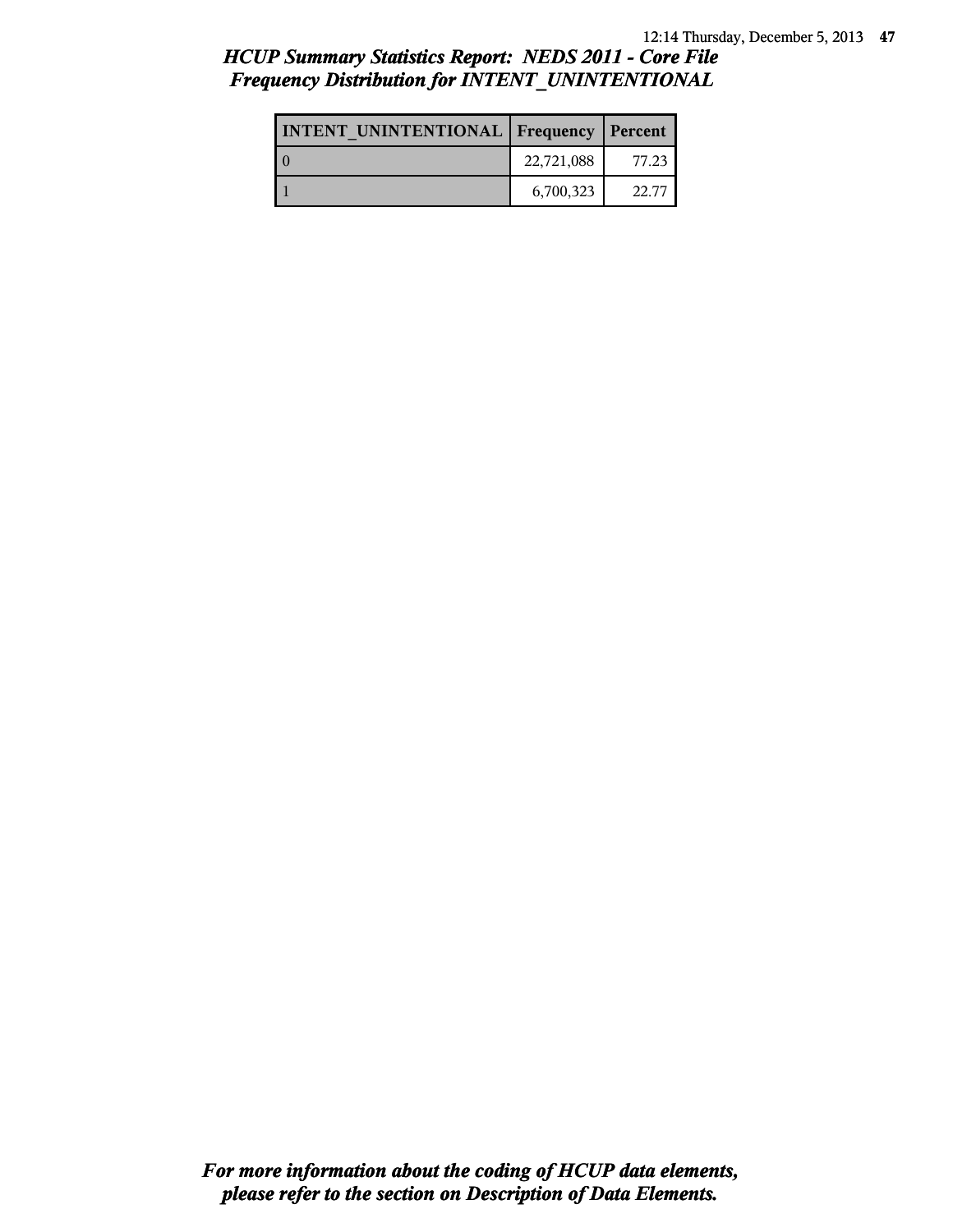| <b>MULTINJURY</b> | Frequency  | Percent |
|-------------------|------------|---------|
|                   | 27,742,341 | 94.29   |
|                   | 1,679,070  | 5.71    |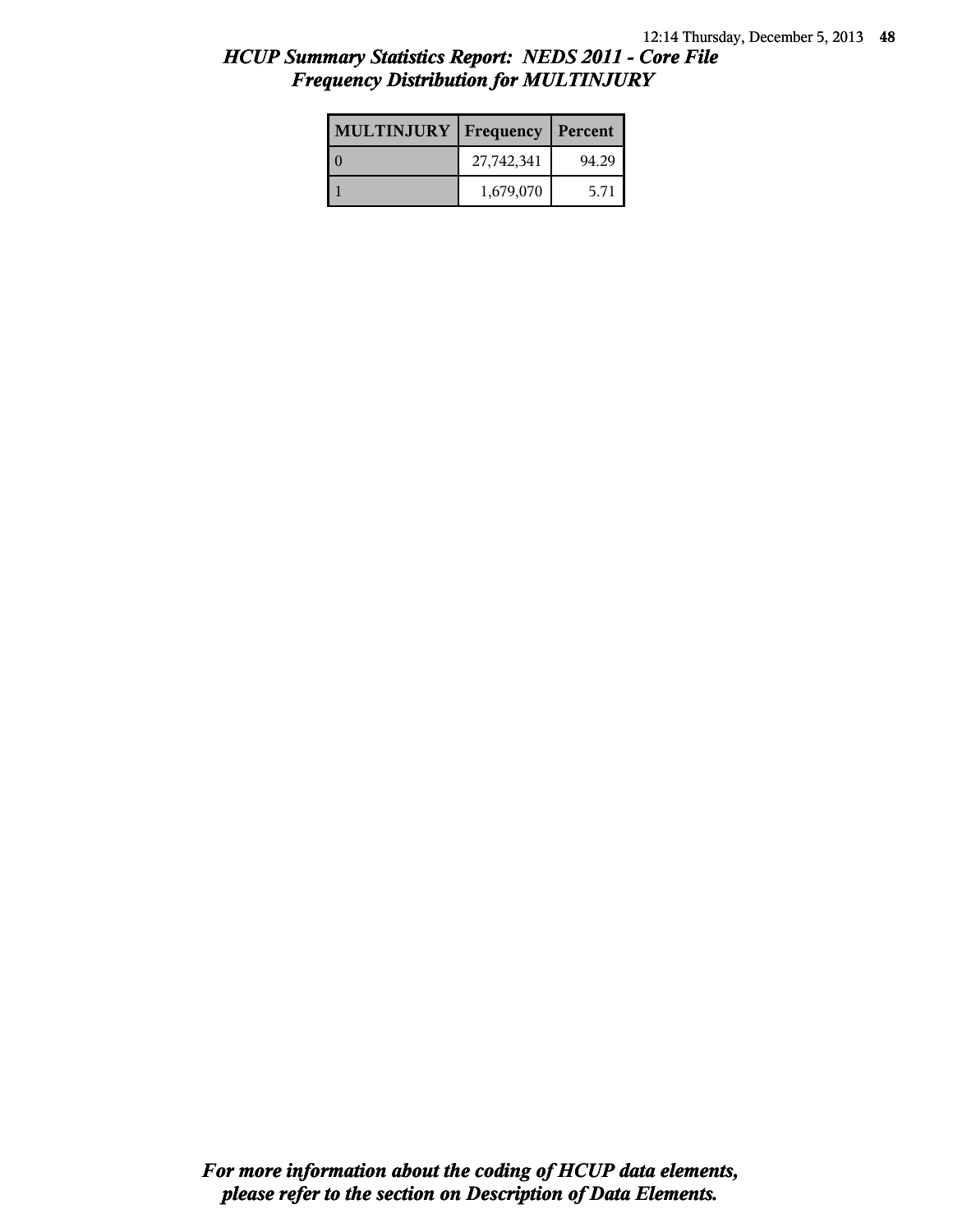| <b>NDX</b>     | Frequency | Percent |
|----------------|-----------|---------|
| $\overline{0}$ | 9,574     | 0.03    |
| 1              | 8,635,100 | 29.35   |
| $\overline{2}$ | 6,465,272 | 21.97   |
| 3              | 3,907,896 | 13.28   |
| $\overline{4}$ | 2,458,631 | 8.36    |
| 5              | 1,636,893 | 5.56    |
| 6              | 1,200,685 | 4.08    |
| 7              | 864,185   | 2.94    |
| 8              | 684,133   | 2.33    |
| 9              | 759,761   | 2.58    |
| 10             | 500,519   | 1.70    |
| 11             | 342,228   | 1.16    |
| 12             | 293,002   | 1.00    |
| 13             | 256,090   | 0.87    |
| 14             | 233,739   | 0.79    |
| 15             | 330,800   | 1.12    |
| 16 or greater  | 842,903   | 2.86    |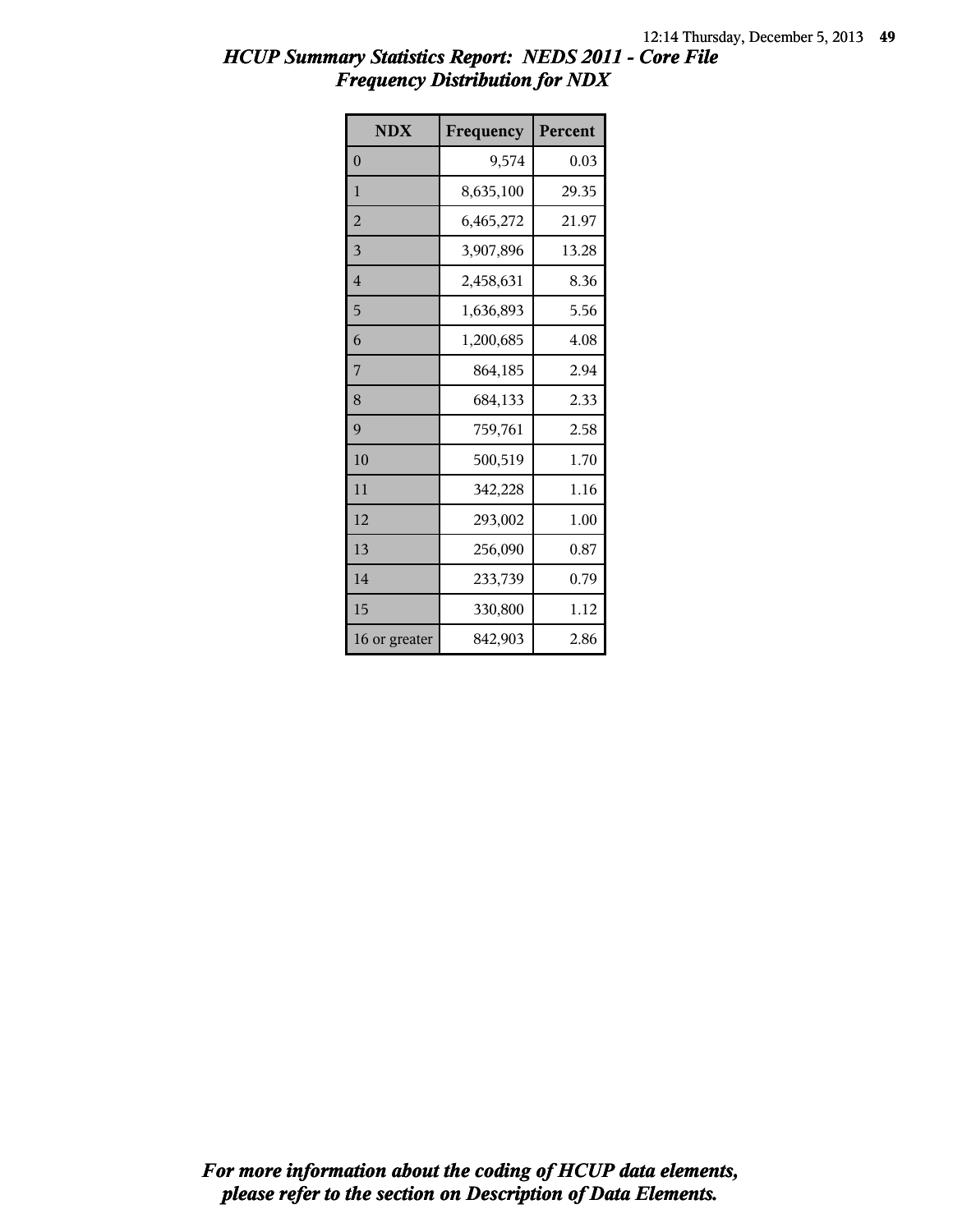| <b>NECODE</b>  | Frequency  | Percent |
|----------------|------------|---------|
| $\theta$       | 21,988,029 | 74.73   |
| $\mathbf{1}$   | 2,936,801  | 9.98    |
| $\overline{2}$ | 2,888,017  | 9.82    |
| 3              | 874,056    | 2.97    |
| $\overline{4}$ | 619,520    | 2.11    |
| 5              | 45,236     | 0.15    |
| 6              | 58,302     | 0.20    |
| 7              | 3,844      | 0.01    |
| 8              | 7,362      | 0.03    |
| or greater     | 244        | 0.00    |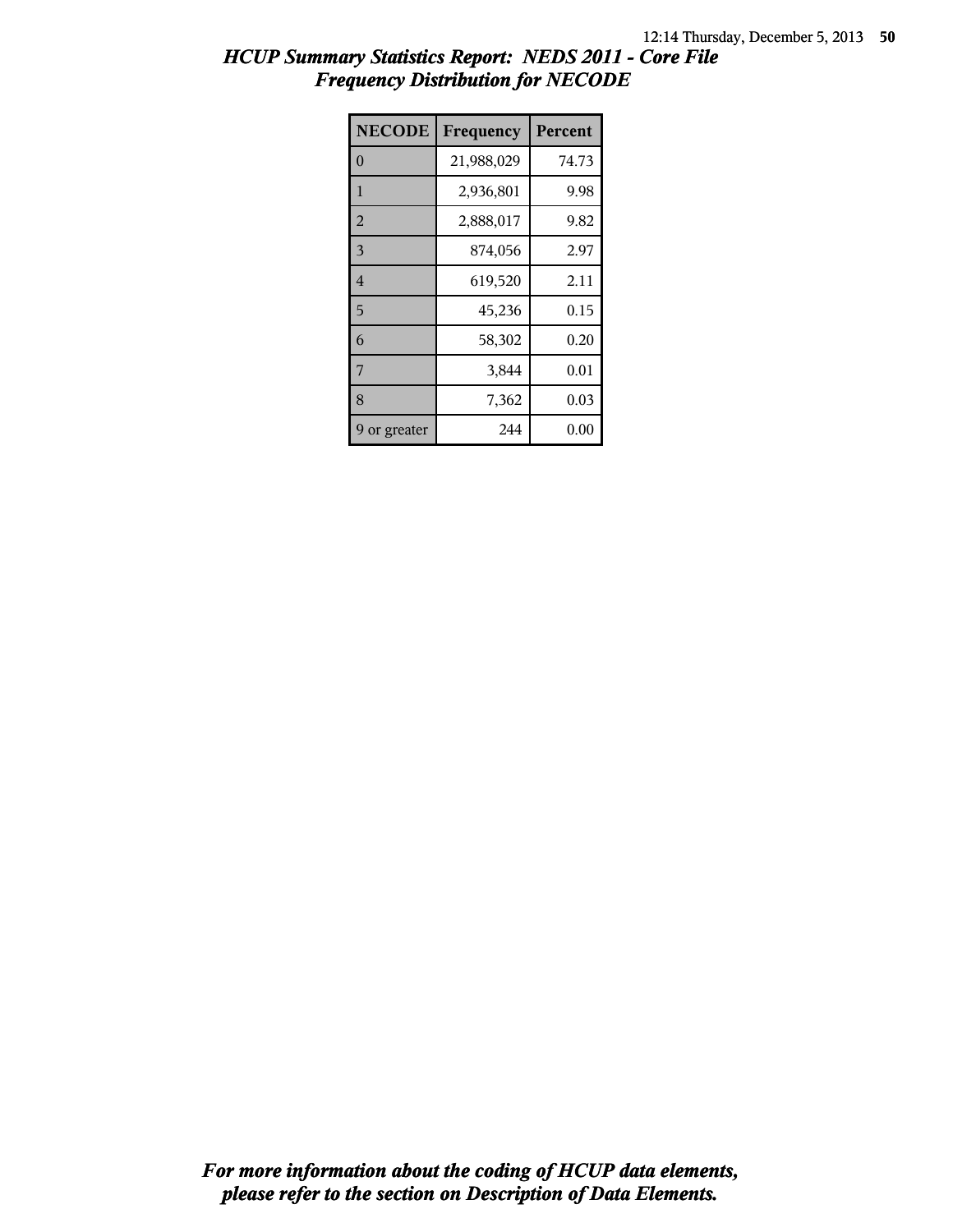| PAY1                 | Frequency | Percent |
|----------------------|-----------|---------|
| $\therefore$ Missing | 66,409    | 0.23    |
| .A: Invalid          | 34,778    | 0.12    |
| 1: Medicare          | 6,433,492 | 21.87   |
| 2: Medicaid          | 8,016,468 | 27.25   |
| 3: Private insurance | 8,577,234 | 29.15   |
| 4: Self-pay          | 4,707,281 | 16.00   |
| 5: No charge         | 187,959   | 0.64    |
| 6: Other             | 1,397,790 | 4.75    |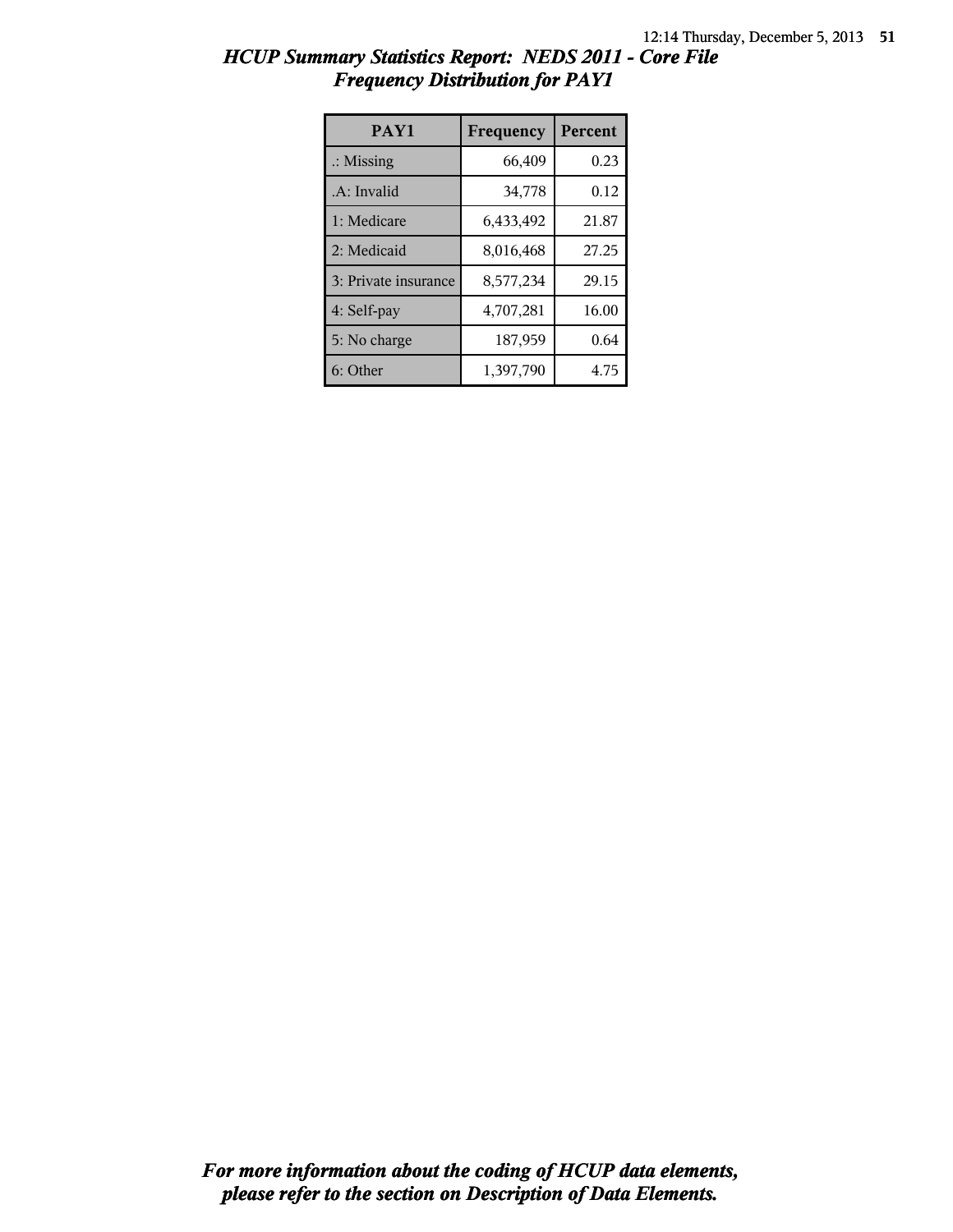| PAY <sub>2</sub>     | Frequency  | Percent |
|----------------------|------------|---------|
| $\therefore$ Missing | 20,530,956 | 69.78   |
| .A: Invalid          | 505,559    | 1.72    |
| 1: Medicare          | 893,010    | 3.04    |
| 2: Medicaid          | 1,807,761  | 6.14    |
| 3: Private insurance | 2,903,777  | 9.87    |
| 4: Self-pay          | 2,268,321  | 7.71    |
| 5: No charge         | 20,458     | 0.07    |
| 6: Other             | 491,569    | 1.67    |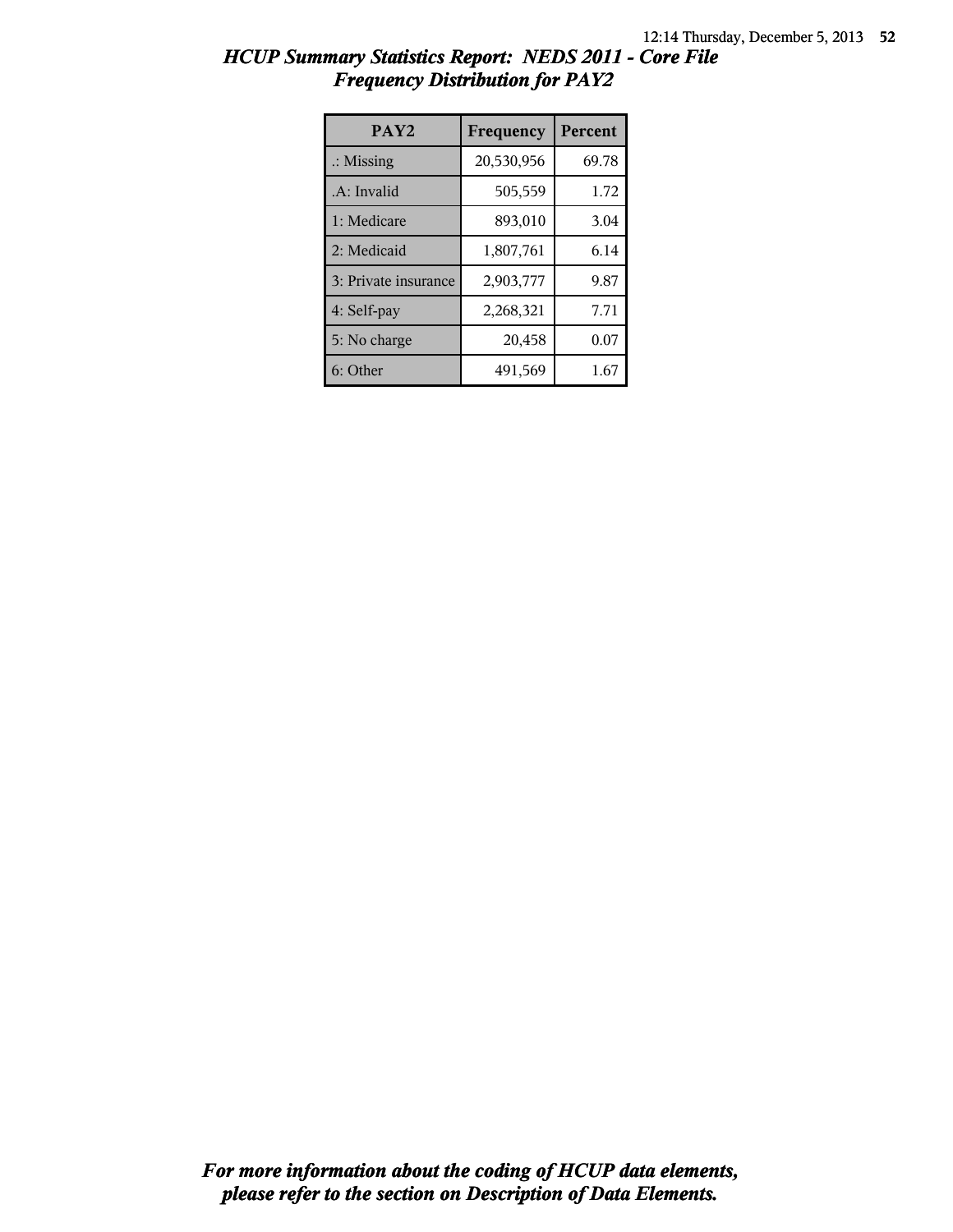| PL NCHS2006            | Frequency | Percent |
|------------------------|-----------|---------|
| $\therefore$ Missing   | 137,759   | 0.47    |
| 1: Large Central Metro | 8,012,247 | 27.23   |
| 2: Large Fringe Metro  | 6,447,889 | 21.92   |
| 3: Medium Metro        | 6,398,644 | 21.75   |
| 4: Small Metro         | 2,573,945 | 8.75    |
| 5: Micropolitan        | 3,644,896 | 12.39   |
| 6: Noncore             | 2,206,031 | 7.50    |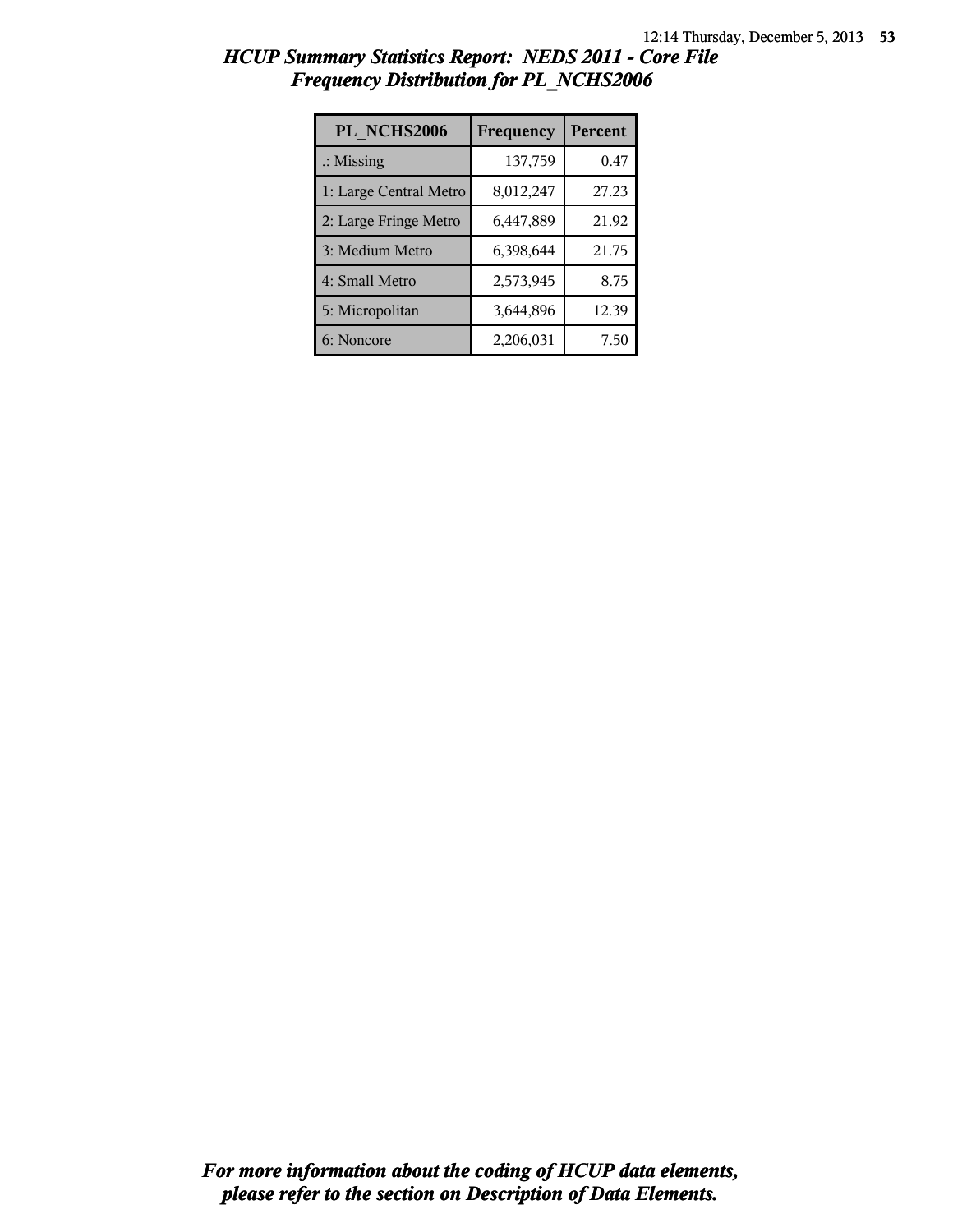| HCUP Summary Statistics Report: NEDS 2011 - Core File |  |
|-------------------------------------------------------|--|
| <b>Frequency Distribution for TOTCHG ED</b>           |  |

| <b>TOTCHG ED</b>     | Frequency  | Percent |
|----------------------|------------|---------|
| $\therefore$ Missing | 4,344,145  | 14.77   |
| .A: Invalid          | 8,504      | 0.03    |
| .C: Inconsistent     | 159,137    | 0.54    |
| \$100-\$1,000        | 9,923,474  | 33.73   |
| \$1,001-\$5,000      | 12,348,071 | 41.97   |
| \$5,001-\$10,000     | 1,782,699  | 6.06    |
| \$10,001-\$50,000    | 824,343    | 2.80    |
| \$50,001-\$75,000    | 17,842     | 0.06    |
| Over \$75,000        | 13,196     | 0.04    |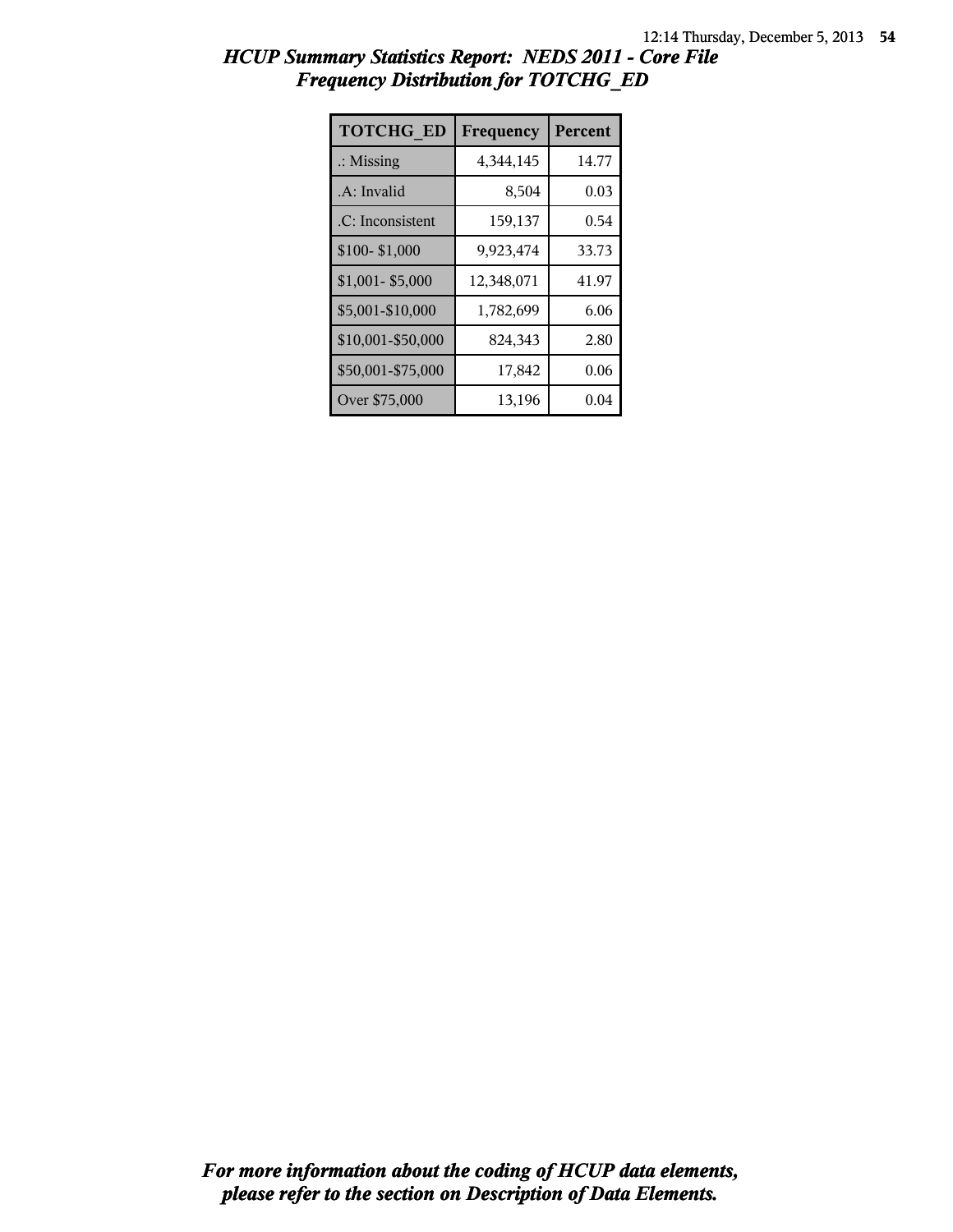|      | <b>YEAR</b> Frequency | Percent |  |
|------|-----------------------|---------|--|
| 2011 | 29,421,411            | 100.00  |  |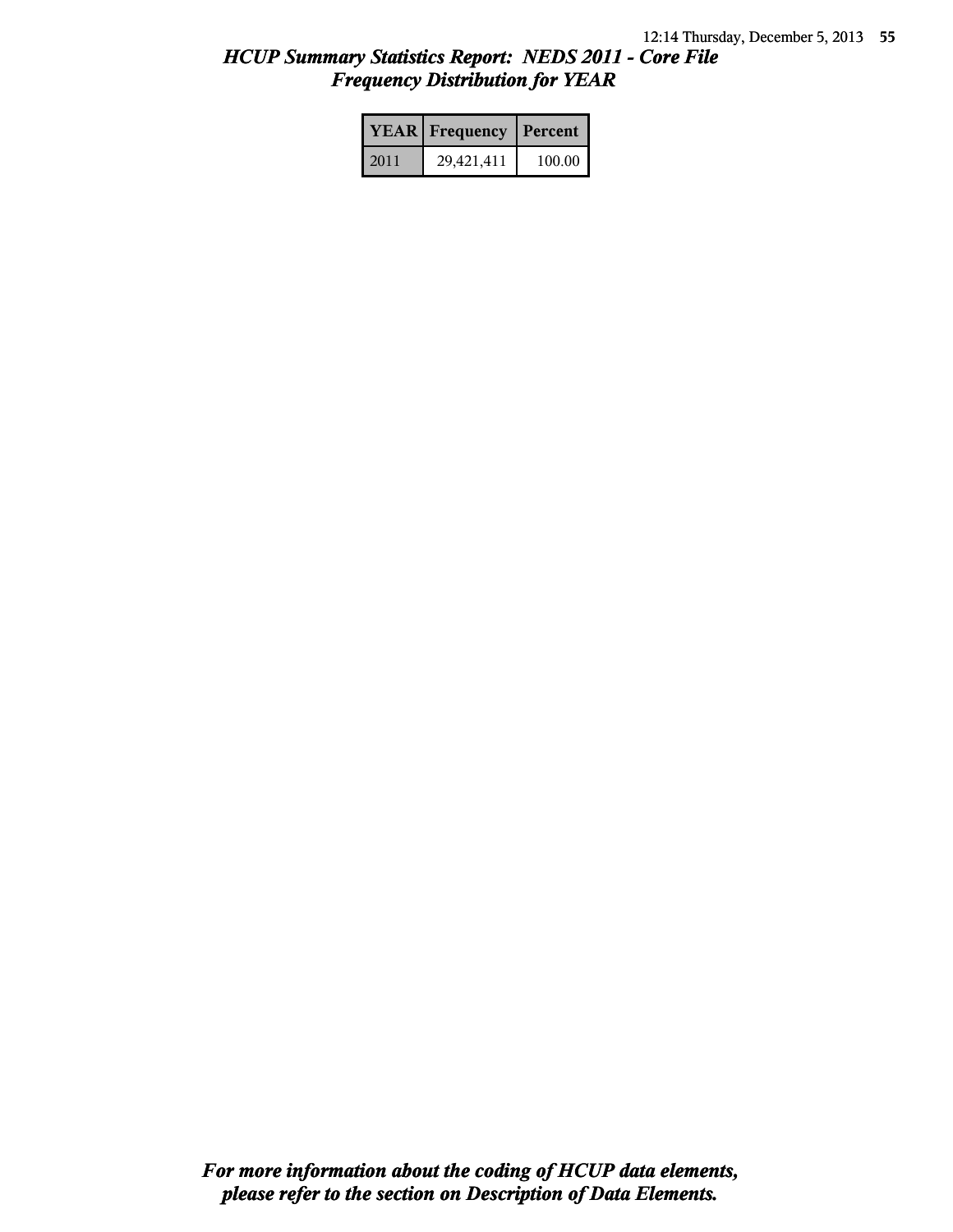| ZIPINC QRTL          | Frequency | Percent |
|----------------------|-----------|---------|
| $\therefore$ Missing | 616,179   | 2.09    |
| .A: Invalid          | 8,732     | 0.03    |
| 1: First quartile    | 9,375,421 | 31.87   |
| 2: Second quartile   | 7,542,418 | 25.64   |
| 3: Third quartile    | 6,907,163 | 23.48   |
| 4: Fourth quartile   | 4,971,498 | 16.90   |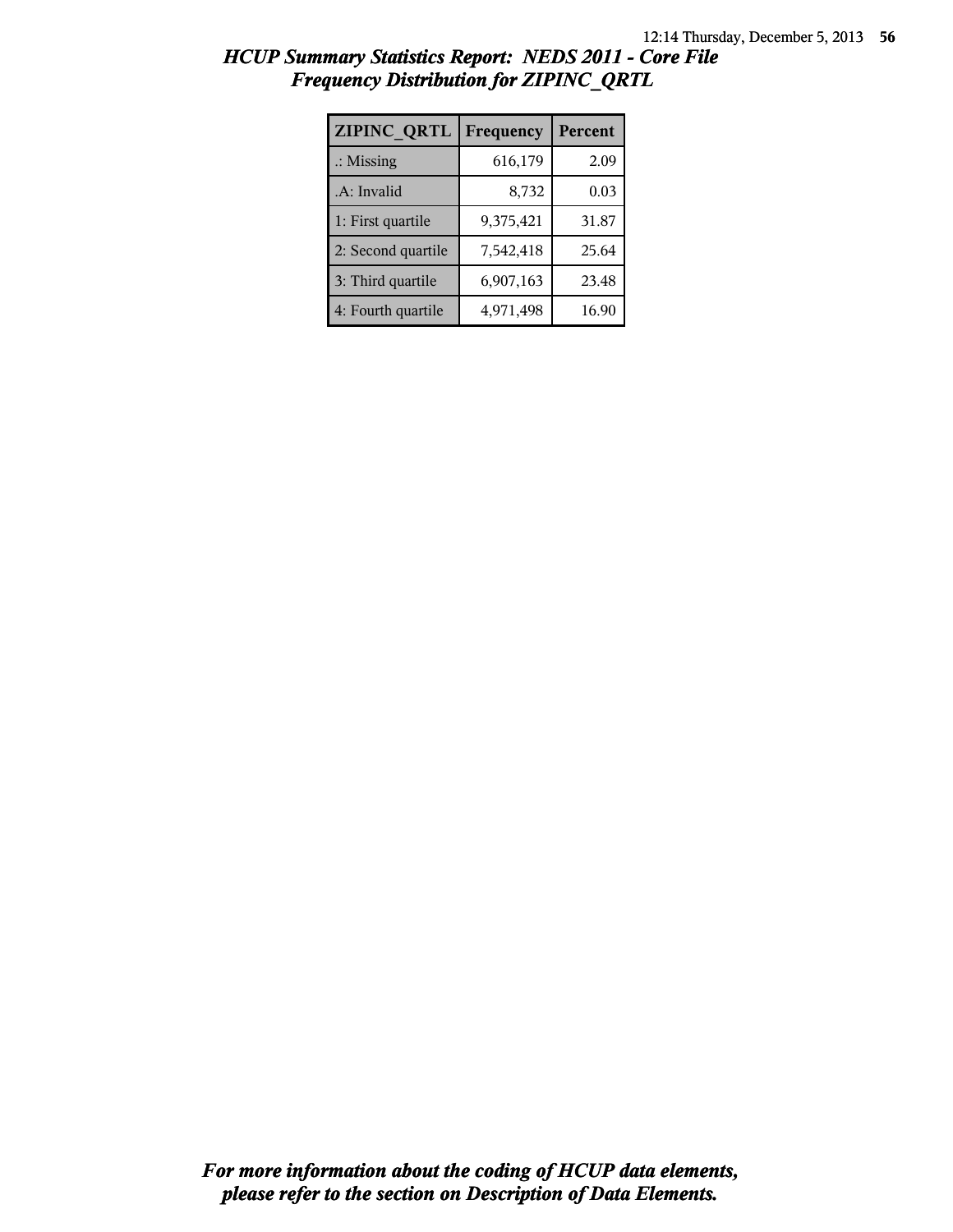| <b>Moments</b>         |            |                                |            |
|------------------------|------------|--------------------------------|------------|
| N                      | 29421411   | <b>Sum Weights</b><br>29421411 |            |
| Mean                   | 4.45419171 | <b>Sum Observations</b>        | 131048605  |
| <b>Std Deviation</b>   | 1.09075474 | Variance                       | 1.18974591 |
| <b>Skewness</b>        | 0.60908468 | <b>Kurtosis</b>                | 4.87784623 |
| <b>Uncorrected SS</b>  | 618719612  | <b>Corrected SS</b>            | 35004002.1 |
| <b>Coeff Variation</b> | 24.4882756 | <b>Std Error Mean</b>          | 0.00020109 |

#### *Variable: DISCWT (Weight to ED Visits in AHA universe)*

| <b>Basic Statistical Measures</b> |          |                            |          |
|-----------------------------------|----------|----------------------------|----------|
| Location<br><b>Variability</b>    |          |                            |          |
| Mean                              | 4.454192 | <b>Std Deviation</b>       | 1.09075  |
| <b>Median</b>                     | 4.383394 | Variance                   | 1.18975  |
| Mode                              | 2.861897 | Range                      | 23.39147 |
|                                   |          | <b>Interquartile Range</b> | 1.17361  |

| Tests for Location: Mu0=0 |                             |          |                 |         |  |
|---------------------------|-----------------------------|----------|-----------------|---------|--|
| <b>Test</b>               | <b>Statistic</b><br>p Value |          |                 |         |  |
| Student's t               |                             | 22149.99 | Pr >  t         | < 0001  |  |
| <b>Sign</b>               | 14710706<br>M               |          | $ Pr \ge =  M $ | < .0001 |  |
| Signed Rank               |                             | 2.164E14 | $Pr \geq  S $   | < 0.001 |  |

| <b>Quantiles (Definition 5)</b> |                 |  |  |
|---------------------------------|-----------------|--|--|
| Quantile                        | <b>Estimate</b> |  |  |
| 100% Max                        | 23.970907       |  |  |
| 99%                             | 7.387051        |  |  |
| 95%                             | 5.975038        |  |  |
| 90%                             | 5.744074        |  |  |
| 75% Q3<br>5.004890              |                 |  |  |
| 50% Median<br>4.383394          |                 |  |  |
| 25% Q1                          | 3.831279        |  |  |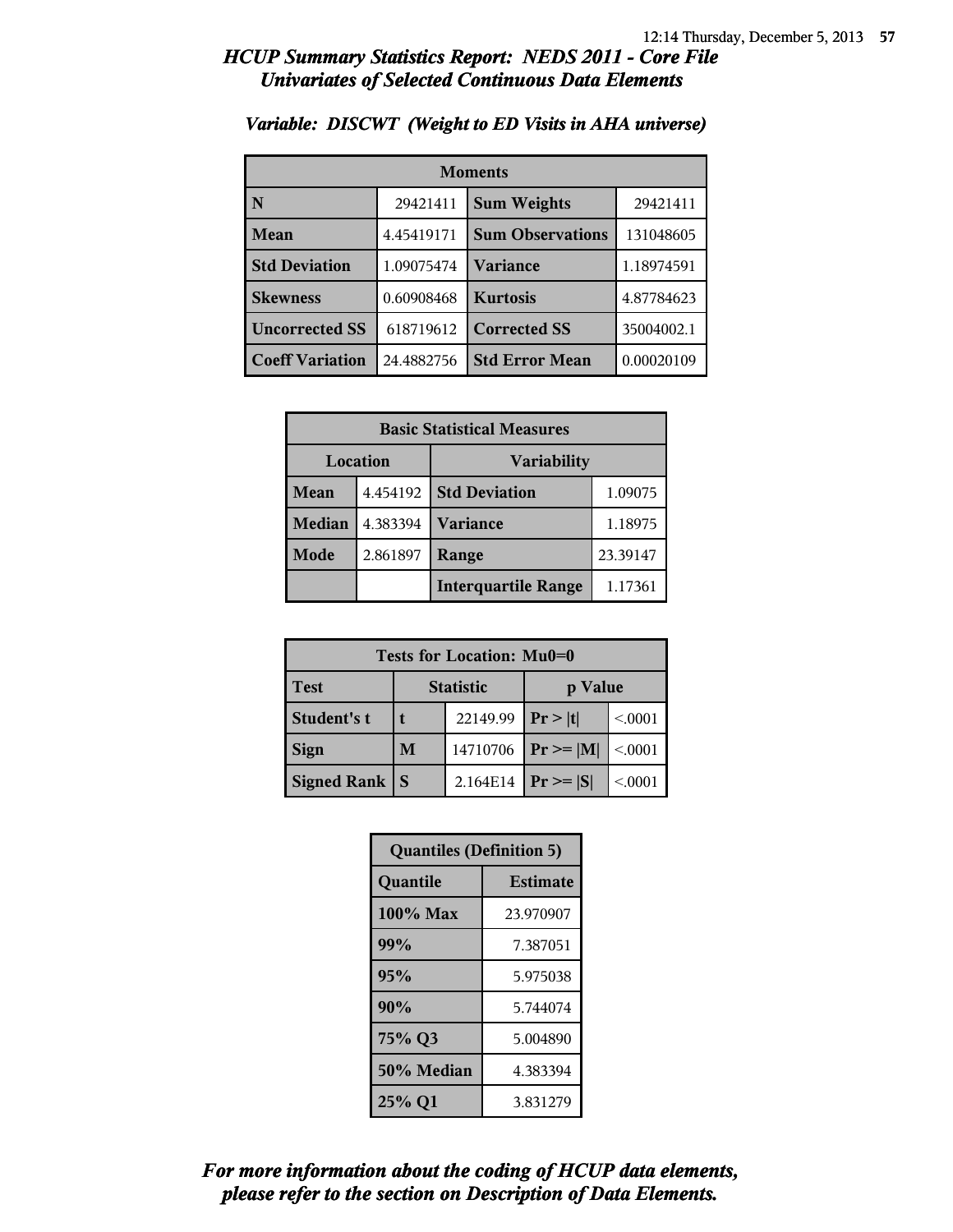| <b>Quantiles (Definition 5)</b> |          |  |
|---------------------------------|----------|--|
| <b>Estimate</b><br>Quantile     |          |  |
| 10%                             | 2.889493 |  |
| 5%                              | 2.861897 |  |
| 1%                              | 2.622999 |  |
| $0\%$ Min                       | 0.579439 |  |

*Variable: DISCWT (Weight to ED Visits in AHA universe)*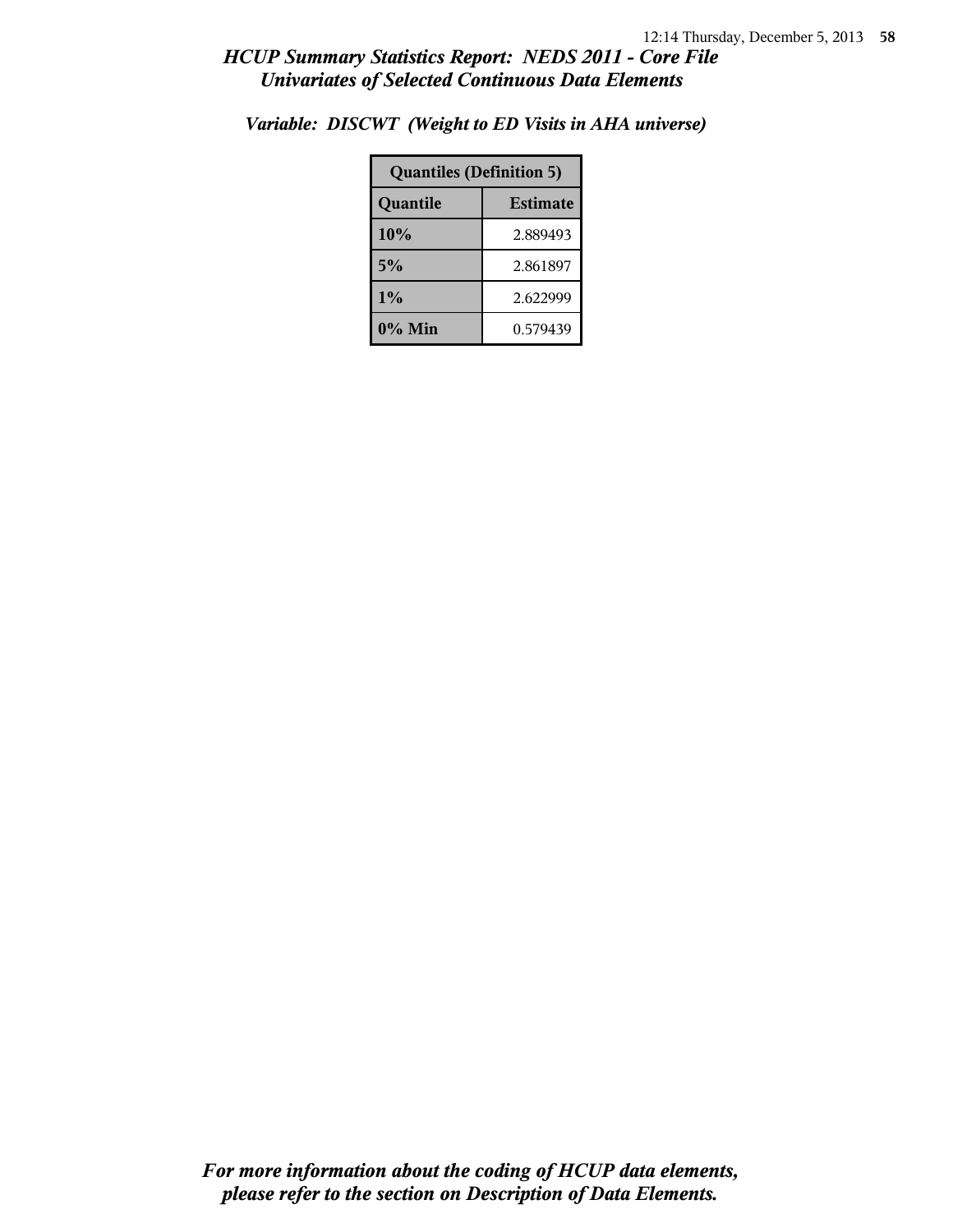| <b>Moments</b>         |            |                         |              |  |
|------------------------|------------|-------------------------|--------------|--|
| N                      | 29419949   | <b>Sum Weights</b>      | 29419949     |  |
| Mean                   | 39.0103415 | <b>Sum Observations</b> | 1147682257   |  |
| <b>Std Deviation</b>   | 24.5334309 | <b>Variance</b>         | 601.889234   |  |
| <b>Skewness</b>        | 0.2921583  | <b>Kurtosis</b>         | $-0.7978095$ |  |
| <b>Uncorrected SS</b>  | 6.2479E10  | <b>Corrected SS</b>     | 1.77075E10   |  |
| <b>Coeff Variation</b> | 62.889557  | <b>Std Error Mean</b>   | 0.00452311   |  |

#### *Variable: AGE (Age in years at admission)*

| <b>Basic Statistical Measures</b>     |          |                            |           |  |
|---------------------------------------|----------|----------------------------|-----------|--|
| <b>Location</b><br><b>Variability</b> |          |                            |           |  |
| Mean                                  | 39.01034 | <b>Std Deviation</b>       | 24.53343  |  |
| <b>Median</b>                         | 37.00000 | <b>Variance</b>            | 601.88923 |  |
| Mode                                  | 0.00000  | Range                      | 124.00000 |  |
|                                       |          | <b>Interquartile Range</b> | 37.00000  |  |

| Tests for Location: Mu0=0 |                             |          |               |          |  |
|---------------------------|-----------------------------|----------|---------------|----------|--|
| <b>Test</b>               | <b>Statistic</b><br>p Value |          |               |          |  |
| Student's t               |                             | 8624.669 | Pr >  t       | < 0001   |  |
| <b>Sign</b>               | 14348261<br>M               |          | $Pr \geq  M $ | < 0001   |  |
| Signed Rank               |                             | 2.059E14 | $Pr \geq  S $ | < 0.0001 |  |

| <b>Quantiles (Definition 5)</b> |                 |  |
|---------------------------------|-----------------|--|
| Quantile                        | <b>Estimate</b> |  |
| 100% Max                        | 124             |  |
| 99%                             | 91              |  |
| 95%                             | 83              |  |
| 90%                             | 75              |  |
| 75% Q3                          | 57              |  |
| 50% Median                      | 37              |  |
| 25% Q1                          | 20              |  |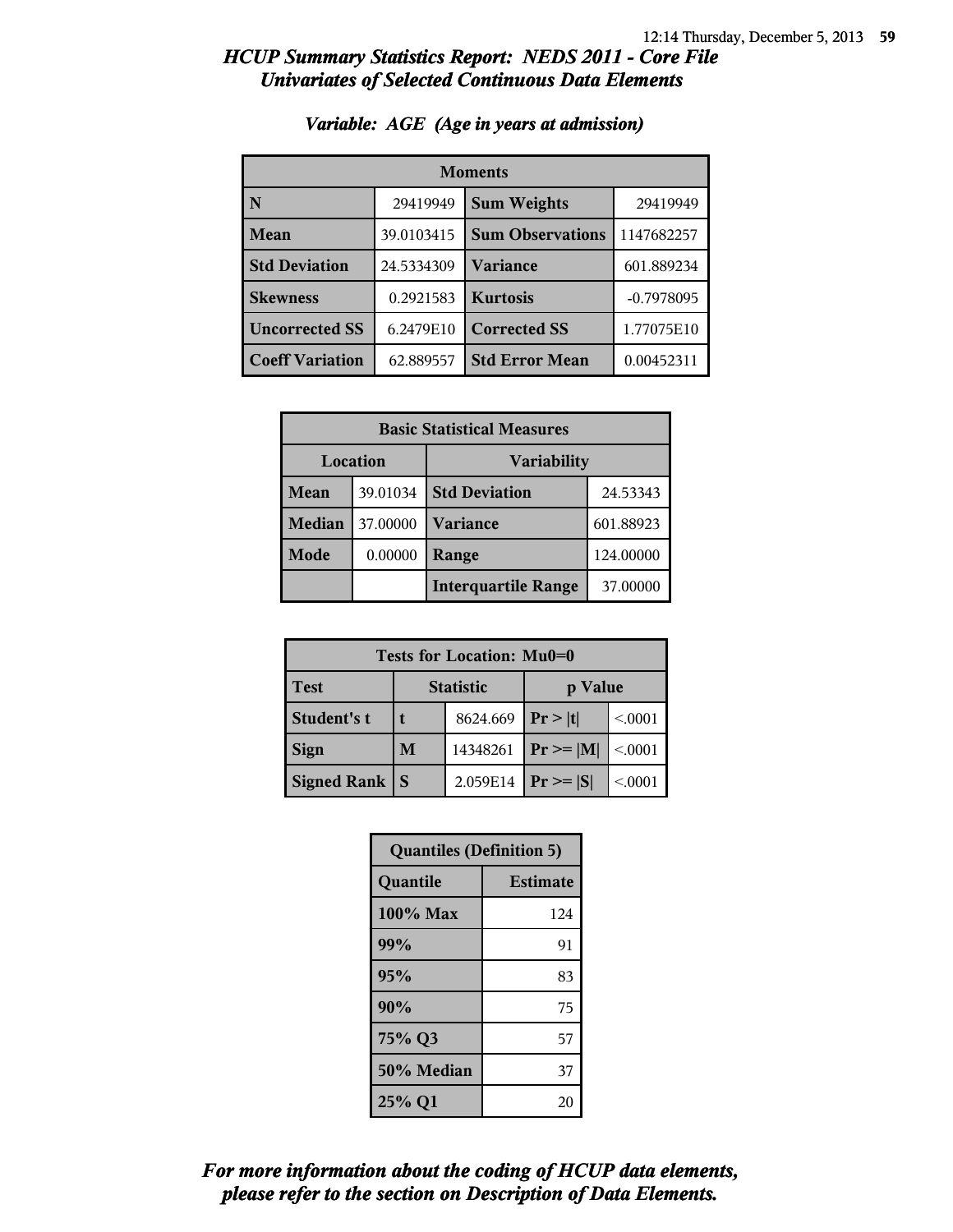| <b>Quantiles (Definition 5)</b> |   |  |
|---------------------------------|---|--|
| <b>Estimate</b><br>Quantile     |   |  |
| 10%                             | 5 |  |
| 5%                              | 2 |  |
| 1%                              |   |  |
| 0% Min                          |   |  |

*Variable: AGE (Age in years at admission)*

| <b>Missing Values</b>          |       |                                  |        |  |
|--------------------------------|-------|----------------------------------|--------|--|
|                                |       | <b>Percent Of</b>                |        |  |
| <b>Missing</b><br><b>Value</b> | Count | <b>Missing</b><br>All Obs<br>Obs |        |  |
|                                | 263   | 0.00                             | 17.99  |  |
| A                              | 5     | 0.00                             | 0.34   |  |
| C                              | 1194  | 0.00                             | 81.67  |  |
| Total                          | 1462  | 0.00                             | 100.00 |  |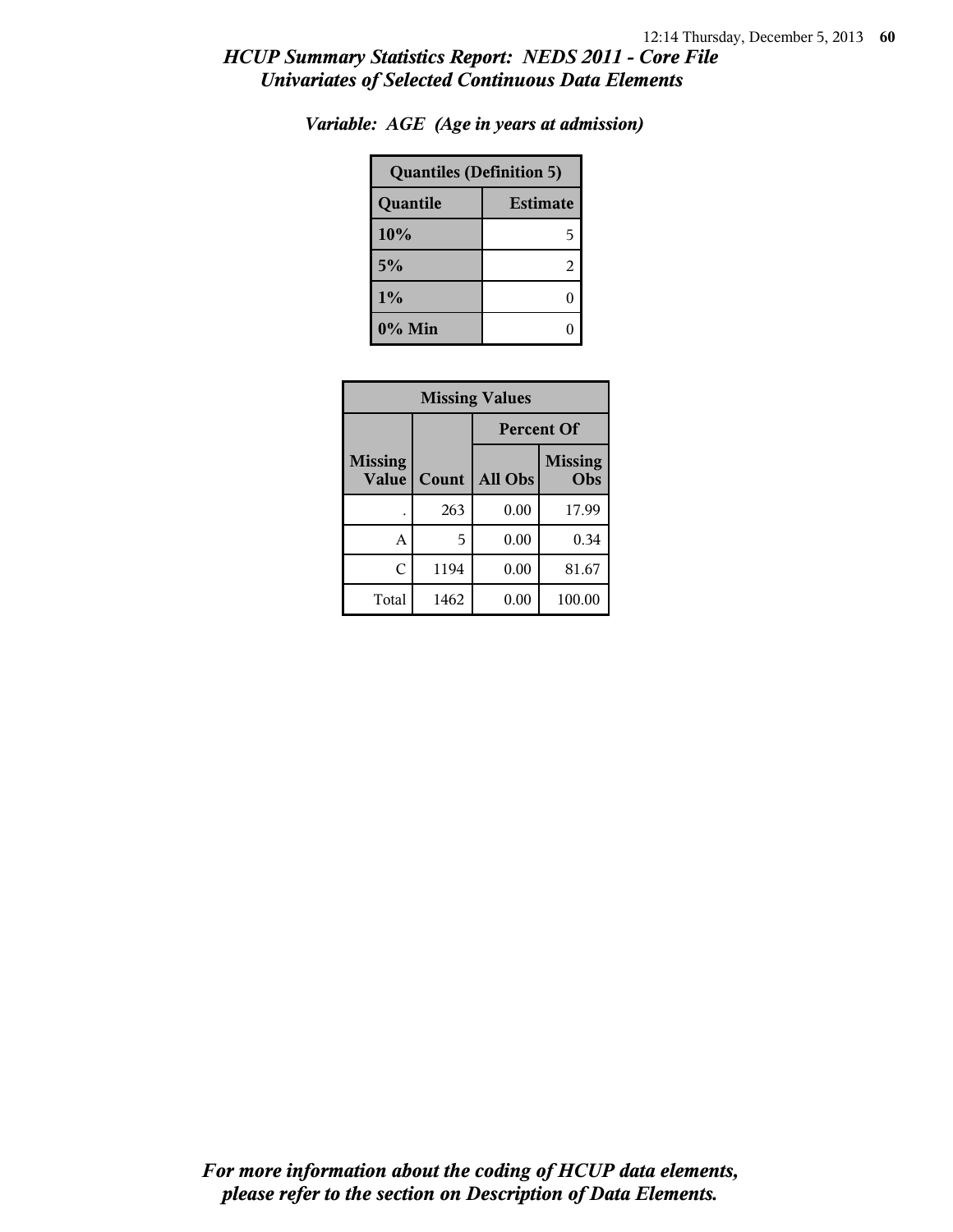| <b>Moments</b>         |            |                         |            |  |
|------------------------|------------|-------------------------|------------|--|
| N                      | 24909625   | <b>Sum Weights</b>      | 24909625   |  |
| Mean                   | 2469.57926 | <b>Sum Observations</b> | 6.15163E10 |  |
| <b>Std Deviation</b>   | 5217.20717 | Variance                | 27219250.7 |  |
| <b>Skewness</b>        | 28.048933  | <b>Kurtosis</b>         | 2296.60625 |  |
| <b>Uncorrected SS</b>  | 8.29941E14 | <b>Corrected SS</b>     | 6.78021E14 |  |
| <b>Coeff Variation</b> | 211.258948 | <b>Std Error Mean</b>   | 1.04533258 |  |

#### *Variable: TOTCHG\_ED (Total charge for ED services)*

| <b>Basic Statistical Measures</b> |          |                            |          |  |
|-----------------------------------|----------|----------------------------|----------|--|
| Location<br><b>Variability</b>    |          |                            |          |  |
| Mean                              | 2469.579 | <b>Std Deviation</b>       | 5217     |  |
| <b>Median</b>                     | 1277.000 | <b>Variance</b>            | 27219251 |  |
| <b>Mode</b>                       | 870.000  | Range                      | 948328   |  |
|                                   |          | <b>Interquartile Range</b> | 1921     |  |

| Tests for Location: Mu0=0 |                             |          |                |         |  |
|---------------------------|-----------------------------|----------|----------------|---------|--|
| <b>Test</b>               | <b>Statistic</b><br>p Value |          |                |         |  |
| Student's t               |                             | 2362.482 | Pr >  t        | < 0.001 |  |
| <b>Sign</b>               | 12454813<br>M               |          | $Pr \ge =  M $ | < 0001  |  |
| <b>Signed Rank</b>        | $Pr \geq  S $               | < 0001   |                |         |  |

| <b>Quantiles (Definition 5)</b> |                 |  |
|---------------------------------|-----------------|--|
| Quantile                        | <b>Estimate</b> |  |
| 100% Max                        | 948428          |  |
| 99%                             | 19343           |  |
| 95%                             | 8010            |  |
| 90%                             | 5198            |  |
| 75% Q3                          | 2581            |  |
| 50% Median                      | 1277            |  |
| 25% Q1                          | 660             |  |